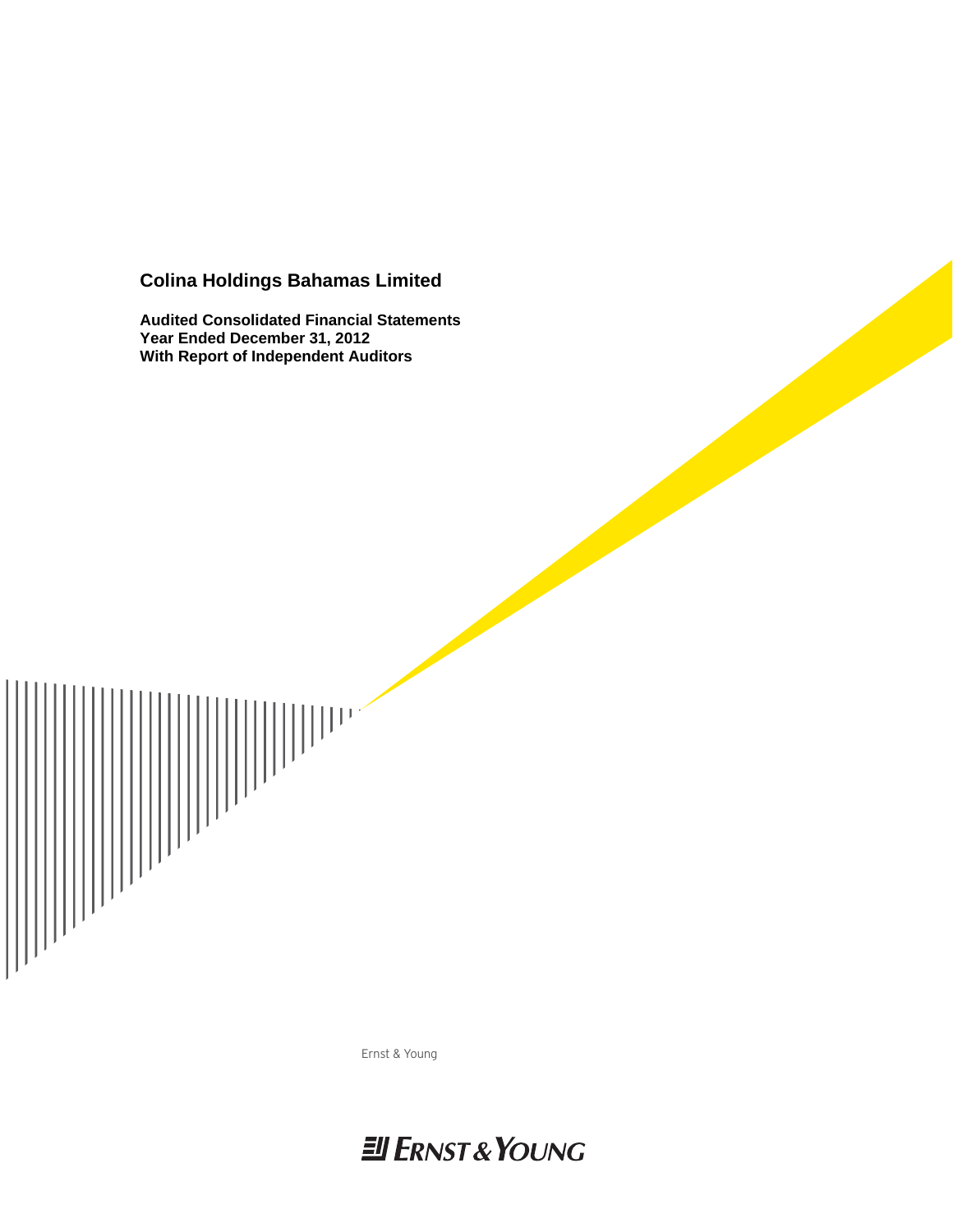

One Montague Place 3 rd Floor East Bay Street P.O. Box N-3231 Nassau, Bahamas Tel: +242 502 6000 Fax: +242 502 6090 www.ey.com

Independent Auditors' Report

The Shareholders Colina Holdings Bahamas Limited

We have audited the consolidated financial statements of Colina Holdings Bahamas Limited (the Company), which comprise the consolidated statement of financial position as at December 31, 2012, and the consolidated statements of income, comprehensive income, changes in equity, and cash flows for the year then ended, and a summary of significant accounting policies and other explanatory information.

#### **Management's Responsibility for the Consolidated Financial Statements**

Management is responsible for the preparation and fair presentation of these consolidated financial statements in accordance with International Financial Reporting Standards, and for such internal control as management determines is necessary to enable the preparation of consolidated financial statements that are free from material misstatement, whether due to fraud or error.

#### **Auditors' Responsibility**

Our responsibility is to express an opinion on these consolidated financial statements based on our audit. We conducted our audit in accordance with International Standards on Auditing. Those standards require that we comply with ethical requirements and plan and perform the audit to obtain reasonable assurance about whether the consolidated financial statements are free from material misstatement.

An audit involves performing procedures to obtain audit evidence about the amounts and disclosures in the consolidated financial statements. The procedures selected depend on the auditors' judgment, including the assessment of the risks of material misstatement of the consolidated financial statements, whether due to fraud or error. In making those risk assessments, the auditors consider internal control relevant to the entity's preparation and fair presentation of the consolidated financial statements in order to design audit procedures that are appropriate in the circumstances, but not for the purpose of expressing an opinion on the effectiveness of the entity's internal control. An audit also includes evaluating the appropriateness of accounting policies used and the reasonableness of accounting estimates made by management, as well as evaluating the overall presentation of the consolidated financial statements.

We believe that the audit evidence we have obtained is sufficient and appropriate to provide a basis for our audit opinion.

#### **Opinion**

In our opinion, the consolidated financial statements present fairly, in all material respects, the financial position of the Company as at December 31, 2012, and its financial performance and its cash flows for the year then ended in accordance with International Financial Reporting Standards.

#### **Other Matters**

The consolidated financial statements of the Company as at and for the year ended December 31, 2011, were audited by another auditor who expressed an unmodified opinion on those consolidated financial statements on February 29, 2012.

February 26, 2013

Ernet + Young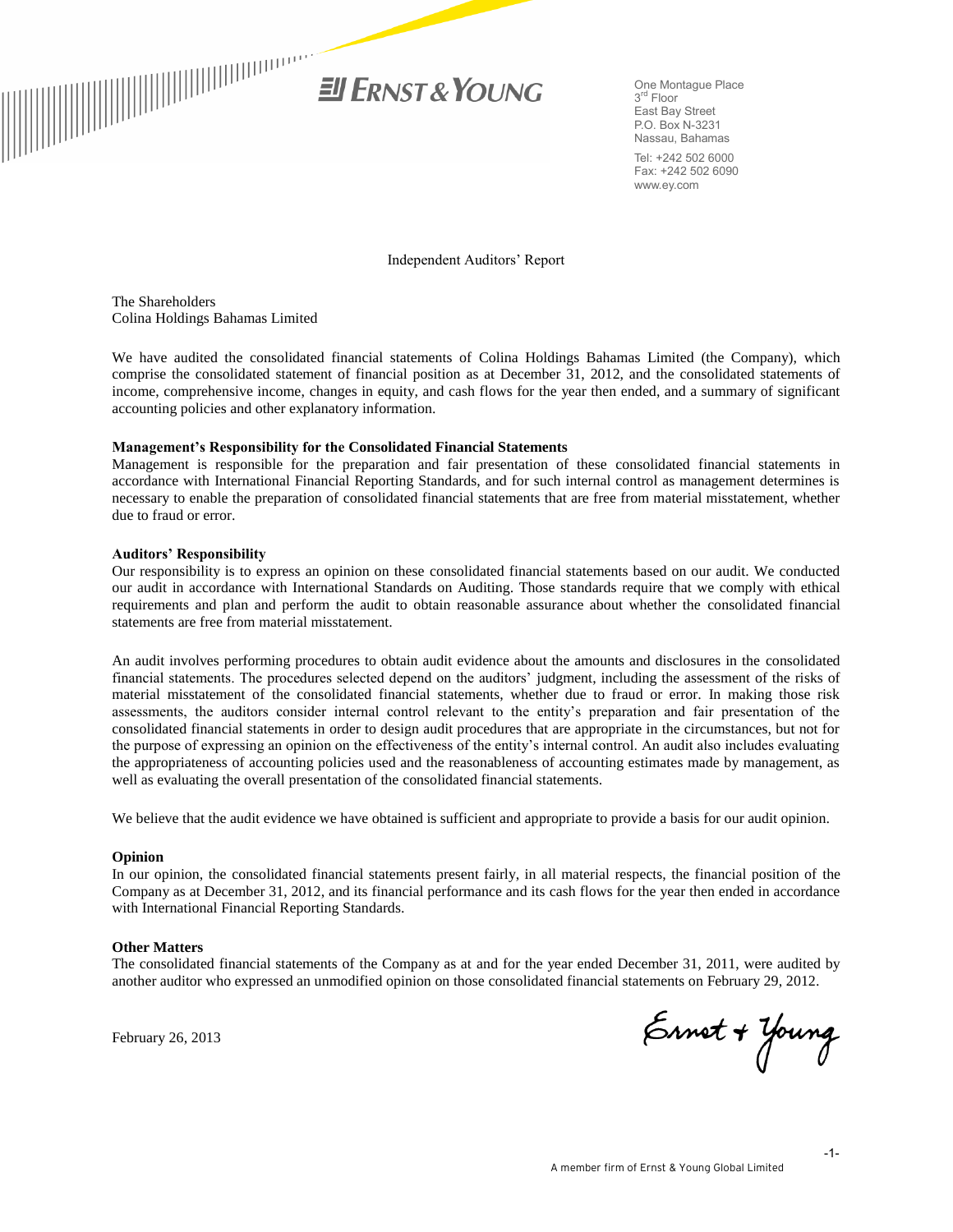

Oliver Wyman 161 Bay Street PO Box 501 Toronto, ON M5J 2S5 1 416 868 2700 Fax 1 416 868 7002 www.oliverwyman.com

26 February 2013

# **Subject: 2012 certification of actuarial liabilities**

The majority of the assets of Colina Holdings Bahamas Limited is in its wholly owned subsidiary, Colina Insurance Limited, for which I am also the Appointed Actuary. I have valued the actuarial liabilities of Colina Insurance Limited for its consolidated balance sheet as of 31st December 2012, for a total amount of \$342,605,833, and their change in the consolidated statement of operations for the year then ended in accordance with accepted actuarial practice, the Canadian Institute of Actuaries' Standards of Practice (for Life companies), and the Canadian valuation method ("CALM"), all of which are accepted in the Bahamas, including selection of appropriate assumptions and methods.

In my opinion, the amount of the actuarial liabilities reported above makes appropriate provision for all future policyholder obligations, and the consolidated financial statements of Colina Insurance Limited present fairly the results of the valuation.

Respectfully submitted,

papeo Inn*ha*y

Jacques Tremblay Fellow of Canadian Institute of Actuaries Appointed Actuary for Colina Insurance Limited

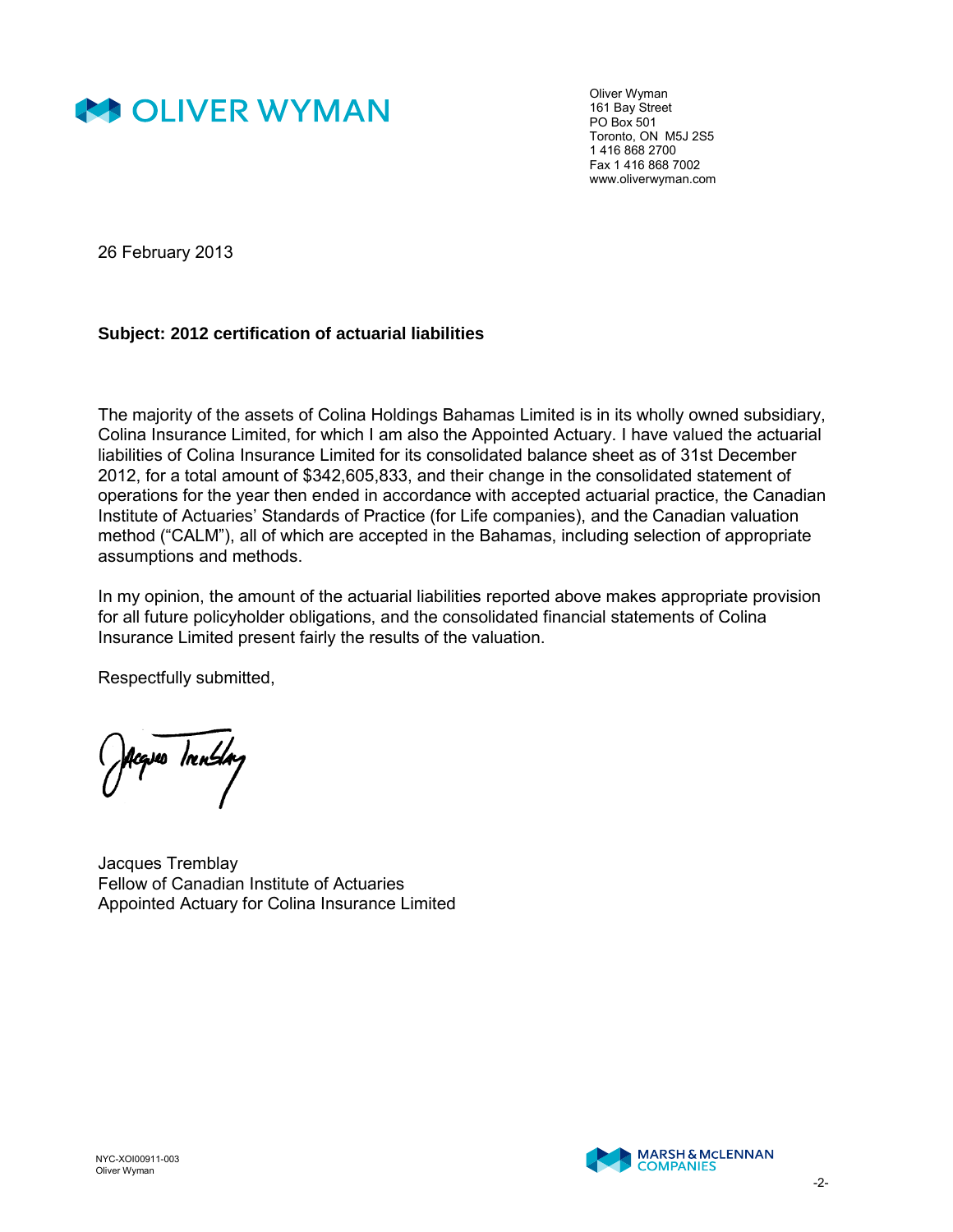## **COLINA HOLDINGS BAHAMAS LIMITED Consolidated Statement of Financial Position**

## At December 31, 2012 (Expressed in Bahamian dollars)

|                                      | <b>Notes</b> | 2012              | 2011              |
|--------------------------------------|--------------|-------------------|-------------------|
| <b>ASSETS</b>                        |              |                   |                   |
| Term deposits                        | 8            | \$<br>32,507,472  | \$<br>32,641,513  |
| <b>Investment securities</b>         | 9            | 258,285,312       | 233,713,661       |
| Mortgages and commercial loans       | 10           | 58,507,747        | 67,662,693        |
| Policy loans                         | 11           | 65,749,812        | 64,263,516        |
| Investment properties                | 12           | 49,476,534        | 49,207,360        |
| Investment in associates             | 13           | 10,862,733        | 10,193,720        |
| <b>Total invested assets</b>         |              | 475,389,610       | 457,682,463       |
| Cash and demand balances             | 8            | 23,900,097        | 13,143,815        |
| Receivables and other assets         | 14           | 50,416,789        | 44,740,763        |
| Property and equipment               | 15           | 19,951,616        | 20,102,630        |
| Goodwill                             | 16           | 12,512,749        | 12,921,910        |
| Other intangible assets              | 17           | 963,873           | 1,369,011         |
| <b>Total assets</b>                  |              | 583,134,734       | 549,960,592       |
| <b>UABILITIES</b>                    |              |                   |                   |
| Provision for future policy benefits | 18           | \$<br>342,605,833 | \$<br>326,094,058 |
| Policy dividends on deposit          |              | 29,367,158        | 30,695,059        |
| Total policy liabilities             |              | 371,972,991       | 356,789,117       |
| Other liabilities                    | 19           | 83,245,161        | 73,507,148        |
| <b>Total liabilities</b>             |              | 455,218,152       | 430,296,265       |
| <b>EQUITY</b>                        |              |                   |                   |
| <b>Ordinary shares</b>               | 20           | 24,729,613        | 24,729,613        |
| <b>Treasury shares</b>               | 20           | (154, 531)        | (162, 254)        |
| Contributed capital                  |              | 5,960,299         | 5,960,299         |
| Revaluation reserve                  | 21           | 8,736,942         | 7,815,781         |
| Retained earnings                    |              | 44,410,992        | 38,983,366        |
| Total ordinary shareholders' equity  |              | 83,683,315        | 77,326,805        |
|                                      |              |                   |                   |
| Preference shares                    | 20           | 30,000,000        | 30,000,000        |
| Total shareholders' equity           |              | 113,683,315       | 107,326,805       |
| Non-controlling interests            |              | 14,233,267        | 12,337,522        |
| <b>Total equity</b>                  |              | 127,916,582       | 119,664,327       |
| <b>Total liabilities and equity</b>  |              | 583,134,734<br>\$ | \$<br>549,960,592 |

The accompanying notes are an integral part of these consolidated financial statements.

Approved by the Board of Directors on February 26, 2013 and signed on its behalf by:

 $\frac{1}{2}$  ,  $\frac{1}{2}$  ,  $\frac{1}{2}$  ,  $\frac{1}{2}$  ,  $\frac{1}{2}$  ,  $\frac{1}{2}$  ,  $\frac{1}{2}$  ,  $\frac{1}{2}$  ,  $\frac{1}{2}$  ,  $\frac{1}{2}$  ,  $\frac{1}{2}$  ,  $\frac{1}{2}$  ,  $\frac{1}{2}$  ,  $\frac{1}{2}$  ,  $\frac{1}{2}$  ,  $\frac{1}{2}$  ,  $\frac{1}{2}$  ,  $\frac{1}{2}$  ,  $\frac{1$ 

T. Hilts - Chairman **E. M. Alexiou – Executive Vice-Chairman**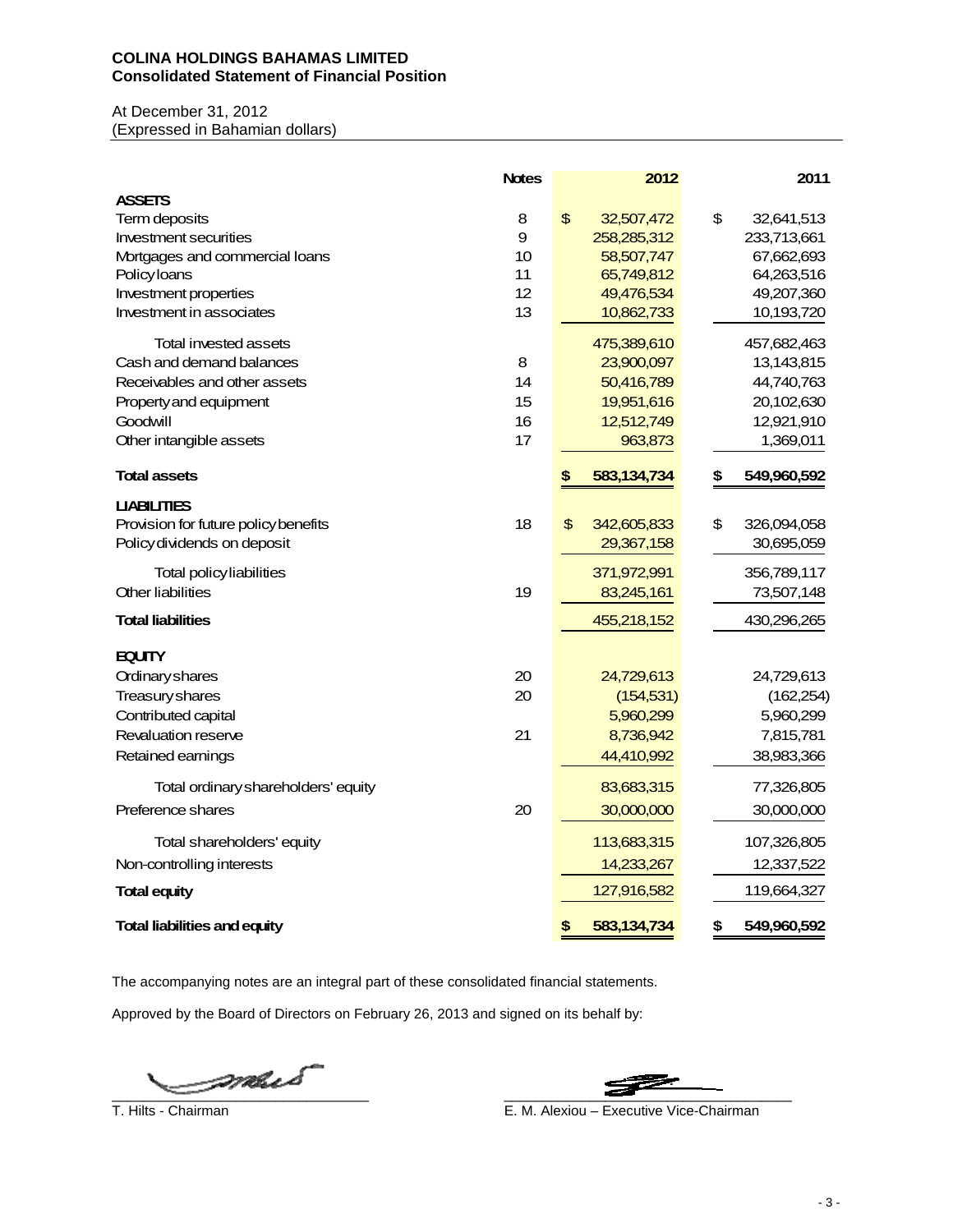## **COLINA HOLDINGS BAHAMAS LIMITED Consolidated Statement of Income**

For the Year Ended December 31, 2012 (Expressed in Bahamian dollars)

|                                                 | <b>Notes</b> | 2012                          |    | 2011          |
|-------------------------------------------------|--------------|-------------------------------|----|---------------|
| <b>Revenues:</b>                                |              |                               |    |               |
| Premium revenue                                 |              | $\mathfrak{L}$<br>135,066,511 | \$ | 132,084,755   |
| Less: Reinsurance premiums                      | 24           | (14,805,294)                  |    | (14,635,344)  |
| Net premium revenue                             | 24           | 120,261,217                   |    | 117,449,411   |
| Net investment income                           | 25           | 29,790,034                    |    | 30,075,134    |
| Share of net gain/(loss) of associates          | 13           | 173,172                       |    | (599, 806)    |
| Other income and fees                           |              | 8,283,350                     |    | 6,093,004     |
| Total revenues                                  |              | 158,507,773                   |    | 153,017,743   |
| Benefits and expenses:                          |              |                               |    |               |
| Policyholders' benefits                         |              | 93,674,841                    |    | 96,525,935    |
| Less: Reinsurance recoveries                    | 26           | (13,519,323)                  |    | (9, 131, 590) |
| Net policyholders' benefits                     | 26           | 80,155,518                    |    | 87,394,345    |
| Changes in provision for future policy benefits | 18           | 16,511,775                    |    | 14,296,247    |
| General and administrative expenses             | 27           | 33,137,877                    |    | 29,777,187    |
| Commissions                                     |              | 11,239,658                    |    | 10,282,855    |
| Premium and other tax expense                   |              | 3,637,020                     |    | 3,283,281     |
| Finance costs and interest                      | 28           | 1,344,898                     |    | 1,608,159     |
| Goodwill impairment                             | 16           | 409,161                       |    |               |
| Other (income)/expenses                         |              | (199, 471)                    |    | 787,620       |
| Total benefits and expenses                     |              | 146,236,436                   |    | 147,429,694   |
| Net income for the year                         |              | 12,271,337                    |    | 5,588,049     |
| Net income attributable to:                     |              |                               |    |               |
| Equity shareholders of the Company              | 29           | 11,279,918<br>\$              | \$ | 5,030,207     |
| Non-controlling interests                       |              | 991,419                       |    | 557,842       |
| Net income for the year                         |              | 12,271,337                    |    | 5,588,049     |
| Basic earnings per ordinary share               | 29           | 0.38<br>S                     | S  | 0.13          |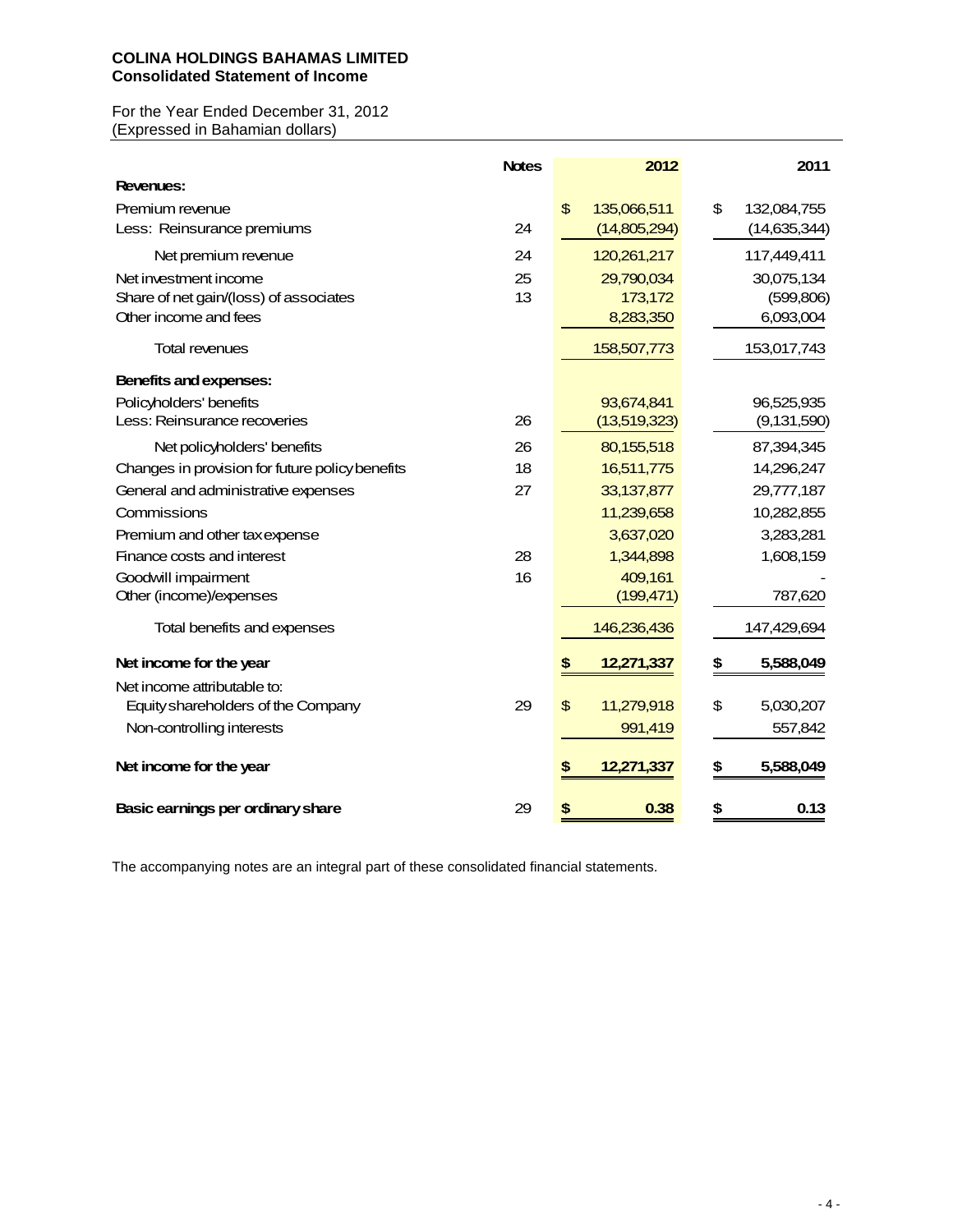# **COLINA HOLDINGS BAHAMAS LIMITED Consolidated Statement of Comprehensive Income**

For the Year Ended December 31, 2012 (Expressed in Bahamian dollars)

|                                               | 2012             | 2011            |
|-----------------------------------------------|------------------|-----------------|
| Net income for the year                       | \$<br>12,271,337 | \$<br>5,588,049 |
| Other comprehensive income:                   |                  |                 |
| Change in available-for-sale financial assets | 488,705          | 306,733         |
| Total comprehensive income for the year       | 12,760,042       | 5,894,782       |
| Attributable to:                              |                  |                 |
| Equity shareholders of the Company            | \$<br>11,768,623 | \$<br>5,336,940 |
| Non-controlling interests                     | 991,419          | 557,842         |
| Total comprehensive income for the year       | 12.760.042       | 5,894,782       |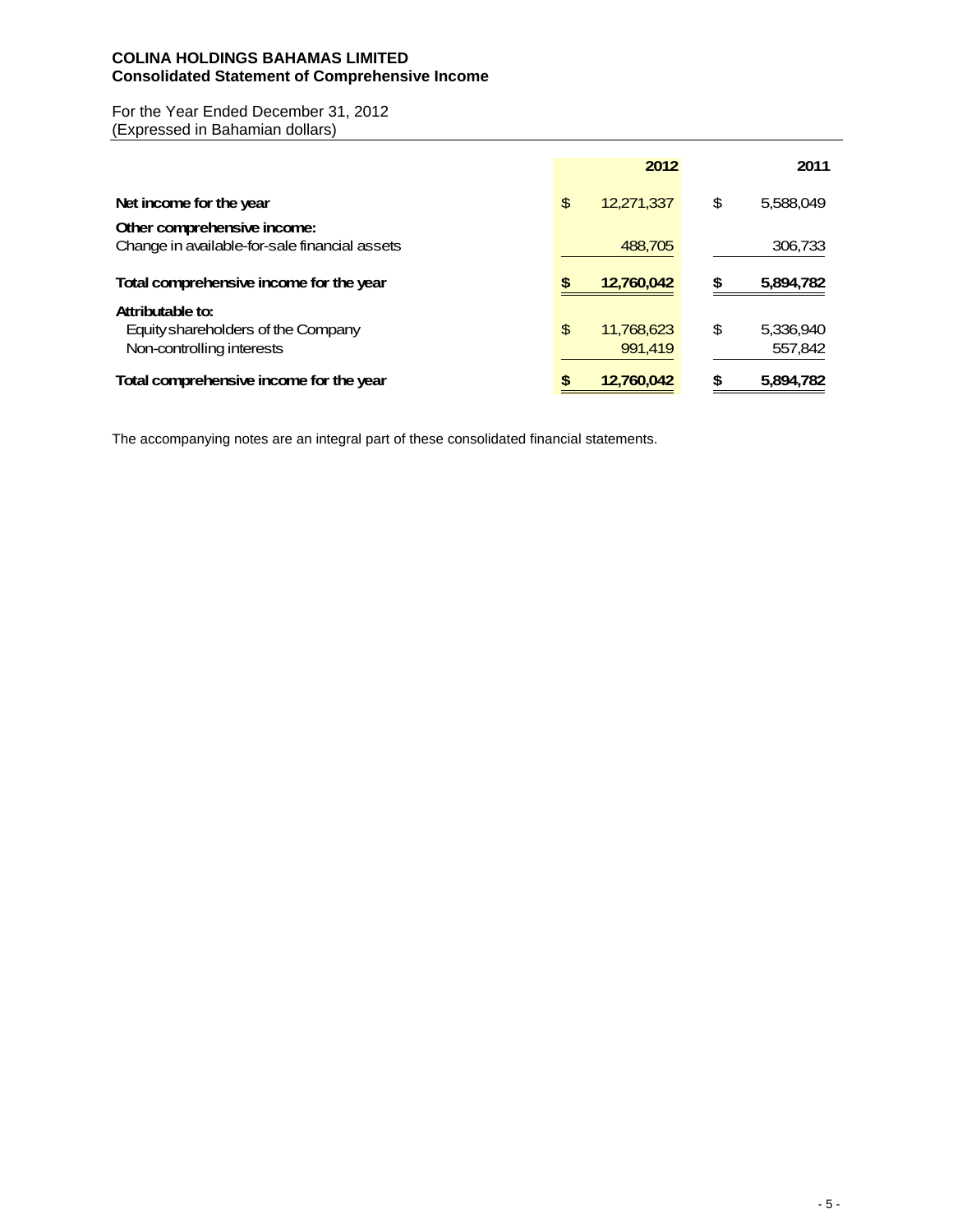|                                                     | Ordinary<br><b>Share</b><br>Capital | <b>Treasury</b><br><b>Shares</b> | <b>Share</b><br>Premium  | <b>Revaluation</b><br><b>Reserve</b> | Preference<br><b>Share</b><br>Capital | <b>Retained</b><br>Earnings | Non-<br>controlling<br><b>Interests</b> | <b>Total</b><br><b>Equity</b> |
|-----------------------------------------------------|-------------------------------------|----------------------------------|--------------------------|--------------------------------------|---------------------------------------|-----------------------------|-----------------------------------------|-------------------------------|
| Balance, December 31, 2010                          | 24,729,613 \$                       | $(331, 614)$ \$                  | 5,960,299                | 6,985,968 \$                         | 26,027,000 \$                         | 39,655,010 \$               | 12,472,319 \$                           | 115,498,595                   |
| Decrease in treasury shares                         |                                     | 169,360                          |                          |                                      |                                       |                             |                                         | 169,360                       |
| Net income for the year                             |                                     |                                  |                          |                                      |                                       | 5,030,207                   | 557,842                                 | 5,588,049                     |
| Net gain on remeasurement of                        |                                     |                                  |                          |                                      |                                       |                             |                                         |                               |
| available-for-sale securities to fair value         |                                     |                                  | $\overline{\phantom{a}}$ | 306,733                              |                                       |                             |                                         | 306,733                       |
| Net fair value gain transferred to income on        |                                     |                                  |                          |                                      |                                       |                             |                                         |                               |
| disposal of available-for-sale securities           |                                     |                                  |                          | (3,332)                              |                                       |                             |                                         | (3, 332)                      |
| Unrealized gain on purchase of shares in subsidiary |                                     |                                  |                          | 526,412                              |                                       |                             |                                         | 526,412                       |
| Changes in non-controlling interests                |                                     |                                  |                          |                                      |                                       |                             | (692, 639)                              | (692, 639)                    |
| Issuance of preference share capital                |                                     |                                  |                          |                                      | 3,973,000                             | (37, 129)                   |                                         | 3,935,871                     |
| Dividends paid to ordinary shareholders (Note 29)   |                                     |                                  |                          |                                      |                                       | (3,956,738)                 |                                         | (3,956,738)                   |
| Preference share dividends (Note 29)                |                                     |                                  |                          |                                      |                                       | (1,707,984)                 |                                         | (1,707,984)                   |
| Balance, December 31, 2011                          | 24,729,613                          | (162, 254)                       | 5,960,299                | 7,815,781                            | 30,000,000                            | 38,983,366                  | 12,337,522                              | 119,664,327                   |
| Decrease in treasury shares                         |                                     | 7,723                            |                          |                                      |                                       |                             |                                         | 7,723                         |
| Net income for the year                             |                                     |                                  |                          |                                      |                                       | 11,279,918                  | 991,419                                 | 12,271,337                    |
| Net gain on remeasurement of                        |                                     |                                  |                          |                                      |                                       |                             |                                         |                               |
| available-for-sale securities to fair value         |                                     |                                  |                          | 488,705                              |                                       |                             |                                         | 488,705                       |
| Unrealized gain on purchase of shares in subsidiary |                                     |                                  |                          | 23,335                               |                                       |                             |                                         | 23,335                        |
| Changes in non-controlling interests                |                                     |                                  |                          |                                      |                                       |                             | 904,326                                 | 904,326                       |
| Revaluation of land and buildings                   |                                     |                                  |                          | 409,121                              |                                       |                             |                                         | 409,121                       |
| Dividends paid to ordinary shareholders (Note 29)   |                                     |                                  |                          |                                      |                                       | (3,956,738)                 |                                         | (3,956,738)                   |
| Preference share dividends (Note 29)                |                                     |                                  |                          |                                      |                                       | (1,895,554)                 |                                         | (1,895,554)                   |
| Balance, December 31, 2012                          | 24,729,613 \$                       | $(154, 531)$ \$                  | 5,960,299                | 8,736,942 \$                         | 30,000,000                            | 44,410,992<br>- \$          | 14,233,267<br>- \$                      | 127,916,582                   |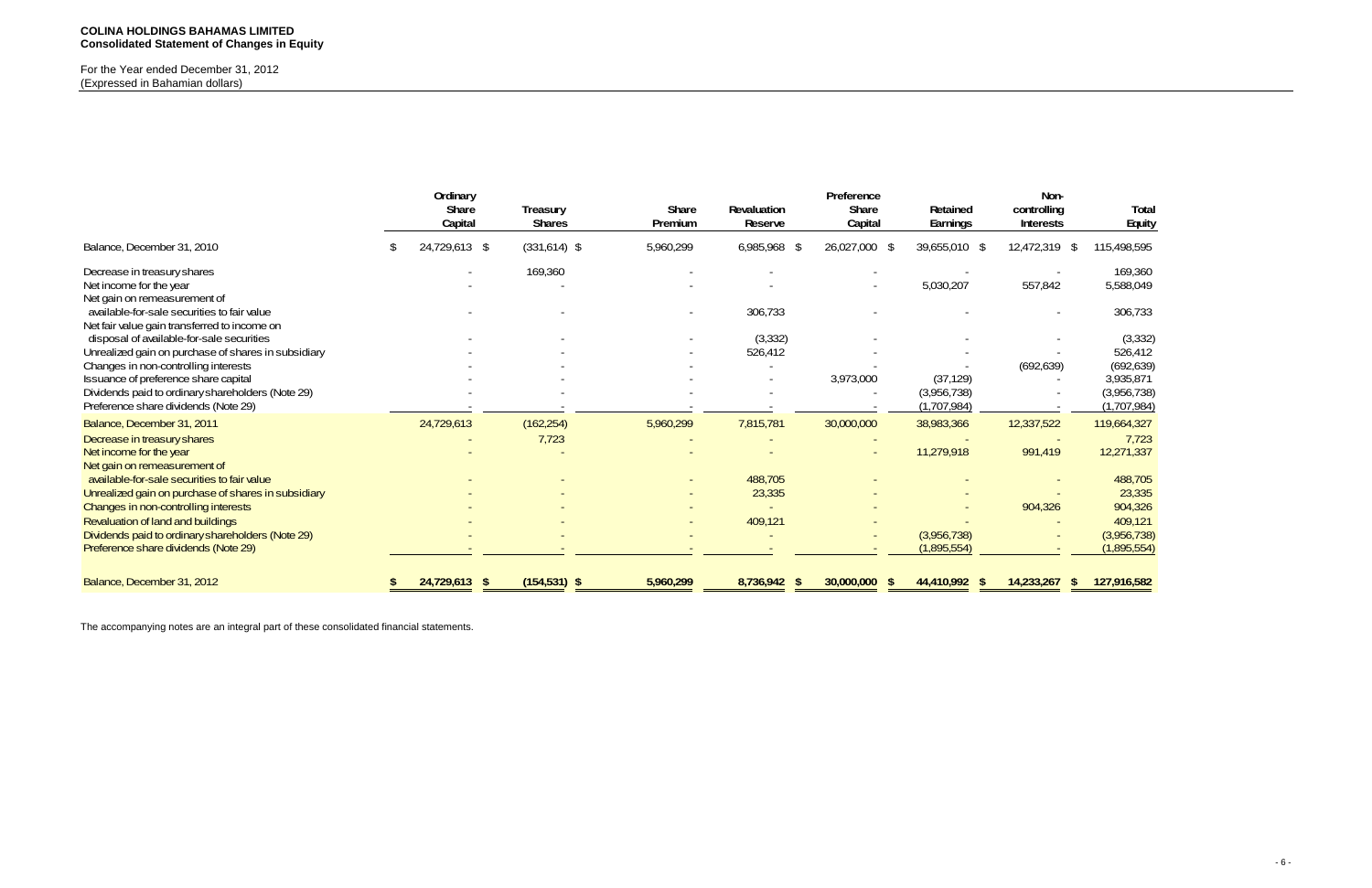## **COLINA HOLDINGS BAHAMAS LIMITED Consolidated Statement of Cash Flows**

For the Year ended December 31, 2012 (Expressed in Bahamian dollars)

|                                                      | 2012                         | 2011            |
|------------------------------------------------------|------------------------------|-----------------|
| Cash flows from operating activities:                |                              |                 |
| Net income                                           | $\mathfrak{L}$<br>12,271,337 | \$<br>5,588,049 |
| Adjustments to reconcile net income to net cash      |                              |                 |
| provided by (used in) operating activities:          |                              |                 |
| Change in unrealized gains on fair value             |                              |                 |
| through profit or loss securities                    | (3,100,968)                  | (247, 849)      |
| Increase in provision for future policy benefits     | 16,511,775                   | 14,296,247      |
| Changes in loss provisions for loans and receivables | (2,029,354)                  | (747, 661)      |
| Depreciation and impairment/amortization charges     | 2,947,024                    | 2,087,748       |
| Net realized (gain)/loss on fair value through       |                              |                 |
| profit or loss securities                            | (5,909)                      | 57,008          |
| Net realized gain on sale of available-for-sale      |                              |                 |
| securities                                           |                              | (3,332)         |
| Interest income                                      | (22,830,758)                 | (24,023,551)    |
| Dividend income                                      | (1,294,124)                  | (1,383,461)     |
| Fair value losses (net) on investment properties     | 371,725                      | 512,221         |
| Finance costs and interest                           | 1,344,898                    | 1,608,159       |
| Operating cash flows before changes in operating     |                              |                 |
| assets and liabilities                               | 4,185,646                    | (2,256,422)     |
| Changes in operating assets and liabilities:         |                              |                 |
| (Increase)/decrease in other assets                  | (6,065,150)                  | 7,548,135       |
| Increase in other liabilities                        | 8,402,834                    | 5,073,898       |
| Net cash provided by operating activities            | 6,523,330                    | 10,365,611      |

*(Continued)*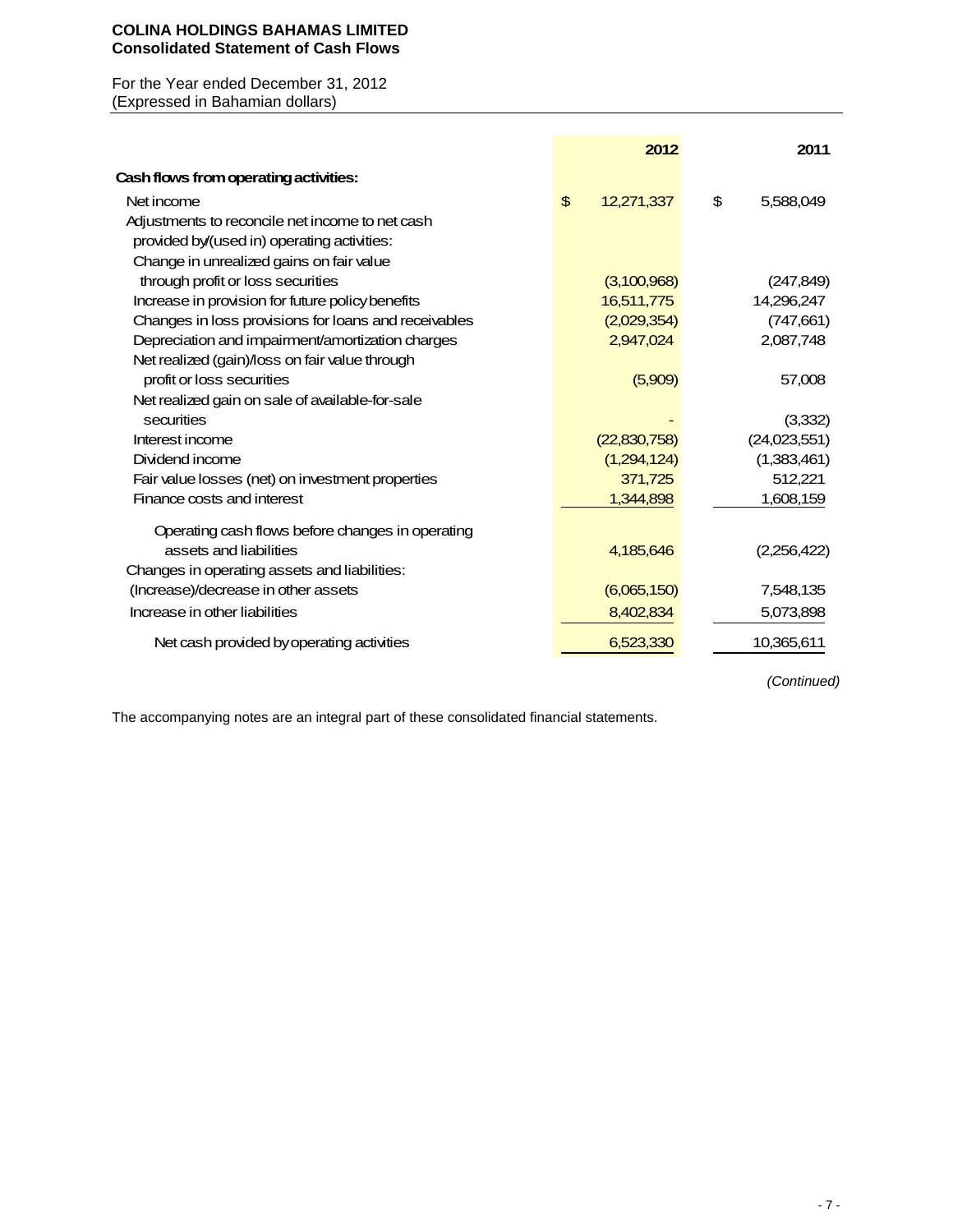## **COLINA HOLDINGS BAHAMAS LIMITED Consolidated Statement of Cash Flows**

For the Year ended December 31, 2012 (Expressed in Bahamian dollars)

|                                                               | 2012             | 2011             |
|---------------------------------------------------------------|------------------|------------------|
| Cash flows from investing activities:                         |                  |                  |
| Unrealized gain on purchase of shares in subsidiary           | 23,335           | (1,679,535)      |
| Decrease/(increase) in term deposits with original maturities |                  |                  |
| greater than 90 days                                          | 796,181          | (6,232,405)      |
| Decrease/(increase) in restricted cash balances               | 998,622          | (2,559)          |
| Fair value through profit or loss securities purchased        | (6,395,562)      | (23,366,203)     |
| Proceeds on disposal of fair value through profit             |                  |                  |
| or loss securities                                            | 585,476          | 6,702,536        |
| Available-for-sale securities purchased                       | (15,834,169)     | (44, 157, 785)   |
| Proceeds on disposal of available-for-sale securities         | 668,186          | 35,296,419       |
| Disposal of treasury shares                                   | 7,723            | 169,360          |
| Net (increase)/decrease in loans to policyholders             | (1,293,170)      | 5,879,413        |
| Net decrease in mortgages and commercial loans                | 10,158,213       | 1,501,867        |
| Additions to investment property                              | (640, 899)       | (471, 174)       |
| Interest received                                             | 23,383,830       | 24,359,236       |
| Dividends received                                            | 1,294,124        | 1,383,461        |
| Proceeds on disposal of property and equipment, net           | 374              | (399)            |
| Additions to property and equipment                           | (999, 864)       | (1,396,937)      |
| Additions to other intangible assets                          | (573, 100)       | (782, 971)       |
| Net cash provided by (used in) investing activities           | 12,179,300       | (2,797,676)      |
| Cash flows from financing activities:                         |                  |                  |
| Changes in non-controlling interests                          | 904,326          | (692, 639)       |
| Interest paid on other contracts                              | (1,344,898)      | (1,608,159)      |
| Net proceeds of preference share offering                     |                  | 3,935,871        |
| Dividends paid to ordinary shareholders                       | (3,956,738)      | (3,956,738)      |
| Dividends paid to preference shareholders                     | (1,895,554)      | (1,707,984)      |
| Net cash used in financing activities                         | (6,292,864)      | (4,029,649)      |
| Net increase in cash and cash equivalents                     | 12,409,766       | 3,538,286        |
| Cash and cash equivalents, beginning of year                  | 32,921,872       | 29,383,586       |
| Cash and cash equivalents, end of year (Note 8)               | 45,331,638<br>\$ | \$<br>32,921,872 |

*(Concluded)*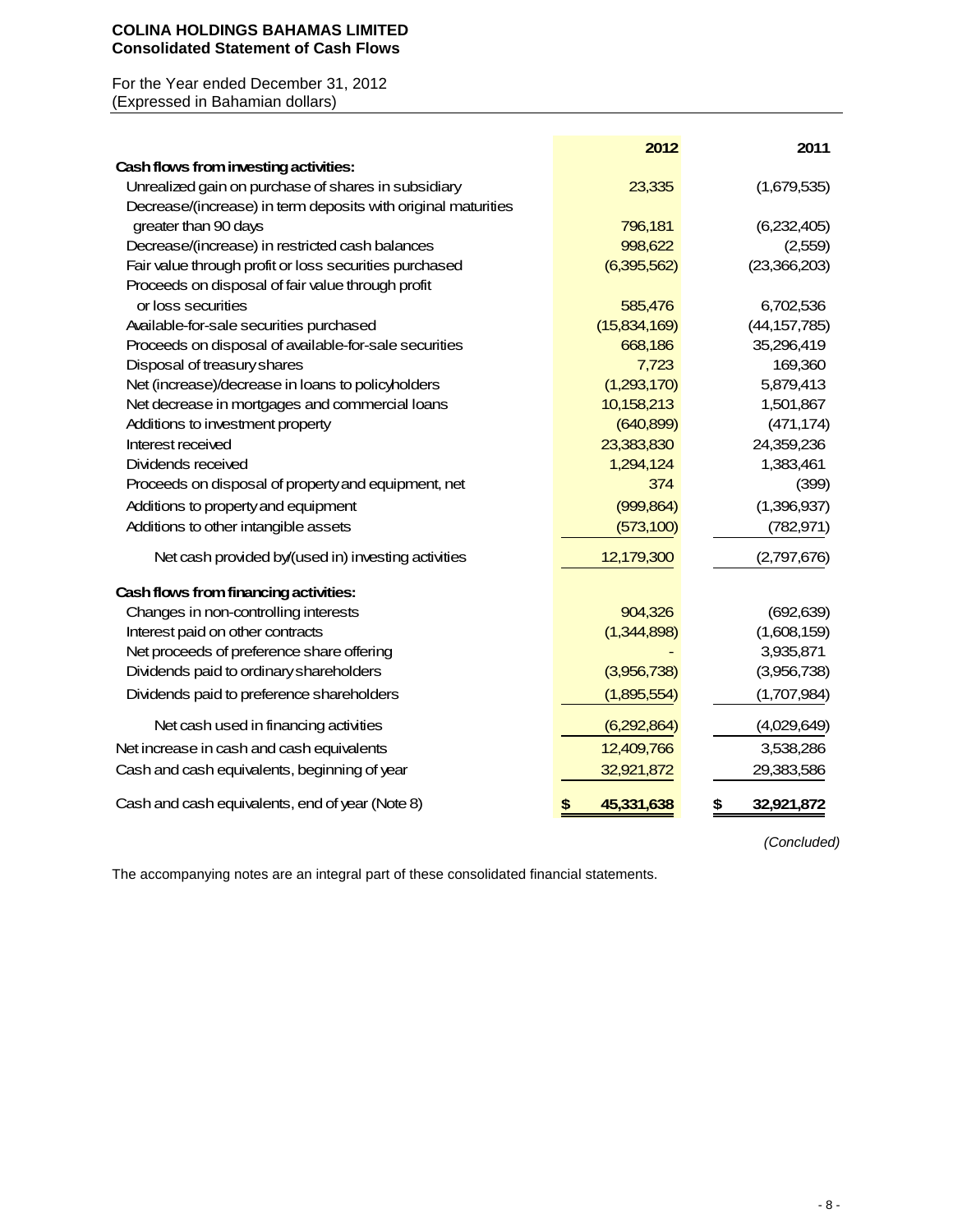### **1. Corporate Information**

Colina Holdings Bahamas Limited ("the Company") was incorporated under the laws of the Commonwealth of The Bahamas on July 6, 1993.

The Company acts principally as the holding company of Colina Insurance Limited ("Colina"), a wholly-owned life and health insurer incorporated in The Bahamas. Colina is registered to operate as a life and health insurer in The Bahamas, The Cayman Islands, and The Turks and Caicos Islands.

The ordinary shares of the Company are listed on the Bahamas International Securities Exchange. At December 31, 2012, approximately 58.2 % (2011: 58.2%) of the Company's issued ordinary shares were owned by AF Holdings Ltd. ("AFH") and 41.8% (2011: 41.8%) by the Bahamian public. All significant balances and transactions with AFH and parties related to AFH are disclosed in these consolidated financial statements (See Note 32).

The registered office of the Company is located at Trinity Place Annex, Frederick and Shirley Streets, P.O. Box N-4805, Nassau, The Bahamas and its principal place of business is located at 308 East Bay Street, P.O. Box N-4728, Nassau, The Bahamas.

The consolidated financial statements of the Company for the year ended December 31, 2012 were authorized for issue in accordance with a resolution of the Company's Board of Directors on February 26, 2013.

### **2. Changes in Accounting Policy and Disclosures**

The accounting policies adopted are consistent with those of the previous financial year except for the following new and amended International Financial Reporting Standards (IFRS) and International Financial Reporting Interpretations Committee (IFRIC) interpretations effective as of January 1, 2012. The following accounting policies adopted were amended in the year commencing January 1, 2012:

- IFRS 7 Financial Instruments: Disclosures (amendment) effective July 2011;
- IAS 1 Presentation of Financial Statements effective June 2011;
- Improvements to IFRSs (May 2011) effective January 2014; and
- IAS 32 Financial Instruments, Presentation.

The adoption of these new and amended International Financial Reporting Standards (IFRS) and International Reporting Interpretations Committee (IFRIC) interpretations has not had any material impact on the amounts reported for current and prior years but may affect the accounting for future transactions and arrangements.

### **3. Standards Issued but not yet Effective**

The Company has not adopted the following IFRS and interpretations issued by the IFRIC that have been issued but are not yet effective.

- IFRS 9 *Financial Instruments Classification and Measurement:* Effective prospectively for reporting periods beginning on or after January 1, 2015;
- IFRS 10 *Consolidated Financial Statements* Effective prospectively for reporting periods beginning on or after January 1, 2013;
- IFRS 11 *Joint Arrangements* Effective prospectively for reporting periods beginning on or after January 1, 2013;
- IFRS 12 *Disclosure of Interest In Other Entities* Effective prospectively for reporting periods beginning on or after January 1, 2013;
- IFRS 13 *Fair Value Measurement* Effective prospectively for reporting periods beginning on or after January 1, 2013;
- IAS 19 *Employee Benefits (Amendments)* Effective prospectively for reporting periods beginning on or after January 1, 2013;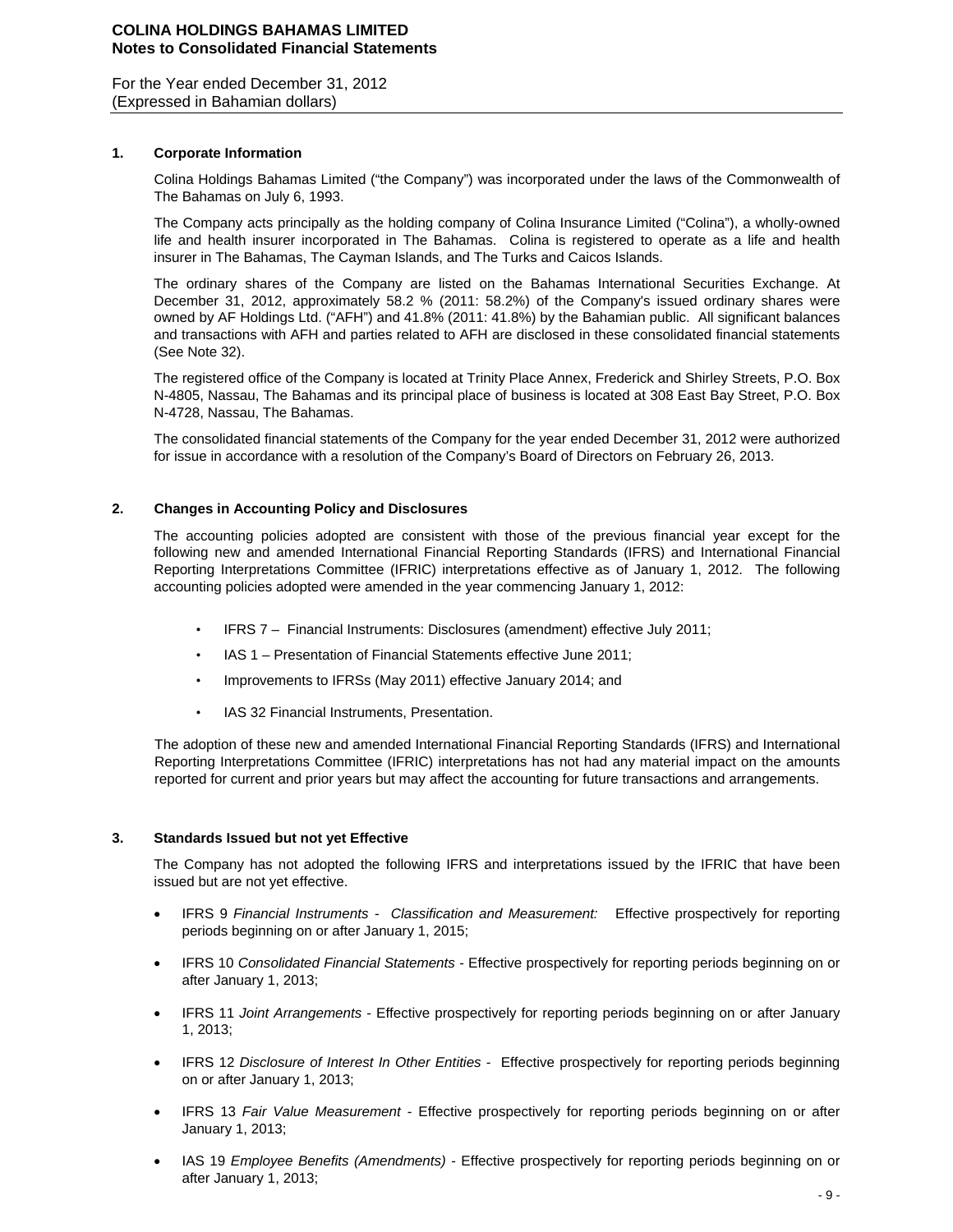For the Year ended December 31, 2012 (Expressed in Bahamian dollars)

- IAS 27 *Consolidated Separate Financial Statements (Amendments) Separate Financial Statements:*  Effective prospectively for periods beginning on or after January 1, 2013;
- IAS 28 Investment In Associates (Amendments) Investment In Associates and Joint Ventures Effective prospectively for periods beginning on or after January 1, 2013; and
- IAS 32 *Financial Instruments: Presentation* Amendments to application guidelines on the offsetting of financial assets and financial liabilities. Effective prospectively for reporting periods beginning on or after January 1, 2014.

Management has not yet assessed the full impact of the relevant adoption of these standards and interpretations in future periods against the consolidated financial statements of the Company.

## **4. Summary of Significant Accounting Policies**

The principal accounting policies applied in the preparation of these consolidated financial statements are set out below. These policies have been consistently applied to the years presented, unless otherwise stated.

### *4.1 Statement of compliance*

The consolidated financial statements of the Company have been prepared in accordance with IFRS as issued by the International Accounting Standards Board.

The Company presents its consolidated statement of financial position broadly in order of liquidity. An analysis regarding recovery or settlement within twelve months after the consolidated statement of financial position date (current) and more than 12 months after the consolidated statement of financial position date (non-current) is presented in Note 33.

### *4.2 Basis of preparation*

These consolidated financial statements, comprising the Company and its subsidiaries, have been prepared under the historical cost convention, as modified by the revaluation of certain financial assets and liabilities and investment properties that are required to be remeasured at fair value. The Company, with the concurrence of The Insurance Commission of The Bahamas, uses actuarial practices generally accepted in Canada for the valuation of its provision for future policyholder benefits as no specific guidance is provided by IFRS for determining such provisions. The adoption of IFRS 4 – Insurance Contracts, permits the Company to continue with this valuation policy.

Financial assets and liabilities are offset and the net amount reported in the consolidated statement of financial position only when there is a legally enforceable right to offset the recognized amounts and there is an intention to settle on a net basis, or to realize the assets and settle the liability simultaneously. Income and expense will not be offset in the consolidated statement of income unless required or permitted by any accounting standard or interpretation, as specifically disclosed in the accounting policies of the Company.

### *4.3 Significant accounting judgments and key sources of estimation uncertainty*

The preparation of the consolidated financial statements in conformity with IFRS requires management to make judgments, estimates and assumptions that affect the reported amounts of assets and liabilities and disclosures of contingent assets and liabilities at the date of the consolidated financial statements, and the reported amounts of revenues and expenses during the reporting period. However, uncertainty about these assumptions and estimates could result in outcomes that could require a material adjustment to the carrying amount of the asset or liability affected in the future. These factors could include:

### *Estimates and assumptions*

The key assumptions concerning the future and other key sources of estimation uncertainty at the consolidated statement of financial position date, that have a significant risk of causing a material adjustment to the carrying amounts of assets and liabilities within the next financial year are discussed in the following.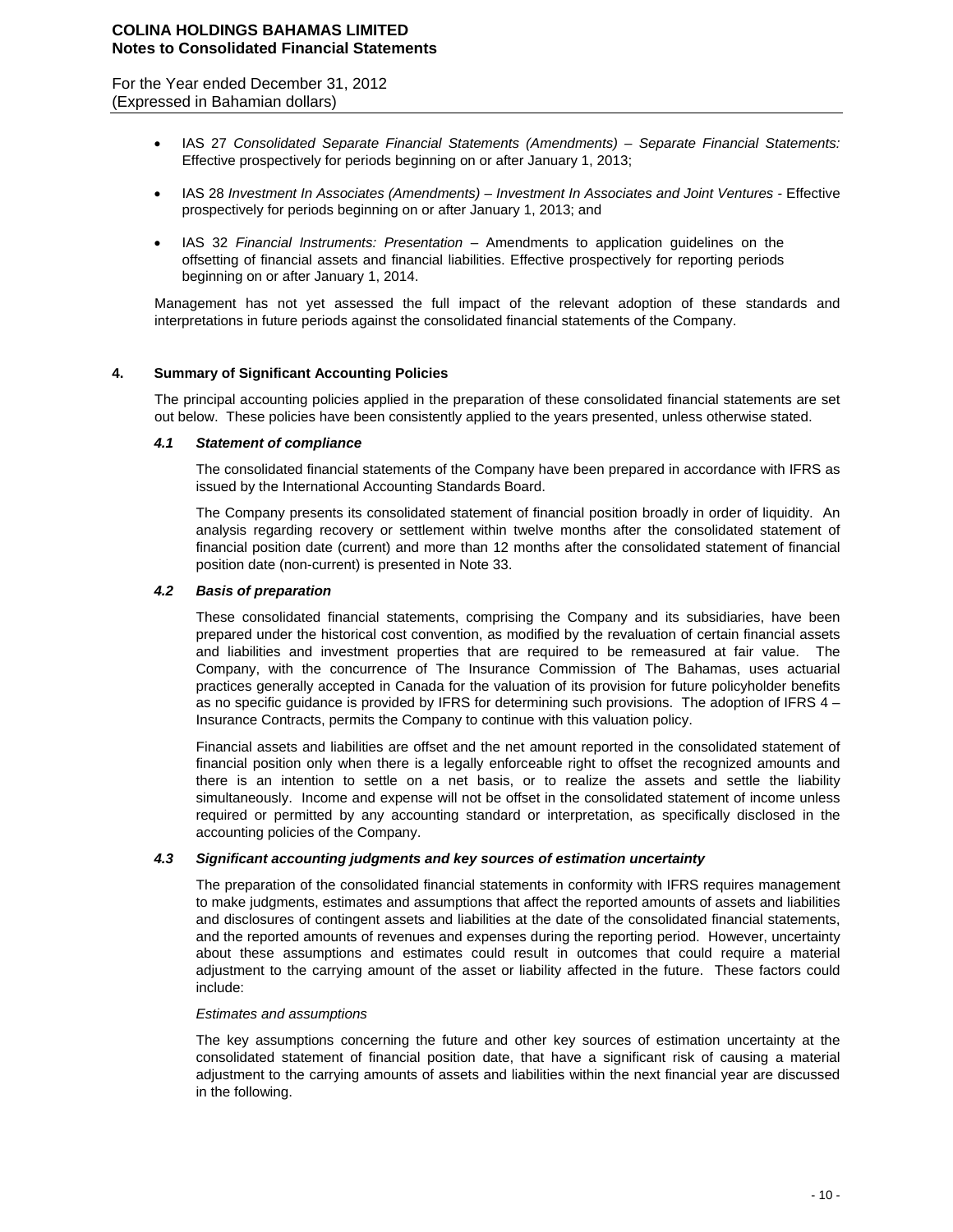> (a) Valuation of long term insurance contract liabilities and investment contract liabilities with a Discretionary Participation Feature ("DPF")

The liability for life insurance contracts and investment contracts with DPF is either based on current assumptions or on assumptions established at inception of the contract, reflecting the best estimate at the time increased with a margin for risk and adverse deviation. All contracts are subject to a liability adequacy test, which reflect management's best current estimate of future cash flows.

The main assumptions used relate to mortality, morbidity, longevity, investment returns, expenses, lapse and surrender rates, and discount rates. The Company bases mortality and morbidity rates on standard industry Canadian mortality tables which reflect historical experiences, adjusted when appropriate to reflect the Company's unique risk exposure, product characteristics, target markets and own claims severity and frequency experiences. For those contracts that insure risk related to longevity, prudent allowance is made for expected future mortality improvements as well as wide ranging changes to life style, could result in significant changes to the expected future mortality exposure.

Estimates are also made as to future investment income arising from the assets backing life insurance contracts. These estimates are based on current market returns as well as expectations about future economic and financial developments.

Assumptions on future expense are based on current expense levels, adjusted for expected expense inflation if appropriate.

Lapse and surrender rates are based on the Company's historical experience of lapses and surrenders.

Discount rates are based on current industry risk rates, adjusted for the Company's own risk exposure.

The carrying value at December 31, 2012 of long term insurance contract liabilities is \$207,986,878 (2011: \$202,087,021) and of investment contract liabilities with DPF is \$8,322,256 (2011: \$9,018,040).

(b) Medical insurance contract liabilities

For medical insurance contracts, estimates have to be made for the expected ultimate cost of claims reported at the consolidated statement of financial position date and for the expected ultimate cost of claims incurred but not yet reported (IBNR) at the consolidated statement of financial position date. It can take a significant period of time before the ultimate claims cost can be established with certainty and for certain types of policies, IBNR claims form the majority of the consolidated statement of financial position liability.

The ultimate cost of outstanding claims is estimated by using a range of standard actuarial claims projection techniques.

The main assumption underlying these techniques is that a company's past claims development experience can be used to project future claims development and hence ultimate claims costs.

The carrying value at the consolidated statement of financial position date of non-life insurance contract liabilities is \$16,354,079 (2011: \$16,404,856).

(c) Goodwill impairment testing

Goodwill is tested for impairment annually and when circumstances indicate that the carrying value may be impaired. Impairment is determined for goodwill by assessing the recoverable amount of the cash-generating units to which the goodwill relates. Where the recoverable amount of the cash-generating units is less than their carrying amount, an impairment loss is recognized.

The carrying value of goodwill is \$12,512,749 (2011: \$12,921,910).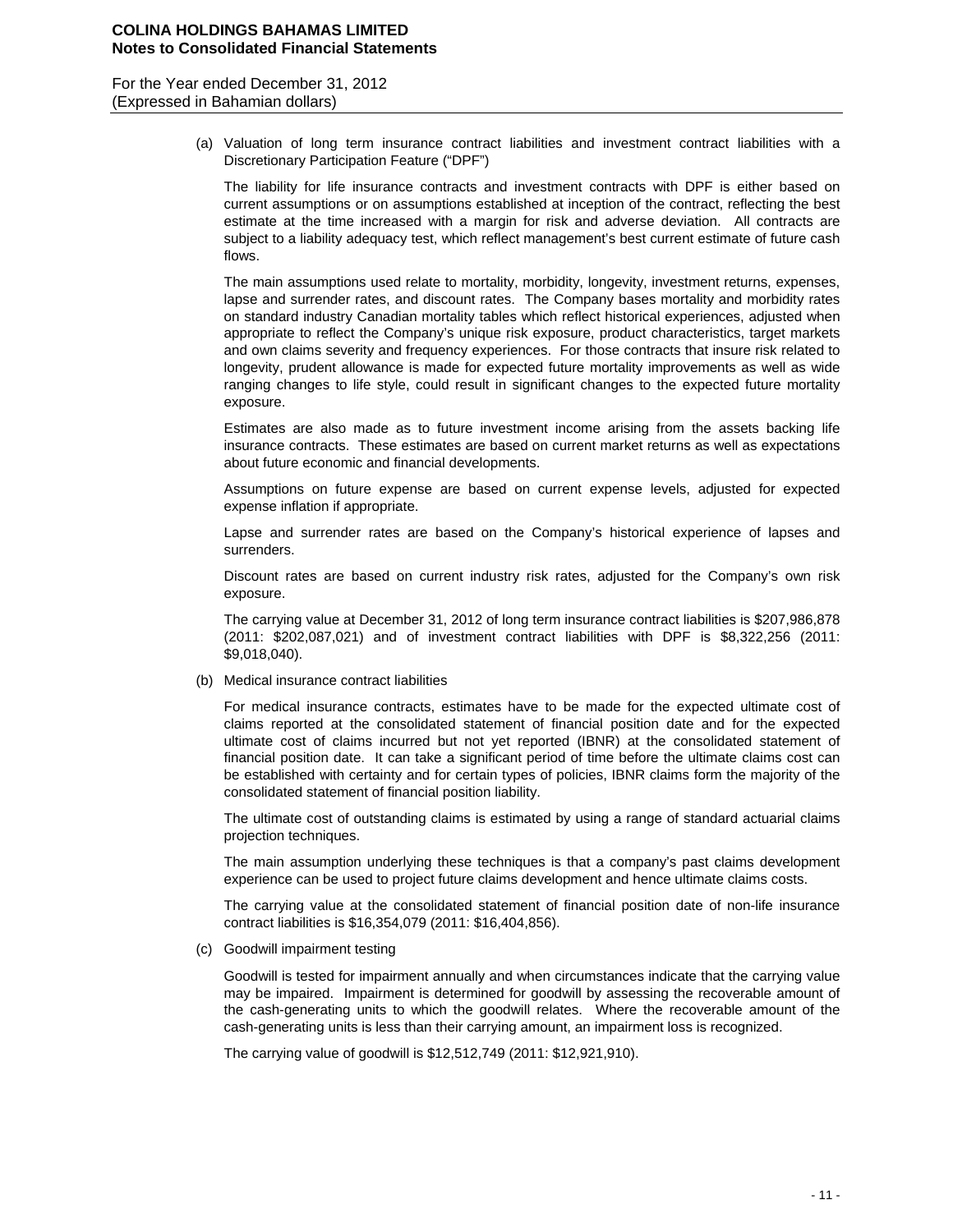### *4.4 Principles of consolidation*

The consolidated financial statements include the accounts of the Company and subsidiaries where the Company has the power to govern the financial and operating policies, generally accompanying a shareholding of more than 50% of the voting rights. Subsidiaries are fully consolidated from the date on which control is transferred to the Company and are de-consolidated from the date on which control ceases. The financial statements of subsidiaries are prepared for the same reporting period as the Company, using consistent accounting policies.

Non-controlling interests in the net assets of consolidated subsidiaries are identified separately from the Company's equity. Non-controlling interests consist of the amount of those interests at the date of the original business combination (See Note 4.5) and the non-controlling interest's share of changes in equity since the date of the combination.

All material inter-company balances and transactions are eliminated on consolidation. The accounting policies of subsidiaries have been changed where necessary to ensure consistency with the policies adopted by the Company.

#### *4.5 Business combinations*

Business combinations are accounted for using the acquisition method. The cost of an acquisition is measured as the aggregate of the consideration transferred, measured at acquisition date fair value and the amount of any non-controlling interest in the acquiree. For each business combination, the Company has an option to measure any non-controlling interests in the acquiree either at fair value or at the non-controlling interest's proportionate share of the acquiree's identifiable net assets.

When the Company acquires a business, it assesses the financial assets and liabilities assumed for appropriate classification and designation in accordance with the contractual terms, economic circumstances and pertinent conditions at the acquisition date.

If the business combination is achieved in stages, the acquisition date fair value of the acquirer's previously held equity interest in the acquiree is remeasured to fair value as at the acquisition date through profit or loss. Once control has been established, the unrealized gain or loss is recorded in the revaluation reserve in the consolidated statement of changes in equity.

Any contingent consideration to be transferred by the acquirer will be recognized at fair value at the acquisition date. Subsequent changes to the fair value of the contingent consideration which is deemed to be an asset or a liability will be recognized as measurement period adjustments in accordance with the applicable IFRS. If the contingent consideration is classified as equity, it will not be remeasured and its subsequent settlement will be accounted for within equity.

Goodwill is initially measured at cost, being the excess of the fair value of the consideration transferred over the Company's share in the net identifiable assets acquired and liabilities assumed and net of the fair value of any previously held equity interest in the acquiree. After initial recognition, goodwill is measured at cost less any accumulated impairment losses. For the purposes of impairment testing, goodwill acquired in a business combination is allocated to an appropriate cash-generating unit that is expected to benefit from the combination, irrespective of whether other assets or liabilities of the acquiree are assigned to those units.

Where goodwill forms part of a cash-generating unit and part of the operation within that unit is disposed of, the goodwill associated with the operation disposed of is included in the carrying amount of the operation when determining the gain or loss on disposal of the operation. Goodwill disposed of in this circumstance is measured based on the relative values of the operation disposed of and the portion of the cash-generating unit retained.

#### *4.6 Investment in associates*

The Company's investment in associates is accounted for using the equity method of accounting. An associate is an entity over which the Company has significant influence and that is neither a subsidiary nor an interest in a joint venture. Significant influence is the power to participate in the financial and operating policy decisions of the investee but is not control or joint control over those policies.

Under the equity method, investments in associates are carried in the consolidated statement of financial position at cost plus post-acquisition changes in the Company's share of the net assets of the associate. Any excess of the cost of acquisition over the Company's share of the net fair value of the identifiable assets, liabilities and contingent liabilities of the associate recognized at the date of acquisition is recognized as goodwill. As goodwill relating to an associate forms part of the carrying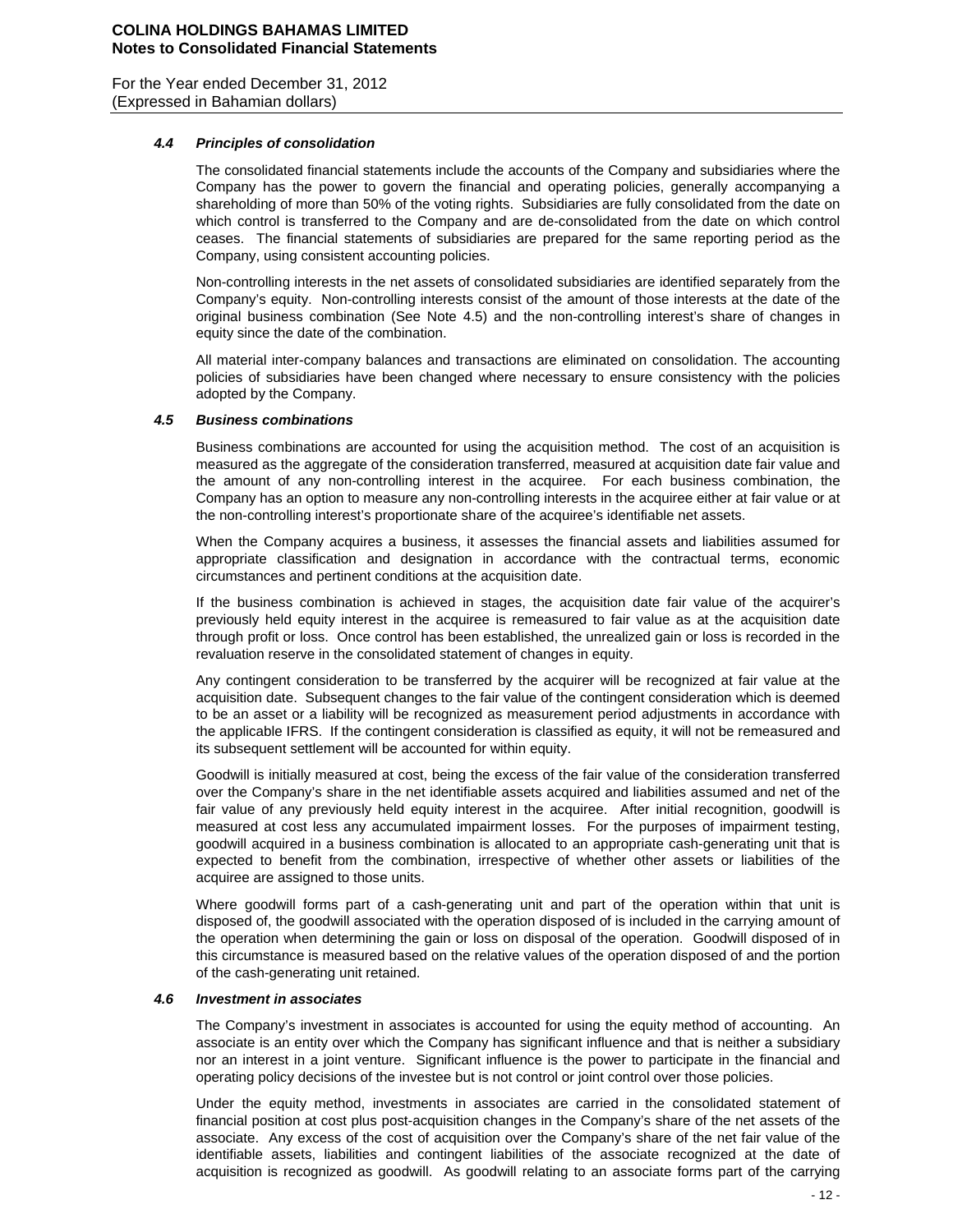> amount of an investment in associate and is not separately recognized, it is neither amortized nor individually tested for impairment.

> After application of the equity method, the Company assesses at each consolidated statement of financial position date whether there is any objective evidence that the entire carrying amount of the investment in associate is impaired by comparing its carrying value to its recoverable amount. Any impairment losses are recognized immediately in the consolidated statement of income.

> The consolidated statement of income reflects the share of the results of operations of the associate. Where there has been a change recognized directly in the equity of the associate, the Company recognizes its share of any changes and discloses this, when applicable, in the statement of changes in equity. Profits or losses resulting from transactions between the Company and the associate are eliminated to the extent of the Company's interest in the relevant associate.

> Upon loss of significant influence over an associate, the Company measures and recognizes any remaining investment at its fair value. Any difference between the carrying amount of the associate upon loss of significant influence and the fair value of the remaining investment and proceeds from disposal is recognized in profit or loss.

#### *4.7 Foreign currency translation*

The Company's functional and presentation currency is the Bahamian dollar. Monetary assets and liabilities denominated in currencies other than the Bahamian dollar are translated to Bahamian dollars using the rate of exchange prevailing at the consolidated statement of financial position date. Income and expense items denominated in foreign currencies are translated at a rate of exchange that approximates the actual rate prevailing at the time of the transaction. Resulting differences are recognized in income in the reporting period in which they arise.

#### *4.8 Cash and cash equivalents*

For the purposes of the consolidated statement of cash flows, cash and cash equivalents comprise: cash on hand; demand deposits; term deposits with original maturities of 90 days or less; adjusted for restricted cash balances and bank overdrafts.

### *4.9 Financial assets*

The Company classifies its financial assets into the following categories: financial assets at fair value through profit or loss, loans and receivables, and available-for-sale financial assets. The classification depends on the purpose for which the investments were acquired. Management determines the classification of its investments at initial recognition and re-evaluates the classification at every reporting date.

#### *Financial assets at fair value through profit or loss ("FVPL")*

Financial assets at FVPL has two sub categories - namely, financial assets held for trading, and those designated at fair value through the consolidated statement of income at inception. Investments typically bought with the intention to sell in the near future are classified as held for trading. For investments designated at initial recognition as at FVPL, the following criteria must be met:

- The designation eliminates or significantly reduces the inconsistent treatment that would otherwise arise from measuring the assets and liabilities or recognizing gains and losses on a different basis; or
- The assets are part of a group of financial assets which are managed and their performance evaluated on a fair value basis, in accordance with a documented risk management or investment strategy.

#### *Loans and receivables*

Loans and receivables are non-derivative financial assets with fixed or determinable payments that are not quoted in an active market other than those that the Company intends to sell in the short term or that it has designated as at FVPL or available-for-sale. Balances that are included in this classification include: mortgages and commercial loans, policy loans, receivables arising from insurance contracts, and term deposits with maturities of greater than 90 days.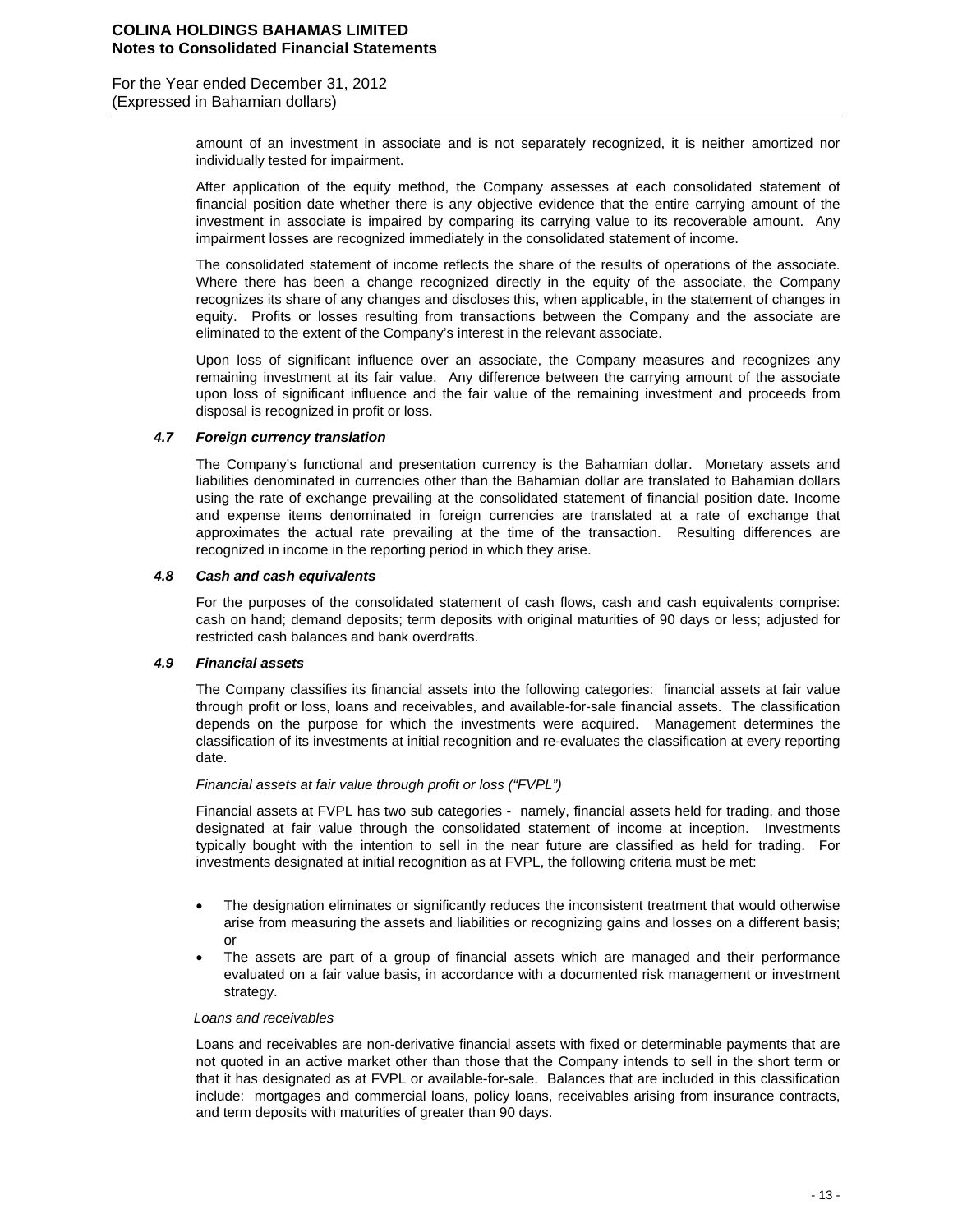#### *Available-for-sale ("AFS") financial assets*

AFS financial assets are non-derivative financial assets that are either designated in this category or not classified in any of the other categories.

Regular way purchases and sales of financial assets are recognized on trade date – the date on which the Company commits to purchase or sell the asset. Investments are initially recognized at fair value plus, in the case of all financial assets not carried at FVPL, transaction costs that are directly attributable to their acquisition. Investments are derecognized when the rights to receive cash flows from the investments have expired or where they have been transferred and the Company has also transferred substantially all risks and rewards of ownership.

### *Fair value of financial instruments*

Fair value is defined under accounting guidance currently applicable to the Company to be the prices that would be received upon the sale of an asset or paid to transfer a liability in an orderly transaction between open market participants at the measurement date. AFS financial assets and financial assets at FVPL are subsequently carried at fair value. Realized and unrealized gains and losses arising from changes in the fair value of the financial assets classified in the FVPL category are included in the consolidated statement of income in the period in which they arise. Unrealized gains and losses arising from changes in the fair value of financial assets classified as AFS are recognized in the revaluation reserve in the consolidated statement of changes in equity. When financial assets classified as AFS are sold or impaired, the difference between cost or amortized cost and estimated fair value is removed from the revaluation reserve and charged to the consolidated statement of income.

For financial instruments where there is not an active market, the fair value is determined by comparison to similar instruments for which market observable prices exist, and other relevant valuation models.

The carrying value of floating rate and overnight deposits with credit institutions approximates fair value. The carrying value is the cost of the deposit and accrued interest.

If the fair value cannot be measured reliably, these financial instruments are measured at cost, being the fair value of the consideration paid for the acquisition of the investment or the amount received on issuing the financial liability. All transaction costs directly attributable to the acquisition are also included in the cost of the investment.

An analysis of fair values of financial instruments and further details as to how they are measured are provided in Note 9.

### *4.10 Impairment of financial assets*

### *Financial assets carried at amortized cost*

The Company assesses at each consolidated statement of financial position date whether there is objective evidence that a financial asset or group of financial assets is impaired. A financial asset or group of financial assets is impaired and impairment losses are incurred only if there is objective evidence of impairment as a result of one or more events that have occurred after the initial recognition of the asset ('a loss event') and that loss event (or events) has an impact on the estimated future cash flows of the financial asset or group of financial assets that can be reliably estimated. Objective evidence that a financial asset or group of assets is impaired includes observable data that comes to the attention of the Company about the following events:

- significant financial difficulty of the issuer or debtor;
- a breach of contract, such as a default or delinquency in payments;
- it becoming probable that the issuer or debtor will enter bankruptcy or other financial reorganization;
- the disappearance of an active market for that financial asset because of financial difficulties; or
- observable data indicating that there is a measurable decrease in the estimated future cash flows from a group of financial assets since the initial recognition of those assets,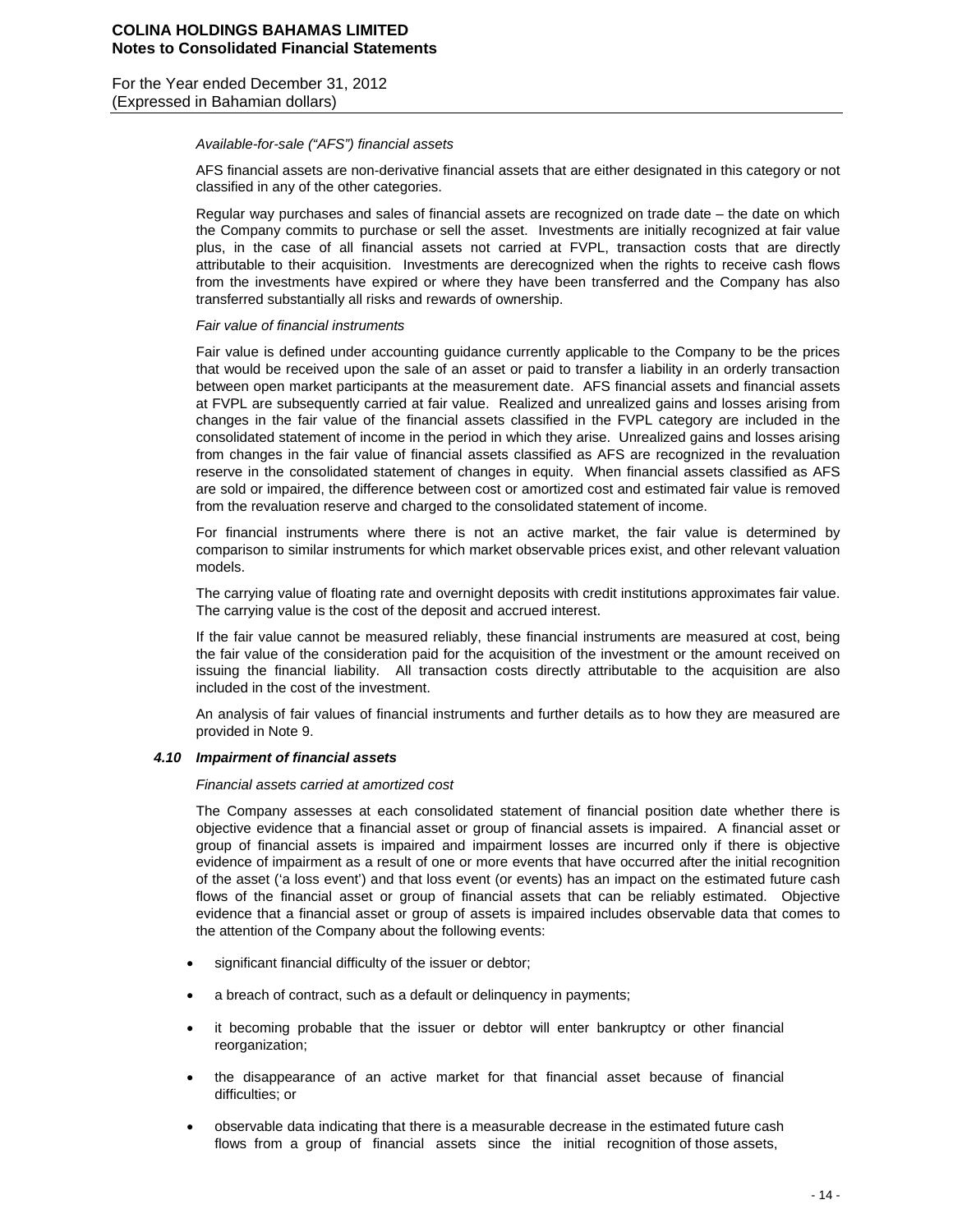For the Year ended December 31, 2012 (Expressed in Bahamian dollars)

> though the decrease cannot yet be identified with the individual financial assets in the group, including:

- adverse changes in the payment status of issuers or debtors in the group; or
- local economic conditions that correlate with defaults on the assets in the group.

If there is objective evidence that an impairment loss has been incurred on loans and receivables carried at amortized cost, the amount of the loss is measured as the difference between the asset's carrying amount and the present value of estimated future cash flows (excluding future credit losses that have not been incurred) discounted at the financial asset's original effective interest rate. The calculation of the present value of the estimated future cash flows of a collateralized financial asset reflects the cash flows that may result from foreclosure less costs for obtaining and selling the collateral, whether or not foreclosure is probable. The carrying amount of financial assets are reduced by the impairment loss directly for all financial assets with the exception of trade receivables and mortgage loans, where the carrying value is reduced through the use of an allowance account. Subsequent recoveries of amounts previously written off are credited against the allowance account. Changes in the carrying amount of the allowance account are recognized in profit or loss.

#### *Financial assets carried at fair value*

The Company assesses at each consolidated statement of financial position date whether there is objective evidence that an AFS financial asset is impaired, including in the case of equity investments classified as AFS, a significant or prolonged decline in the fair value of the security below its cost. If any evidence exists for AFS financial assets, the cumulative loss – measured as the difference between the acquisition cost and current fair value, less any impairment loss on the financial asset previously recognized in profit or loss – is removed from equity and recognized in the consolidated statement of income. The impairment loss is reversed through the consolidated statement of income if in a subsequent period the fair value of a debt instrument classified as AFS increases and the increase can be objectively related to an event occurring after the impairment loss was recognized in profit or loss.

For unlisted shares classified as AFS, a significant or prolonged decline in the fair value of the security below its cost is considered to be objective evidence of impairment.

#### *4.11 Investment properties*

Investment properties comprise freehold land and buildings, mainly commercial properties that are held for long-term yields and capital appreciation purposes and are held initially at cost, including transaction costs. The carrying amount includes the cost of replacing part of an existing investment property at the time that cost is incurred if the recognition criteria are met; and exclude the costs of day-to-day servicing of an investment property.

Subsequent to initial recognition, such properties are measured at estimated fair value based on open market value determined periodically by external appraisers with management valuations in intervening periods. Gains or losses arising from changes in the fair values of investment properties are included in the consolidated statement of income in the year in which they arise.

Investment properties are derecognized either when they have been disposed of, or when the investment property is permanently withdrawn from use and no future economic benefit is expected from its disposal. Any gains or losses on the retirement or disposal of an investment property are recognized in the consolidated statement of income in the year of retirement or disposal.

Transfers are made to or from investment property only when there is a change in use evidenced by the end of owner-occupation, commencement of an operating lease to another party, or completion of construction or development. For a transfer from investment property to owner occupied property, the deemed cost for subsequent accounting is the fair value at the date of change in use. If owneroccupied property becomes an investment property, the Company accounts for such property in accordance with the policy stated under property and equipment up to the date of the change in use.

When the Company completes the construction or development of a self-constructed investment property, any difference between the fair value of the property at that date and its previous carrying amount is recognized in the consolidated statement of income.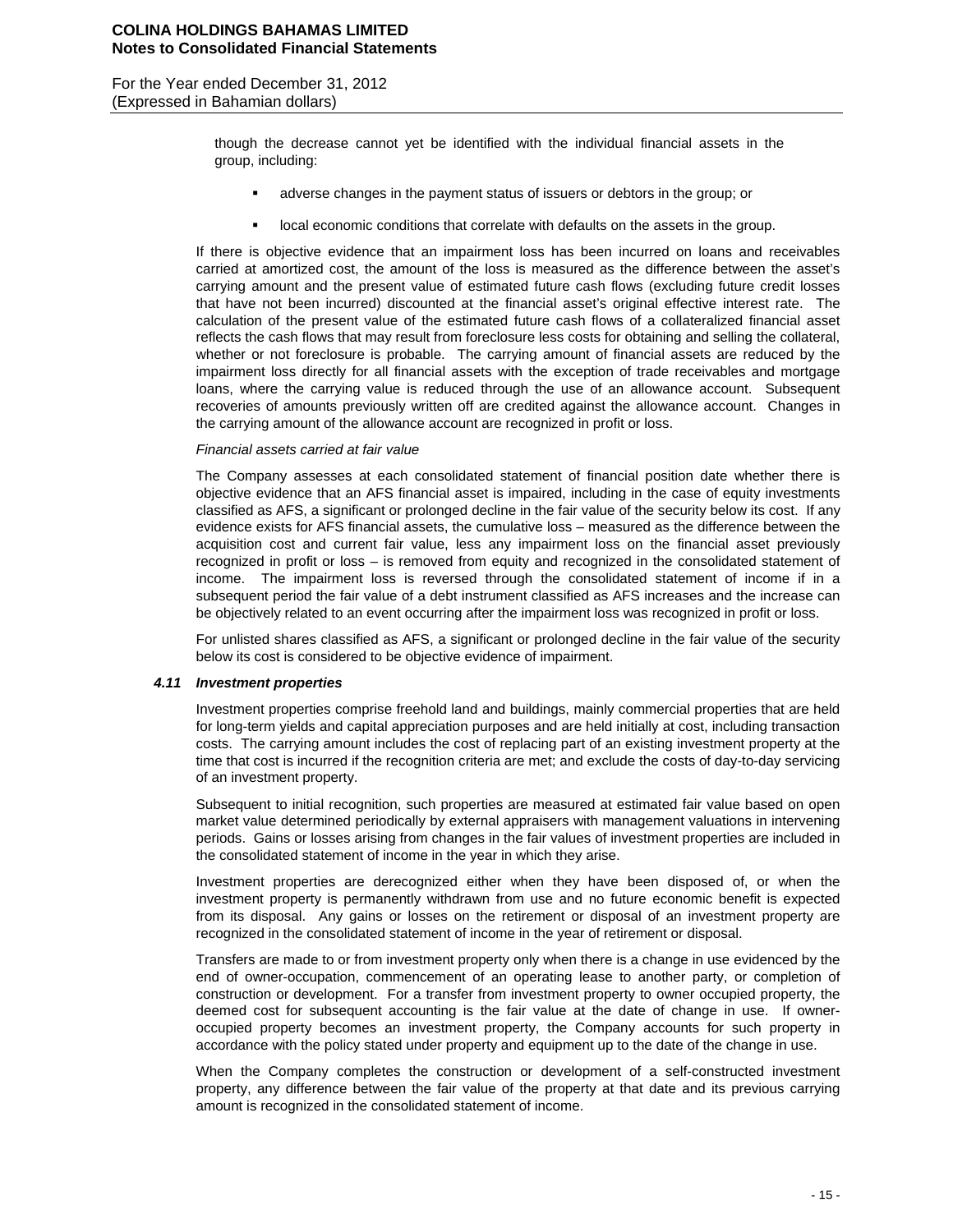### *4.12 Property and equipment*

Property and equipment are carried at cost less accumulated depreciation and any impairment losses. Depreciation is charged using the straight-line method to allocate the cost of the assets over their estimated useful lives, as follows:

| $\bullet$ | Furniture, fixtures and equipment | 5 to 10 years                        |
|-----------|-----------------------------------|--------------------------------------|
| $\bullet$ | Computer hardware                 | 3 to 5 years                         |
| $\bullet$ | Motor vehicles                    | 4 to 5 years                         |
| $\bullet$ | Leasehold improvements            | 5 to 15 years, or shorter lease term |
| $\bullet$ | Land improvements and buildings   | 40 to 50 years                       |

Land is not depreciated. The assets' useful lives are reviewed at each consolidated statement of financial position date and adjusted if appropriate. An asset's carrying amount is written down immediately to its recoverable amount if the asset's carrying amount is greater than its estimated recoverable amount.

Gains and losses on disposals are determined by comparing proceeds with carrying amounts. These are included in the consolidated statement of income.

Increases in the carrying amount arising on revaluation of land and buildings are credited to the revaluation reserve in equity.

Decreases that offset previous increases of the same asset are charged against the revaluation reserve directly in equity; all other decreases are charged to the consolidated statement of income and depreciation based on the asset's original cost is transferred from the revaluation reserve to retained earnings.

### *4.13 Goodwill and other intangible assets*

#### *Goodwill*

Goodwill represents the excess of the cost of an acquisition over the fair value of the Company's share of the net identifiable assets of the acquiree at the acquisition date. Goodwill is tested annually for impairment and carried at cost less accumulated impairment losses. Impairment losses related to goodwill cannot be reversed in future periods. Goodwill is allocated to cash-generating units ("CGUs") for the purpose of impairment testing. Gains and losses on the disposal of an entity include the carrying amount of goodwill relating to the entity sold.

For goodwill arising from the purchase of insurance related business, goodwill is allocated to CGUs identified according to the nature and type of insurance contract by major block of business.

For each CGU, the impairment charge is calculated by comparing the present value of the in force and projected new business at time of purchase and currently to determine how much the value has decreased relative to the original amount of goodwill recorded.

The Company's policy for goodwill arising on the acquisition of an associate is described in Note 4.6.

#### *Other intangible assets*

Other intangible assets include acquired computer software licenses which are capitalized on the basis of the costs incurred to acquire and implement the specific software. These costs are amortized using the straight-line method over the estimated useful life, not exceeding a period of three years and are included in general and administrative expenses in the consolidated statement of income. At each consolidated statement of financial position date, the Company reviews the carrying amounts of its intangible assets to determine whether there is any indication that those assets have suffered an impairment loss. If any such indication exists, the recoverable amount of the asset is estimated in order to determine the extent of the impairment loss.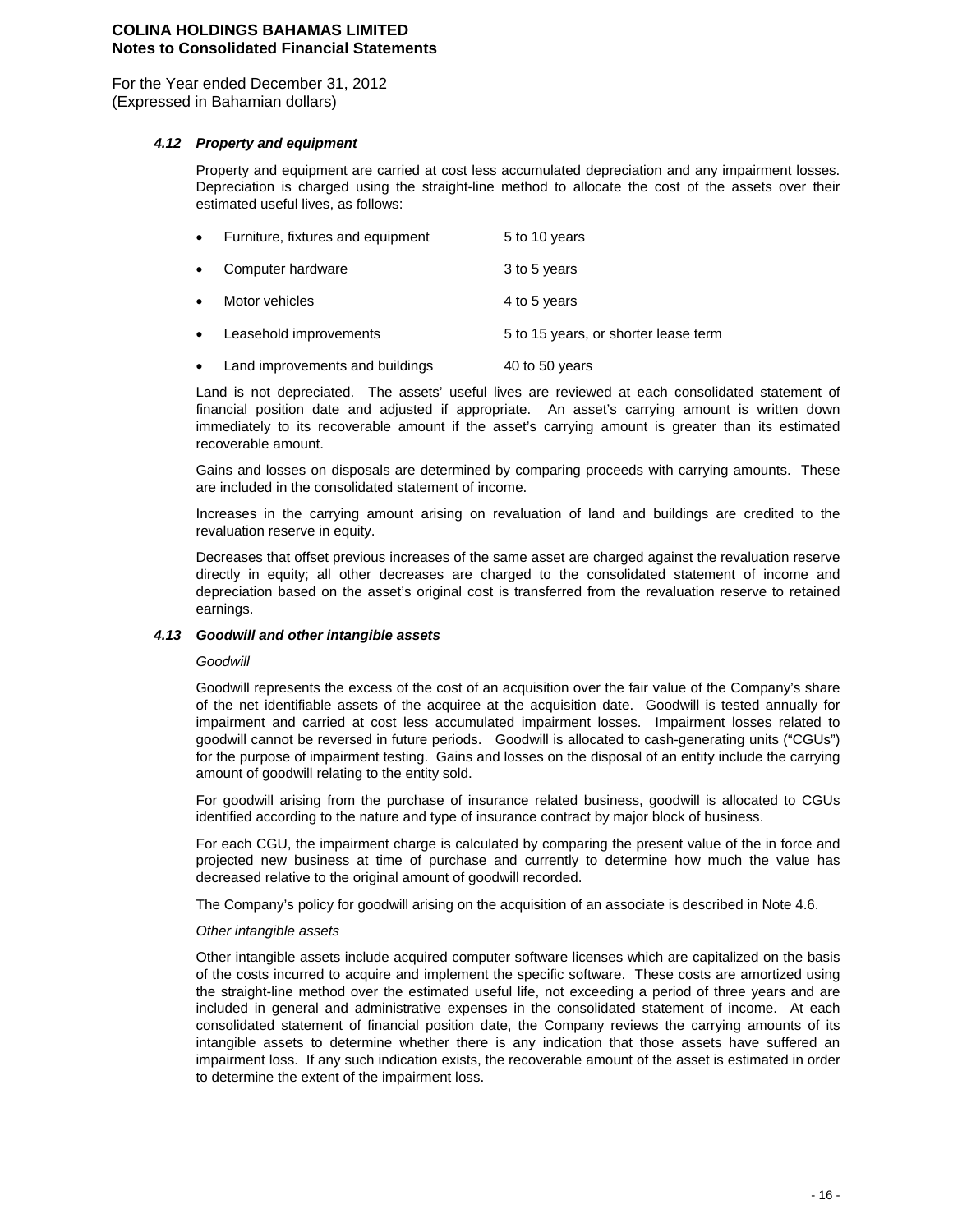#### *Other intangible assets included in investment in associates*

These intangible assets include customer relationships, non-competitive agreement, trade name, and software and are carried at cost less accumulated amortization. Intangible assets included in investment in associates are amortized on a straight-line basis as follows:

| 10 years |
|----------|
| 2 years  |
| 5 years  |
| 3 years  |
|          |

The carrying amount of intangible assets included in investment in associates is reviewed at each consolidated statement of financial position date to assess whether it is recorded in excess of its recoverable amount. Where the carrying value exceeds this estimated value the asset is written down to the recoverable amount.

#### *4.14 Insurance contracts*

The Company issues contracts that transfer insurance risk or financial risk or both. Insurance contracts are those contracts that transfer significant insurance risk. Such contracts may also transfer financial risk. Significant insurance risk is defined as the probability of paying significantly more on the occurrence of an insured event than if the insured event did not occur.

Financial risk is the risk of a possible future change in one or more of a specified interest rate, security price, commodity price, foreign exchange rate, index of price or rates, a credit rating or credit index or other variable.

Once a contract has been classified as an insurance contract, it remains an insurance contract for the remainder of its lifetime, even if the insurance risk reduces significantly during this period, unless all rights and obligations are extinguished or expire. Investment contracts can however be reclassified as insurance contracts after inception if insurance risk becomes significant.

A number of insurance and investment contracts contain a DPF. This feature entitles the contract holder to receive, as a supplement to guaranteed benefits, additional benefits or bonuses:

- that are likely to be a significant portion of the total contractual benefits;
- whose amount or timing is contractually at the discretion of the Company, and;
- that are contractually based on:
	- the performance of a specified pool of contracts or a specified type of contract;
	- realized and/or unrealized investment returns on a specified pool of assets held by the Company; or
	- the profit or loss of the Company, fund or other entity that issues the contract.

The amount and timing of the distribution to individual contract holders is at the discretion of the Company, subject to the advice of the Appointed Actuary.

Insurance contracts and investment contracts with and without DPF are classified into three main categories, depending on the duration of risk and whether or not the terms and conditions are fixed.

#### *Short-term insurance contracts*

Short duration life insurance contracts protect the Company's customers from the financial consequences of events (such as death, sickness, or disability). Benefits paid on occurrence of the specified insurance event are either fixed or linked to the extent of the economic loss suffered by the policyholder. There are no maturity or surrender benefits.

Claims and loss adjustment expenses are charged to income as incurred based on the estimated liability for compensation owed to contract holders. They include direct and indirect claims settlement costs and arise from events that have occurred up to the consolidated statement of financial position date even if they have not yet been reported to the Company. Liabilities for unpaid claims are estimated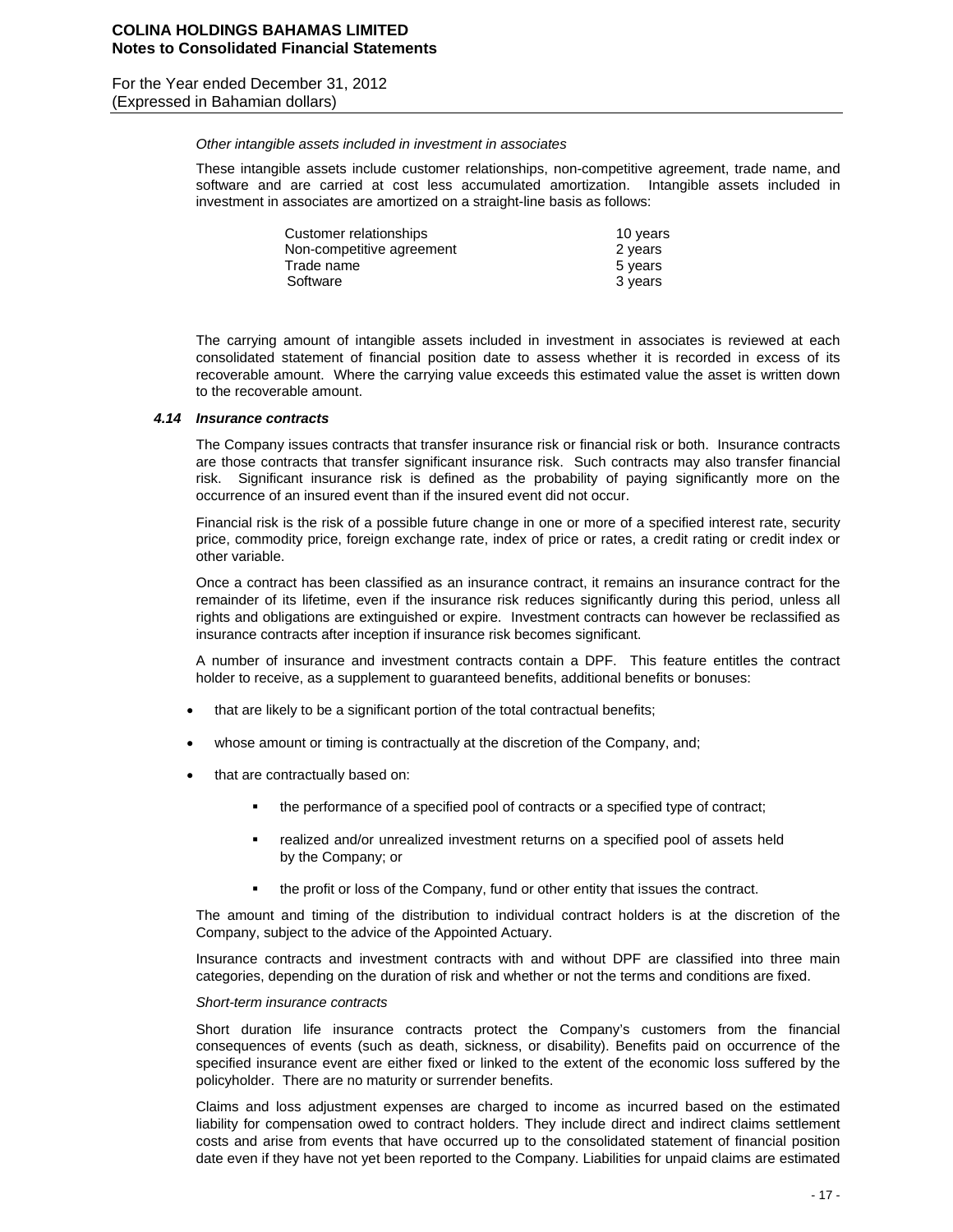For the Year ended December 31, 2012 (Expressed in Bahamian dollars)

> using the input of assessments for individual cases reported to the Company and statistical analyses for the claims IBNR.

> Individual health insurance premiums are recognized as revenue when received. Group life and health insurance premiums are recognized as revenue over the related contract periods.

#### *Long-term insurance and other contracts*

Long-term insurance and other contracts insure events associated with human life (for example death, or survival) over a long duration. Premiums are recognized as revenue when they become payable by the contract holder. Premiums are shown before deduction of commission. Benefits are recorded as an expense when they are incurred.

A liability for contractual benefits that are expected to be incurred in the future is recorded when the premiums are recognized. The liability is based on assumptions as to mortality, persistency, maintenance expenses and investment income that are reviewed annually. A margin for adverse deviations is included in the assumptions.

Long-term insurance and other contracts are further classified into the following sub-categories:

- with fixed and guaranteed terms;
- with fixed and guaranteed terms and with DPF;
- without fixed and guaranteed terms; and
- without fixed and guaranteed terms and with DPF.

The contracts containing DPF participate in the profits of the Company. As the Company declares the bonus to be paid, it is credited to the individual policyholders.

#### *Long-term investment contracts with DPF*

The fair value of these contracts is determined with reference to the fair value of the underlying financial assets and they are recorded at inception at their fair value.

#### *4.15 Provision for future policy benefits*

The provision for future policy benefits represents the amount required, in addition to future premiums and investment income, to provide for future benefit payments, commissions and policy administration expenses for all insurance and annuity policies in force with the Company. The Company's Appointed Actuary is responsible for determining the amount of the policy liabilities such that sufficient funds will be available in the future to meet the Company's contractual obligations.

The provision for future policy benefits is determined using accepted actuarial practices established by the Canadian Institute of Actuaries ("CIA"), which are accepted in The Bahamas. In accordance with these standards, the policy actuarial liabilities have been determined by the Appointed Actuary using the Canadian Asset Liability Method ("CALM") and the CIA Standards of Practice (Practice – Specific Standards For Insurers), Section 2300, Life and Health Insurance ("SOP").

CALM involves the projection of future interest rate scenarios in order to determine the amount of assets needed to provide for all future obligations. The method consists of four basic steps:

- 1. Determination of the period over which these projections are performed.
- 2. Projection of liability cash flows.
- 3. Projection of asset cash flows.
- 4. Performance of interest rate scenario testing under a variety of plausible economic conditions.

The Company maintains specific assets to back the policy liabilities by lines of business. The projection of liability and asset cash flows recognizes these specific assets. The projection period is chosen so as to include all insured events in the valuation process.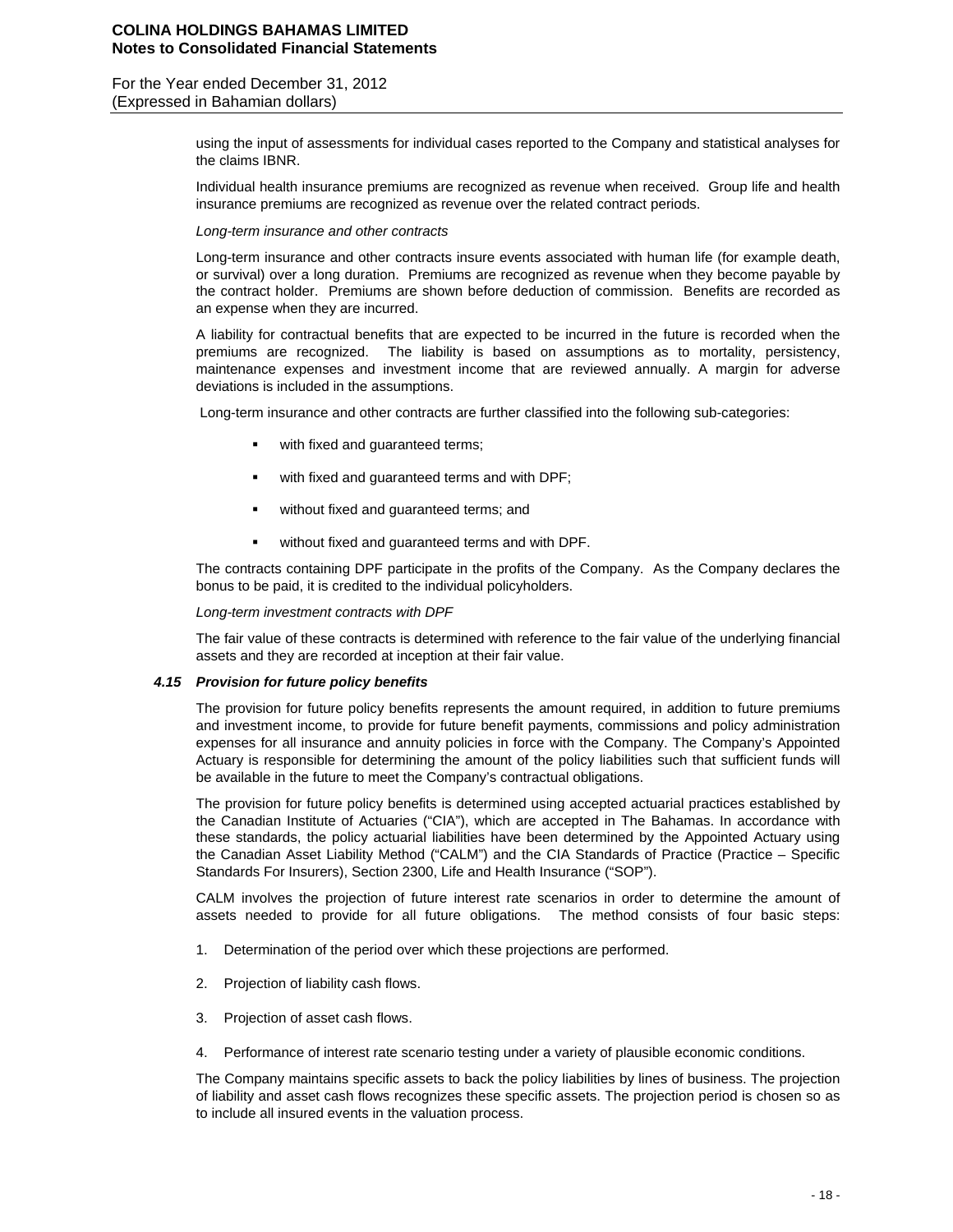> The actuarial liabilities for very small blocks of business have been set up as 100% of their annual premiums. IBNR reserves for group life, accident and health are computed as a percentage of related premiums based on experience studies. These bases are in accordance with CALM and SOP.

#### *4.16 Commission expense*

Commission expenses comprise commissions earned by the Company's salespersons in respect of insurance and investment products sold. Commission expenses are recognized when payable.

### *4.17 Pension business*

The pension business consists of third party pension plans with fund accumulations at rates of interest determined by the Company. There are no future interest or annuity rate guarantees. The liability established for future pension benefits for each of these plans is equal to the fund balance at the valuation date. Such third party pension liabilities are included in 'other liabilities,' see Note 19.

#### *4.18 Policy dividends on deposit*

Policy dividends on deposit comprise dividends declared on policies but not withdrawn from the Company, together with accrued interest.

#### *4.19 Share capital*

Shares are classified as equity when there is no obligation to transfer cash or other assets. Incremental costs directly attributable to the issue of equity instruments are shown in equity as a deduction from the proceeds.

Where any subsidiary purchases the Company's equity share capital (treasury shares), the consideration paid, including any directly attributable incremental costs, is deducted from equity attributable to the Company's equity holders. Where such shares are subsequently sold, reissued or otherwise disposed of, any consideration received is included in equity attributable to the Company's equity holders, net of any directly attributable incremental transaction costs.

Dividends on ordinary shares are recognized as a liability and deducted from equity when they are approved by the Company's Board of Directors. Dividends for the year that are approved after the consolidated statement of financial position date are dealt with as an event after the consolidated statement of financial position date.

### *4.20 Revenue recognition*

Revenue is recognized to the extent that it is probable that the economic benefits will flow to the Company and the revenue can be reliably measured, regardless of when payment will be made. Revenue is measured at the fair value of the consideration received or receivable. Interest income for financial assets that are not classified as at FVPL is recognized using the effective interest method. Dividend income is recognized when the Company's right to receive payment is established – this is the ex-dividend date for equity securities. The Company's policy for recognition of revenue from operating leases is described in Note 4.26. For the revenue recognition policies surrounding insurance contracts, see Note 4.14.

## *4.21 Reinsurance*

In the normal course of business, the Company seeks to limit its exposure to loss on any single insured and to recover benefits paid, by ceding premiums to reinsurers under excess coverage contracts. Contracts entered into that meet the classification requirements of insurance contracts are classified as reinsurance contracts held. Amounts recoverable from reinsurers are estimated in a manner consistent with the policy liability associated with the reinsured and in accordance with the terms of each reinsurance contract.

Reinsurance liabilities are primarily premiums due for reinsurance contracts and are recognized as an expense when due.

An impairment review of recoverable amounts is performed at each reporting date or more frequently when an indication of impairment arises during the reporting year. Impairment occurs when objective evidence exists that the Company may not recover outstanding amounts under the terms of the contract and when the impact on the amounts that the Company will receive from the reinsurer can be measured reliably. The impairment loss is recorded in the consolidated statement of income.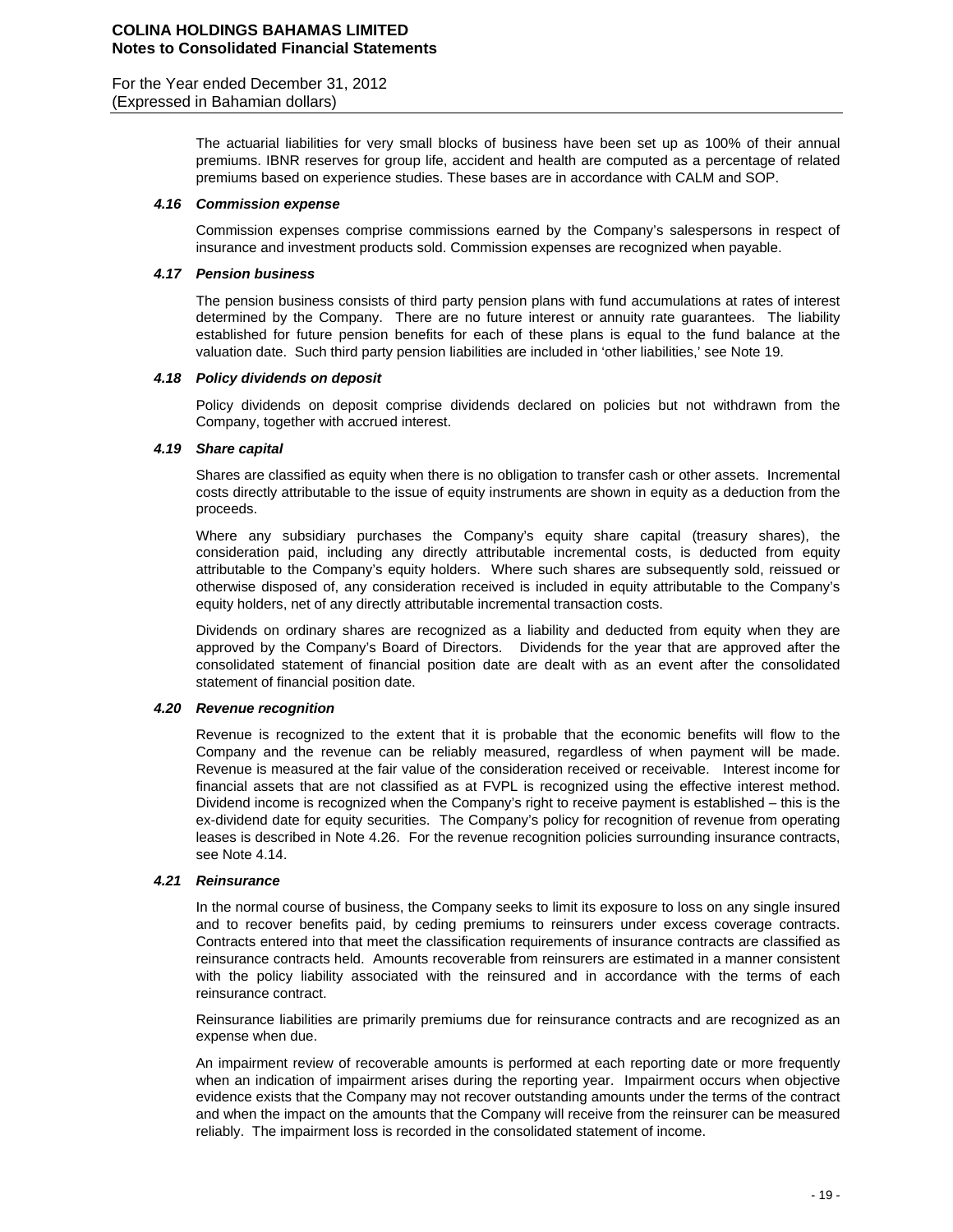> Reinsurance assets or liabilities are derecognized when the contractual rights are extinguished or expire or when the contract is transferred to another party.

Ceded reinsurance arrangements do not relieve the Company from its obligations to policyholders.

The Company also assumes reinsurance risk in the normal course of business for non-life insurance contracts. Premiums and claims on assumed reinsurance are recognized as revenue or expenses in the same manner as they would be if the reinsurance were considered direct business, taking into account the product classification of the reinsured business. Reinsurance liabilities represent balances due to reinsurance companies. Amounts payable are estimated in manner consistent with the related reinsurance contract.

Premiums and claims are presented on a gross basis for both ceded and assumed reinsurance.

#### *4.22 Defined contribution pension plan*

The Company operates a defined contribution pension plan. Contributions are made to the plan on a mandatory and voluntary basis. The Company has no further payment obligations once the contributions have been paid. The Company's portion of the contributions is charged to the consolidated statement of income as employee/salespersons' benefits expense in the year to which they relate.

### *4.23 Share-based payments*

The Company operates an Employee Share Ownership Plan ("ESOP"). Under this plan, eligible employees and salespersons can purchase common shares of the Company on the open market through regular payroll deductions up to a maximum of 10% of eligible earnings. Employee and salespersons' contributions are matched by the Company at rates between 20% to 25% of eligible earnings. The Company's matching contribution fully vests to the employee or salesperson after a period of 4 years. These share-based payments to employees and salespersons are measured at the fair value of the equity instruments at the grant date. The cost of matching employee and salespersons' contributions amounted to \$9,742 in 2012 (2011: \$8,662) and is included in employee/salespersons' benefits expense.

### *4.24 Taxation*

The Company is subject to tax on taxable gross premium income at the flat rate of 3% (2011: 3%). There are no other corporate, income or capital gains taxes levied on the Company in The Bahamas or in any other jurisdictions in which the Company operates.

#### *4.25 Segregated fund*

With the acquisition of Imperial Life in 2005, certain contracts were acquired which allow unit holders to invest in a segregated fund managed by the Company for their benefit. Substantially all risks and rewards of ownership accrue to the unit holders and, consequently, the assets held in the segregated fund account are excluded from the assets in the Company's general funds. As of December 31, 2012, these assets amounted to \$42.3 million (2011: \$45.7 million). The Company has entered into a subinvestment management agreement with a related party Investment Manager to manage a significant portion of these assets.

#### *4.26 Leases*

Rental income due from lessees on operating leases is recognized on a straight-line basis over the term of the relevant lease. Initial direct costs incurred in negotiating and arranging an operating lease are added to the carrying amount of the leased asset and recognized on a straight-line basis over the lease term.

Where the Company is the lessee, leases in which a significant portion of the risks and rewards of ownership are retained by the lessor are classified as operating leases. Payments made under operating leases are charged to the consolidated statement of income on a straight-line basis over the period of the lease.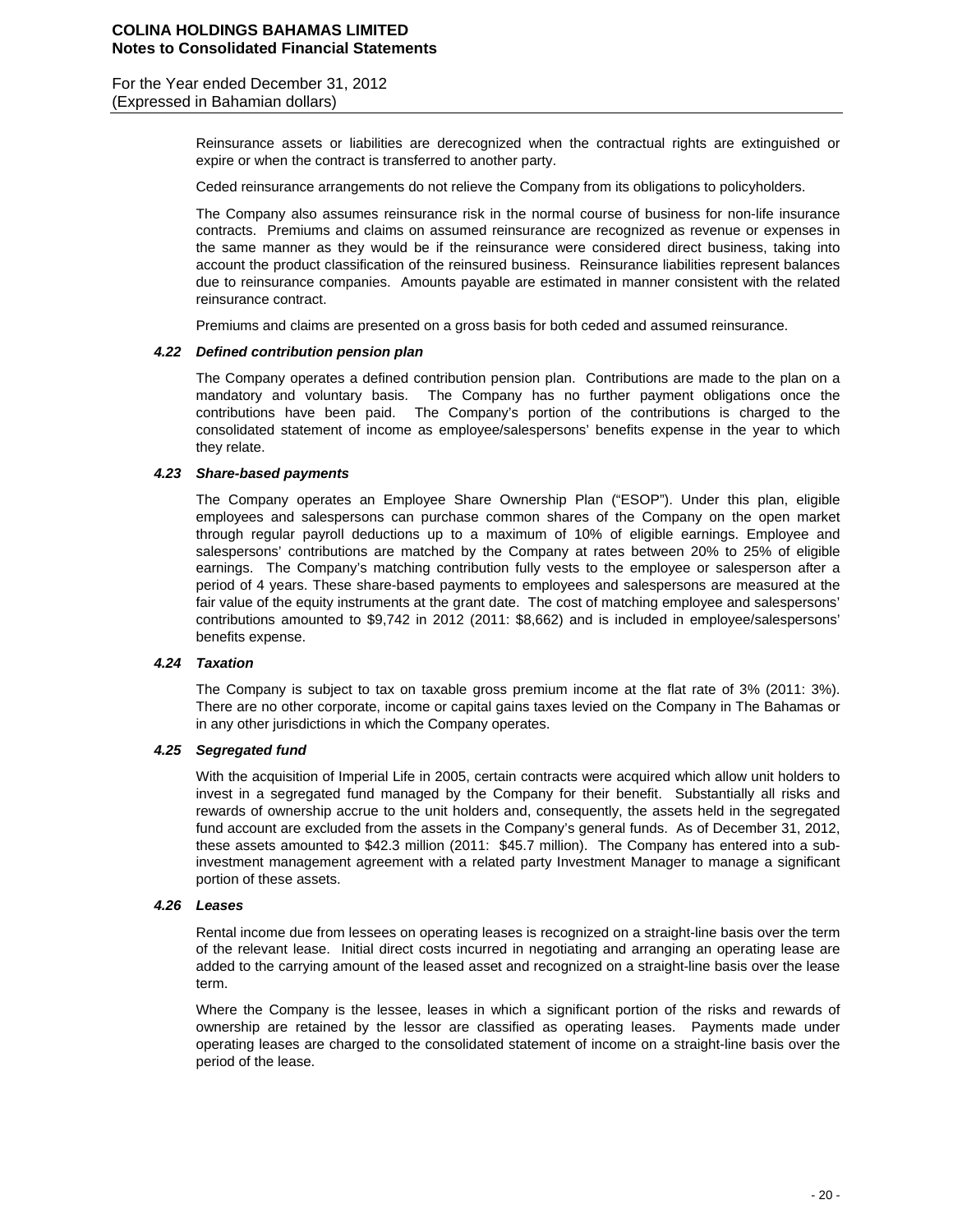### *4.27 Loans*

Loans are initially recognized at fair value, which is the cost of the consideration received, net of issue costs and any discount or premium on settlement. Subsequent to initial recognition, they are measured at amortized cost, using the effective interest rate method.

Borrowing costs are recognized as an expense when incurred.

#### *4.28 Other financial liabilities and insurance, trade and other payables*

These items are recognized when due and measured on initial recognition at the fair value of the consideration paid. Subsequent to initial recognition, they are measured at amortized cost using the effective interest rate method.

Financial liabilities and insurance, trade and other payables are derecognized when the obligation under the liability is discharged, cancelled or expired. When the existing liability is replaced by another from the same lender on substantially different terms, or the terms of the existing liability are substantially modified, such an exchange or modification is treated as a derecognition of the original liability and the recognition of a new liability, and the difference in the respective carrying amounts is recognized in the consolidated statement of income.

### *4.29 Contingent liabilities*

Provisions for contingent liabilities are recognized when: the Company has a present legal or constructive obligation as a result of past events; it is more likely than not that an outflow of resources will be required to settle the obligation; and the amount has been reliably estimated.

The amount recognized as a provision is the best estimate of the consideration required to settle the present obligation at the consolidated statement of financial position date, taking into account the risks and uncertainties surrounding the obligation. Where a provision is measured using the cash flows estimated to settle the present obligation, its carrying amount is the present value of those cash flows.

When some or all of the economic benefits required to settle a provision are expected to be recovered from a third party, the receivable is recognized as an asset if it is virtually certain that reimbursement will be received and the amount of the receivable can be measured reliably.

### *4.30 Corresponding figures*

The following corresponding figures have been reclassified to facilitate a more comparative basis of the financial statements based on current year presentation:

*Interest on third party pension liabilities* 

Interest on third party pension liabilities totalling \$1,489,499 were reclassified from other income and expenses to finance costs and interest.

### **5. Responsibilities of the Appointed Actuary and Independent Auditors**

The Appointed Actuary is appointed by the Board of Directors and is responsible for carrying out an annual valuation of the Company's policy liabilities in accordance with accepted actuarial practice and reporting thereon to the Board of Directors. In performing the valuation, the Appointed Actuary makes assumptions as to the future rates of interest, asset default, mortality, claims experience, policy termination, inflation, reinsurance recoveries, expenses and other contingencies taking into consideration the circumstances of the Company and the policies in force. The Appointed Actuary's report outlines the scope of the valuation and the actuary's opinion.

The Independent Auditors have been appointed by the shareholders and are responsible for conducting an independent and objective audit of the consolidated financial statements in accordance with International Standards on Auditing. They report to the shareholders regarding the fairness of the presentation of the Company's consolidated financial statements in accordance with IFRS. In carrying out their audit, the Independent Auditors also make use of the work of the Appointed Actuary and the Appointed Actuary's report on the policy liabilities. The Independent Auditors' report outlines the scope of their audit and their opinion.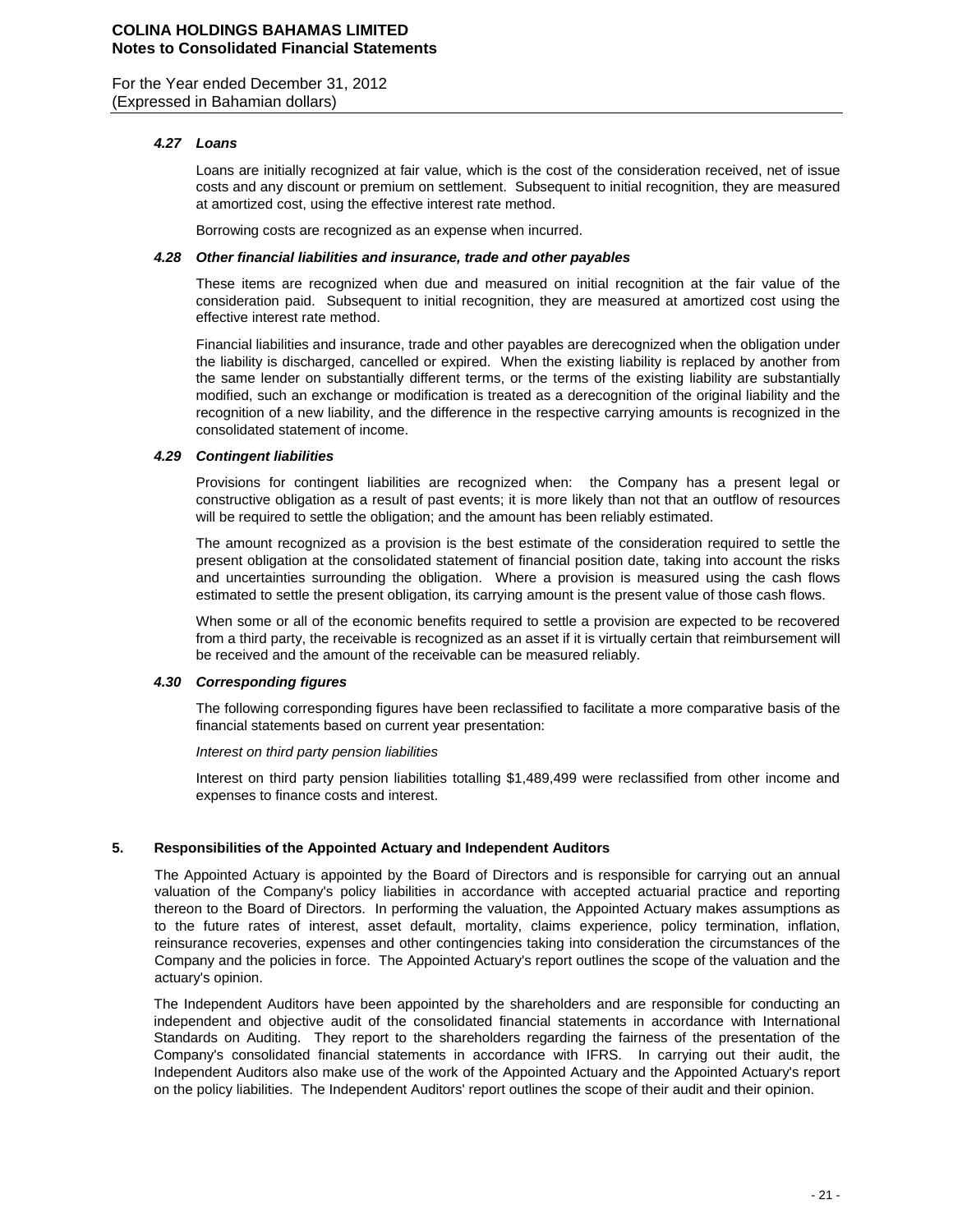For the Year ended December 31, 2012 (Expressed in Bahamian dollars)

# **6. Subsidiaries**

Subsidiaries of the Company as of December 31, 2012 are as follows:

|                                                                               | Place of      |              |
|-------------------------------------------------------------------------------|---------------|--------------|
| <b>Name</b>                                                                   | Incorporation | Shareholding |
|                                                                               |               |              |
| Life and Health Insurance Company                                             |               |              |
| Colina Insurance Limited ("Colina")                                           | The Bahamas   | 100%         |
|                                                                               |               |              |
| <b>Mortgage Company</b>                                                       |               |              |
| Colina Mortgage Corporation Ltd.                                              | The Bahamas   | 100%         |
| ("CMCO")                                                                      |               |              |
| <b>Investment Property Holding Companies</b>                                  |               |              |
| Bay St. Holdings Ltd.                                                         | The Bahamas   | 100%         |
| Colina Real Estate Fund Ltd.                                                  | The Bahamas   | 82%          |
| Collmpco One Ltd.                                                             | The Bahamas   | 100%         |
| <b>DaxLimited</b>                                                             | The Bahamas   | 100%         |
| Goodman's Bay Development Company                                             | The Bahamas   | 81%          |
| Limited ("GBDC")                                                              |               |              |
| <b>IMPCO Properties (Bahamas) Limited</b>                                     | The Bahamas   | 100%         |
| <b>IMPCO Real Estate Holdings (Bahamas)</b>                                   | The Bahamas   | 100%         |
| Limited                                                                       |               |              |
| NCP Holdings Ltd.                                                             | The Bahamas   | 100%         |
| P.I. Investments Ltd.                                                         | The Bahamas   | 100%         |
| Wednesday Holding Company Ltd.                                                | The Bahamas   | 100%         |
|                                                                               |               |              |
| <b>Investment Holding Companies</b><br>Fairway Close Development Company Ltd. | The Bahamas   | 100%         |
| Partner Investment Ltd.                                                       | The Bahamas   | 100%         |
| PRO Health Holdings Ltd.                                                      | The Bahamas   | 100%         |
| Sharp Investment Ltd.                                                         | The Bahamas   | 100%         |
|                                                                               |               |              |
| <b>Investment Funds</b>                                                       |               |              |
| CFAL Global Bond Fund Ltd.                                                    | The Bahamas   | 93%          |
| CFAL Global Equity Fund Ltd.                                                  | The Bahamas   | 35%          |
|                                                                               |               |              |
| General Insurance Agency<br>Colina General Insurance Agency                   | The Bahamas   | 100%         |
| & Brokers Limited ("CGIA")                                                    |               |              |
|                                                                               |               |              |
| <b>Administrative and Corporate Services</b>                                  |               |              |
| Colina Corporate Services Limited                                             | The Bahamas   | 100%         |

During December 2011, the Company acquired all issued and outstanding shares in Colina General Insurance Agency Limited ("CGIA"). On November 28th, 2012, CGIA received approval from the Insurance Commission of the Bahamas to be registered as an insurance broker. CGIA now possesses a dual registration as broker and agent in accordance with section 121(9) of the Insurance Act, 2005 and changed its name to Colina General Insurance Agency & Brokers Limited on December 17, 2012.

On September 26, 2012, the Company incorporated Colina Corporate Services Limited ("CCSL"). The Company was established to provide corporate and administrative services to Company subsidiaries and affiliates.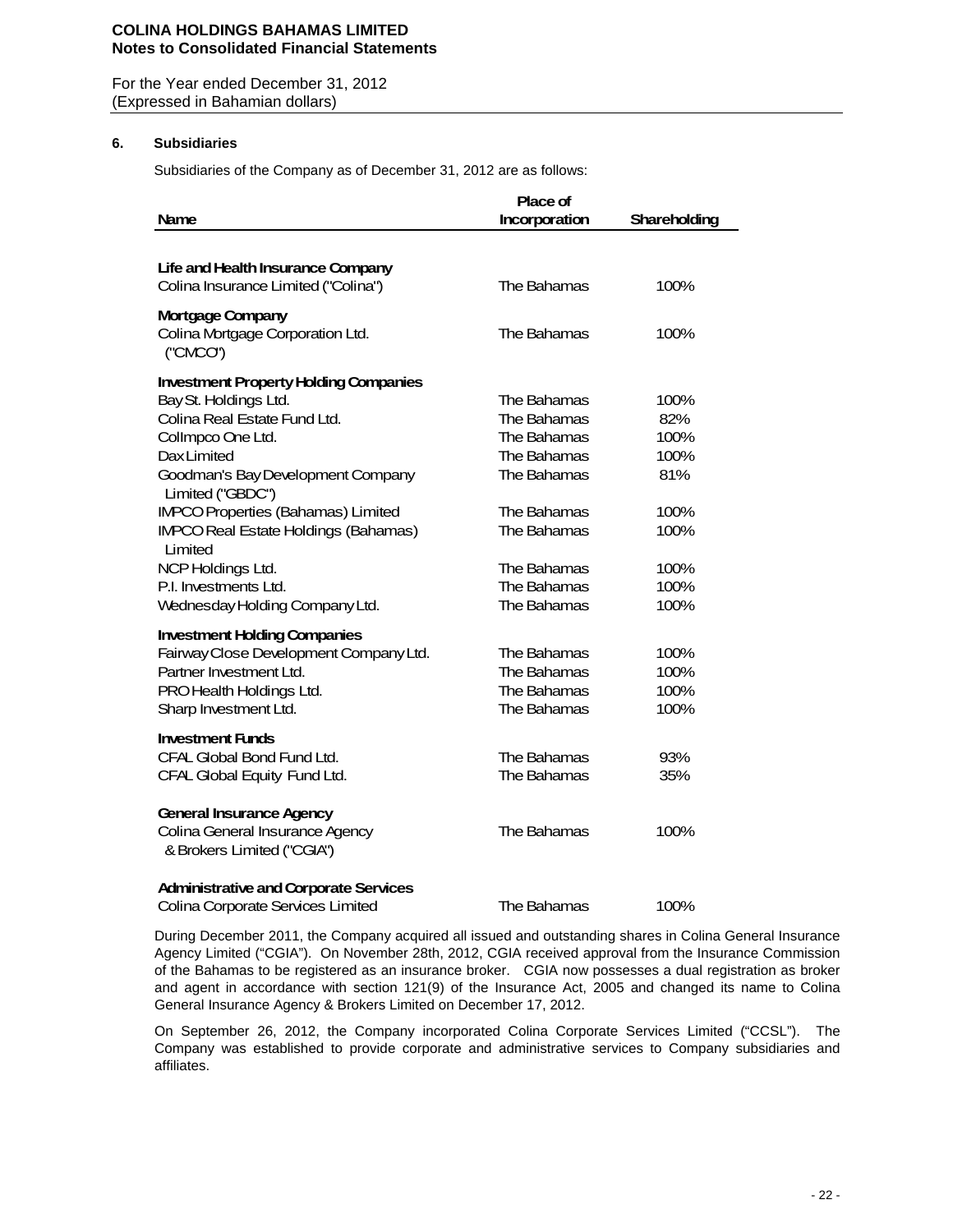For the Year ended December 31, 2012 (Expressed in Bahamian dollars)

## **7. Segment Information**

For management purposes, the Company is organized into business units based on its products and services and has three reportable operating segments as follows:

- Life Division offers a wide range of whole life and term insurance, pension, annuity, and savings and investment products.
- Group and Health Division offers a wide range of individual medical and group life and health medical insurance.
- Other includes the Company's participation in International Reinsurance Managers, LLC (IRM) reinsurance facilities and the operations of its subsidiary companies.

Segment performance is evaluated based on profit or loss, which in certain respects is measured differently from profit or loss in the consolidated financial statements.

No inter-segment transactions occurred in 2012 and 2011. If any transaction were to occur, transfer prices between operating segments are set on an arm's length basis in a manner similar to transactions with third parties. Segment income, expense and results would then include those transfers between business segments which would then be eliminated on consolidation.

The segment results for the period ended December 31 are as follows:

|                       | 2012               |    |               |    |            |    |              |  |  |  |
|-----------------------|--------------------|----|---------------|----|------------|----|--------------|--|--|--|
|                       | Life               |    | <b>Health</b> |    | Other      |    | <b>Total</b> |  |  |  |
| <b>INCOME</b>         |                    |    |               |    |            |    |              |  |  |  |
| Net premium revenue   | \$<br>54,688,893   | \$ | 52,365,189    | \$ | 13,207,135 | \$ | 120,261,217  |  |  |  |
| Net investment income | 26,561,117         |    | 732.803       |    | 2,669,286  |    | 29,963,206   |  |  |  |
| Other income and fees | 533,420            |    | 5,246,079     |    | 2,503,851  |    | 8,283,350    |  |  |  |
| Total revenues        | 81,783,430         |    | 58,344,071    |    | 18,380,272 |    | 158,507,773  |  |  |  |
| POLICYHOLDER BENEFITS | 54,369,153         |    | 31,269,935    |    | 11,028,205 |    | 96,667,293   |  |  |  |
| <b>EXPENSES</b>       | 25,791,222         |    | 16,895,894    |    | 6,882,027  |    | 49,569,143   |  |  |  |
| <b>NET INCOME</b>     | \$.<br>1,623,055   | \$ | 10,178,242    | \$ | 470,040    | \$ | 12,271,337   |  |  |  |
| TOTAL ASSETS          | 501,518,211<br>\$  | \$ | 51,149,082    | \$ | 30,467,441 | \$ | 583,134,734  |  |  |  |
| TOTAL LIABILITIES     | 400,865,442<br>\$. | \$ | 43,652,980    | \$ | 10,699,730 | \$ | 455,218,152  |  |  |  |

|                       | Life<br><b>Health</b> |      |            | Other |             |    | Total       |  |
|-----------------------|-----------------------|------|------------|-------|-------------|----|-------------|--|
| <b>INCOME</b>         |                       |      |            |       |             |    |             |  |
| Net premium revenue   | \$<br>55,454,314      | - \$ | 48,411,785 | \$    | 13,583,312  | \$ | 117,449,411 |  |
| Net investment income | 25,486,290            |      | 826,067    |       | 3,162,971   |    | 29,475,328  |  |
| Other income and fees | 611,195               |      | 5,481,809  |       |             |    | 6,093,004   |  |
| Total revenues        | 81,551,799            |      | 54,719,661 |       | 16.746.283  |    | 153,017,743 |  |
| POLICYHOLDER BENEFITS | 51,639,759            |      | 37,917,741 |       | 12,133,092  |    | 101,690,592 |  |
| <b>EXPENSES</b>       | 23,521,906            |      | 16,074,900 |       | 6,142,296   |    | 45,739,102  |  |
| <b>NET INCOME</b>     | \$<br>6,390,134       | \$   | 727,020    | \$    | (1,529,105) | \$ | 5,588,049   |  |
| TOTAL ASSETS          | \$<br>475,570,646     | \$   | 46,662,934 | \$    | 27,727,012  | \$ | 549,960,592 |  |
| TOTAL LIABILITIES     | \$<br>384,841,348     | \$   | 36,080,417 | \$    | 9,374,500   | \$ | 430,296,265 |  |

**2011**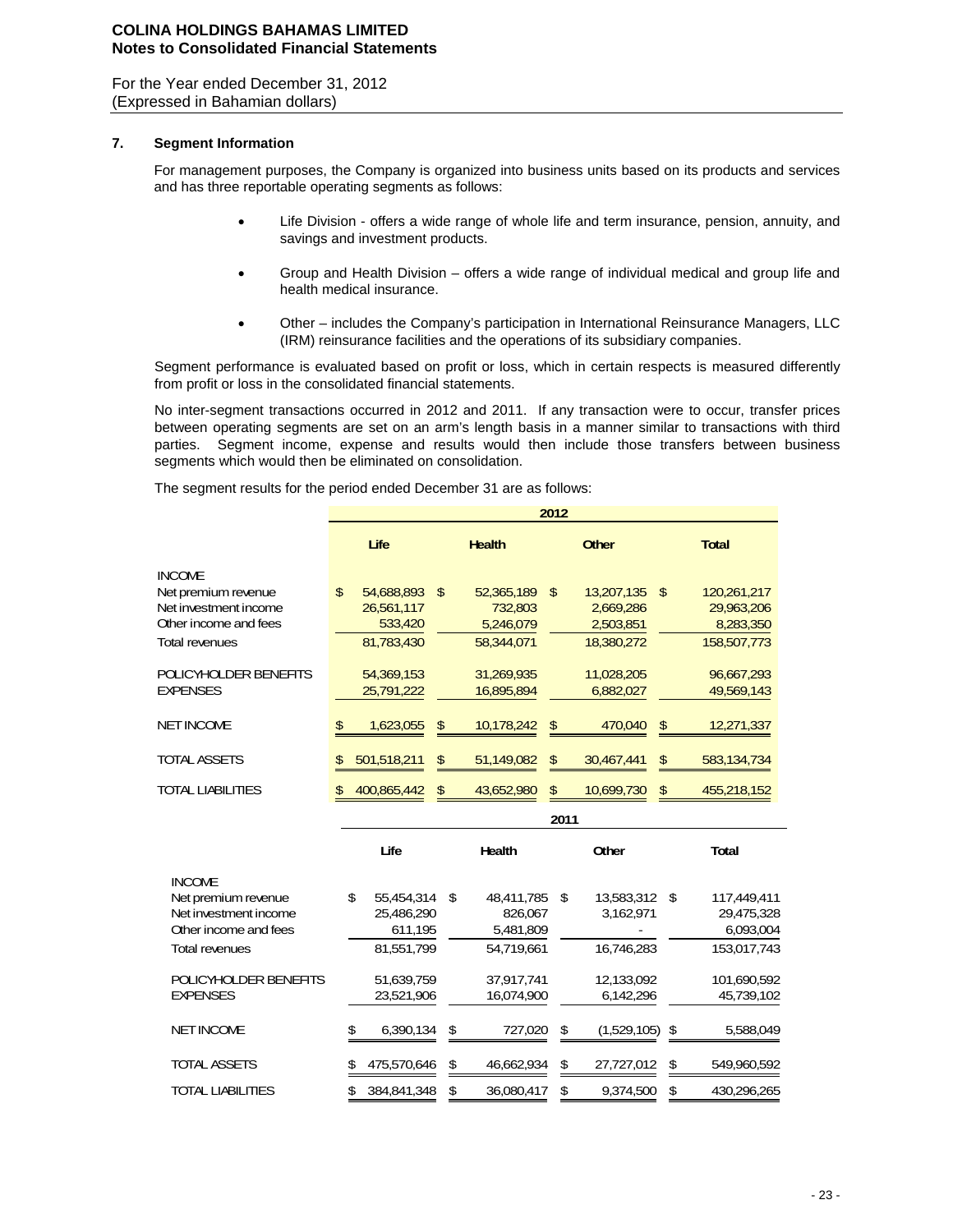For the Year ended December 31, 2012 (Expressed in Bahamian dollars)

### **8. Cash and Cash Equivalents**

For the purposes of the consolidated statement of cash flows, cash and cash equivalents are comprised of the following:

|                                            | 2012             |     | 2011         |
|--------------------------------------------|------------------|-----|--------------|
| Term deposits                              | \$<br>32,507,472 | ∣\$ | 32,641,513   |
| Less: Deposits with original maturities of |                  |     |              |
| greater than 90 days                       | (9,776,921)      |     | (10,573,102) |
| Short-term deposits                        | 22,730,551       |     | 22,068,411   |
| Cash and demand balances                   | 23,900,097       |     | 13,143,815   |
| Less: Restricted cash balances             | (6,625)          |     | (1,005,247)  |
| Less: Bank overdraft (See Note 19)         | (1,292,385)      |     | (1,285,107)  |
| Total cash and cash equivalents            | \$<br>45,331,638 |     | 32,921,872   |

The carrying amounts disclosed above reasonably approximate fair value at the consolidated statement of financial position date.

As of the consolidated statement of financial position date, the weighted-average interest rate on short-term deposits is 2.81% (2011: 3.56%). These deposits have an average maturity of 45 days (2011: 85 days). The weighted-average interest rate on deposits with original maturities greater than 90 days is 3.79% (2011: 3.78%).

Included in deposits with original maturities of greater than 90 days are restricted amounts of \$612,752 (2011: \$680,434). Included in cash and demand balances are restricted amounts of \$6,625 (2011: \$1,005,247). The restricted balances in 2012 relate to deposits held as support for insurance liabilities in favour of various regulatory bodies. The restricted cash balance in 2011 of \$1,005,247 related to a letter of credit in favour of a reinsurance company that acted as a lead reinsurer for the Company for its participation in certain management years within the reinsurance facilities managed by International Reinsurance Managers, LLC (see Note 14).

### **9. Investment Securities**

Investment securities comprise equity and debt securities classified into the following categories:

|                                   | 2012              | 2011              |
|-----------------------------------|-------------------|-------------------|
| Equity securities                 |                   |                   |
| Fair value through profit or loss | \$<br>9,109,388   | 8,917,430<br>- \$ |
| Available-for-sale                | 10,522,869        | 10,802,425        |
| Total equity securities           | 19,632,257        | 19,719,855        |
| Debt securities                   |                   |                   |
| Fair value through profit or loss | 49,211,571        | 40.486.566        |
| Available-for-sale                | 189,441,484       | 173,507,240       |
| Total debt securities             | 238,653,055       | 213.993.806       |
| Total investment securities       | £.<br>258.285.312 | 233.713.661       |

Financial assets at fair value through profit or loss are comprised primarily of financial instruments in the Bahamas Investment Fund (See Note 31).

Included in debt securities are government securities which are mainly comprised of variable rate bonds tied to the Bahamian \$ Prime Rate issued by The Bahamas Government. These securities have interest rates ranging from 4.35% to 6.63% per annum (2011: from 4.78% to 8.75% per annum) and scheduled maturities between 2013 and 2038 (2011: between 2012 and 2037). In June 2011, the Bahamian \$ Prime Rate was reduced by 75 basis points from 5.50% to 4.75%.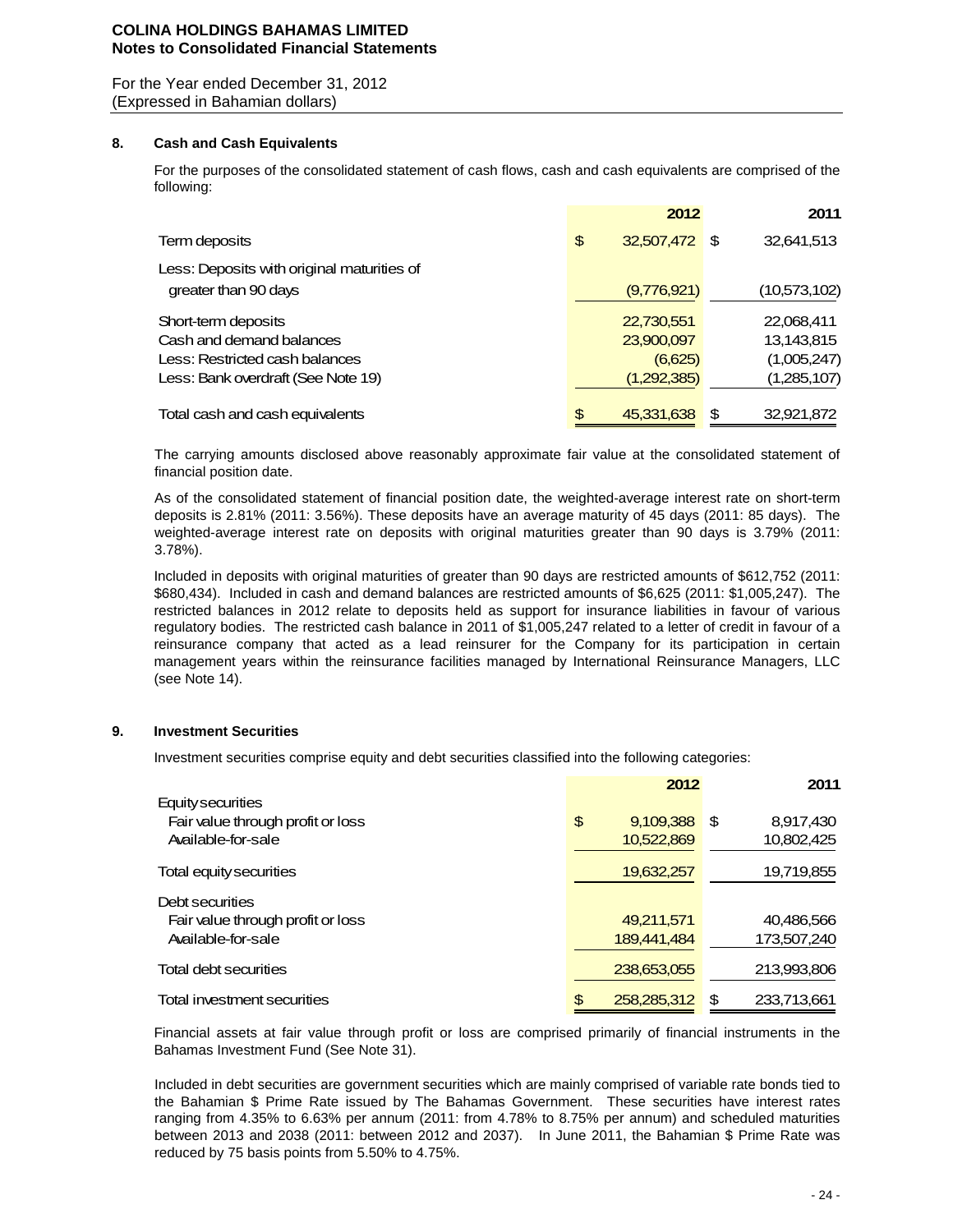For the Year ended December 31, 2012 (Expressed in Bahamian dollars)

> Included in debt securities is \$2,295,000 (2011: \$2,185,000) representing a restricted balance which is held in favour of the CILStatutory Trust (the "Trust"). The Trust was established in accordance with the Insurance Act, 2005 and Insurance (General) Regulations 2010 (as amended). The aforementioned legislation requires that a minimum of \$2,000,000 in assets be deposited in favour of the Insurance Commission of The Bahamas by registered insurers in respect any entities which propose to carry on life and/or health insurance business.

The movements in the categories of investment securities are as follows:

|                                                                                       | Available-                                               |                                                            |                                                            |  |  |  |  |
|---------------------------------------------------------------------------------------|----------------------------------------------------------|------------------------------------------------------------|------------------------------------------------------------|--|--|--|--|
|                                                                                       | <b>FVPL</b>                                              | for-sale                                                   |                                                            |  |  |  |  |
| At December 31, 2010<br>Additions<br>Disposals and maturities<br>Net fair value gains | \$<br>32.549.488<br>23,366,203<br>(6,702,536)<br>190,841 | 175.133.660<br>\$<br>44.157.785<br>(35,296,419)<br>314,639 | 207,683,148<br>\$<br>67.523.988<br>(41,998,955)<br>505,480 |  |  |  |  |
| At December 31, 2011<br>Additions<br>Disposals and maturities<br>Net fair value gains | 49,403,996<br>6.395.562<br>(585, 476)<br>3,106,877       | 184,309,665<br>15,834,169<br>(668, 186)<br>488,705         | 233,713,661<br>22,229,731<br>(1,253,662)<br>3,595,582      |  |  |  |  |
| At December 31, 2012                                                                  | 58.320.959<br>\$                                         | 199.964.353<br>S.                                          | \$.<br>258,285,312                                         |  |  |  |  |

## *Determination of fair value and fair value hierarchy*

The use of fair value to measure certain assets with resulting unrealized gains or losses is pervasive within the Company's financial statements, and is a critical accounting policy and estimate for the Company. The following is the fair value hierarchy used by the Company that prioritizes the inputs to the respective valuation techniques used to measure fair value. The hierarchy gives the highest priority to unadjusted quoted prices in active markets for identifiable assets or liabilities, and a lower priority to less observable inputs.

The three levels of the fair value hierarchy are described below:

- Fair values determined by Level 1 inputs utilize unadjusted quoted prices obtained from active markets for identical assets or liabilities for which the Company has access. Fair value is determined by multiplying the quoted price by the quantity held by the Company.
- Fair values determined by Level 2 inputs utilize inputs other than quoted prices included in Level 1 that are observable for the asset or liability, either directly or indirectly. Level 2 inputs include quoted prices for similar assets and liabilities in active markets, and inputs other than quoted prices that are observable for the asset or liability, such as interest rates and yield curves that are observable at commonly quoted intervals, broker quotes and certain pricing indices.
- Level 3 inputs are based on unobservable inputs for the asset or liability and include situations where there is little, if any, market activity for the asset or liability. In these cases, significant management assumptions can be used to establish management's best estimate of the assumptions used by other market participants in determining the fair value of the asset or liability.

There have been no material changes in the Company's valuation techniques in the period represented by these consolidated financial statements.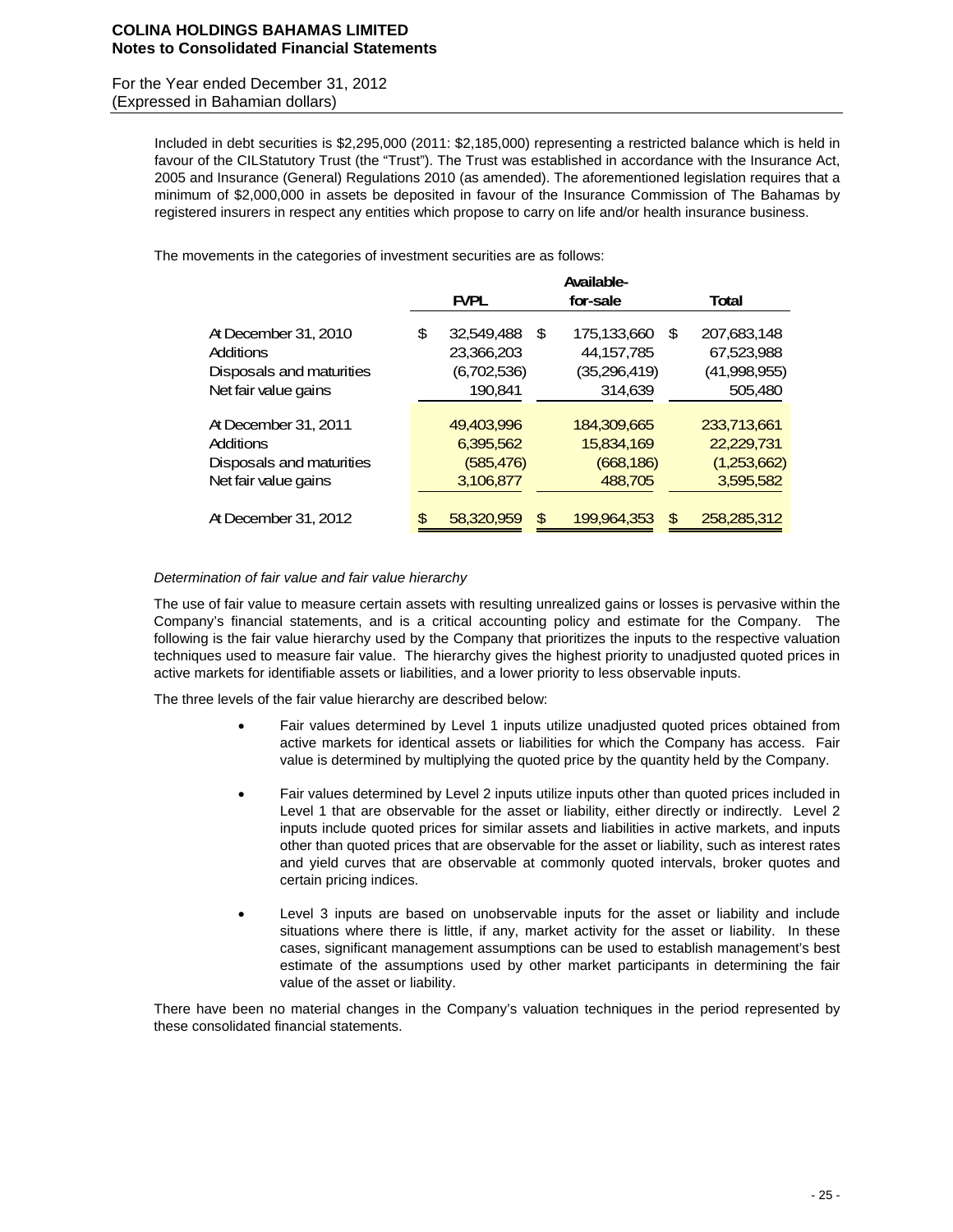For the Year ended December 31, 2012 (Expressed in Bahamian dollars)

> The following table shows an analysis of financial instruments recorded at fair value by level within the fair value hierarchy:

| At December 31, 2012                 | Level 1         | Level <sub>2</sub> |             |            |             |  |  | <b>Total Fair Value</b> |
|--------------------------------------|-----------------|--------------------|-------------|------------|-------------|--|--|-------------------------|
|                                      |                 |                    |             |            |             |  |  |                         |
| Financial assets designated at       |                 |                    |             |            |             |  |  |                         |
| fair value through profit or loss:   |                 |                    |             |            |             |  |  |                         |
| Equity securities                    | \$<br>8,889,962 | \$.                | 69.426      | \$         | 8,959,388   |  |  |                         |
| Shares in investment funds           |                 |                    | 150,000     |            | 150,000     |  |  |                         |
| Government securities                |                 |                    | 35,351,587  |            | 35,351,587  |  |  |                         |
| Preferred shares                     | 1,650,000       |                    |             |            | 1,650,000   |  |  |                         |
| Other debt securities                |                 | 12,209,984         |             | 12,209,984 |             |  |  |                         |
| Total                                | \$<br>8,889,962 | \$                 | 49,430,997  | \$         | 58,320,959  |  |  |                         |
|                                      |                 |                    |             |            |             |  |  |                         |
| Available-for-sale financial assets: |                 |                    |             |            |             |  |  |                         |
| Equity securities                    | \$<br>9,678,033 | \$                 | 154,754     | - \$       | 9,832,787   |  |  |                         |
| Shares in investment funds           |                 |                    | 690,082     |            | 690,082     |  |  |                         |
| Government securities                |                 |                    | 154,741,949 |            | 154,741,949 |  |  |                         |
| Preferred shares                     |                 |                    | 11,104,354  |            | 11,104,354  |  |  |                         |
| Other debt securities                |                 |                    | 23,595,181  |            | 23,595,181  |  |  |                         |
| Total                                | \$<br>9,678,033 | \$                 | 190,286,320 | \$         | 199,964,353 |  |  |                         |

The Company did not have any financial instruments classified as Level 3 as at December 31, 2012.

| At December 31, 2011                                                 | Level 1          |           | Level <sub>2</sub> | <b>Total Fair Value</b> |             |
|----------------------------------------------------------------------|------------------|-----------|--------------------|-------------------------|-------------|
| Financial assets designated at<br>fair value through profit or loss: |                  |           |                    |                         |             |
| Equity securities                                                    | \$<br>8,649,933  | \$.       | 117,497            | \$.                     | 8,767,430   |
| Shares in investment funds                                           |                  |           | 150,000            |                         | 150,000     |
| Government securities                                                |                  |           | 30,947,486         |                         | 30,947,486  |
| Preferred shares                                                     |                  | 1,650,000 |                    |                         | 1,650,000   |
| Other debt securities                                                |                  |           | 7,889,080          |                         | 7,889,080   |
| Total                                                                | \$<br>8,649,933  | \$        | 40,754,063         | \$                      | 49,403,996  |
|                                                                      |                  |           |                    |                         |             |
| Available-for-sale financial assets:                                 |                  |           |                    |                         |             |
| Equity securities                                                    | \$<br>10,069,616 | - \$      | 67,042             | \$.                     | 10,136,658  |
| Shares in investment funds                                           |                  |           | 665,767            |                         | 665,767     |
| Government securities                                                |                  |           | 133,265,000        |                         | 133,265,000 |
| <b>Preferred shares</b>                                              |                  |           | 9,061,153          |                         | 9,061,153   |
| Other debt securities                                                |                  |           | 31,181,087         |                         | 31,181,087  |
| Total                                                                | \$<br>10,069,616 | \$        | 174,240,049        | \$                      | 184,309,665 |

The Company did not have any financial instruments classified as Level 3 as at December 31, 2012.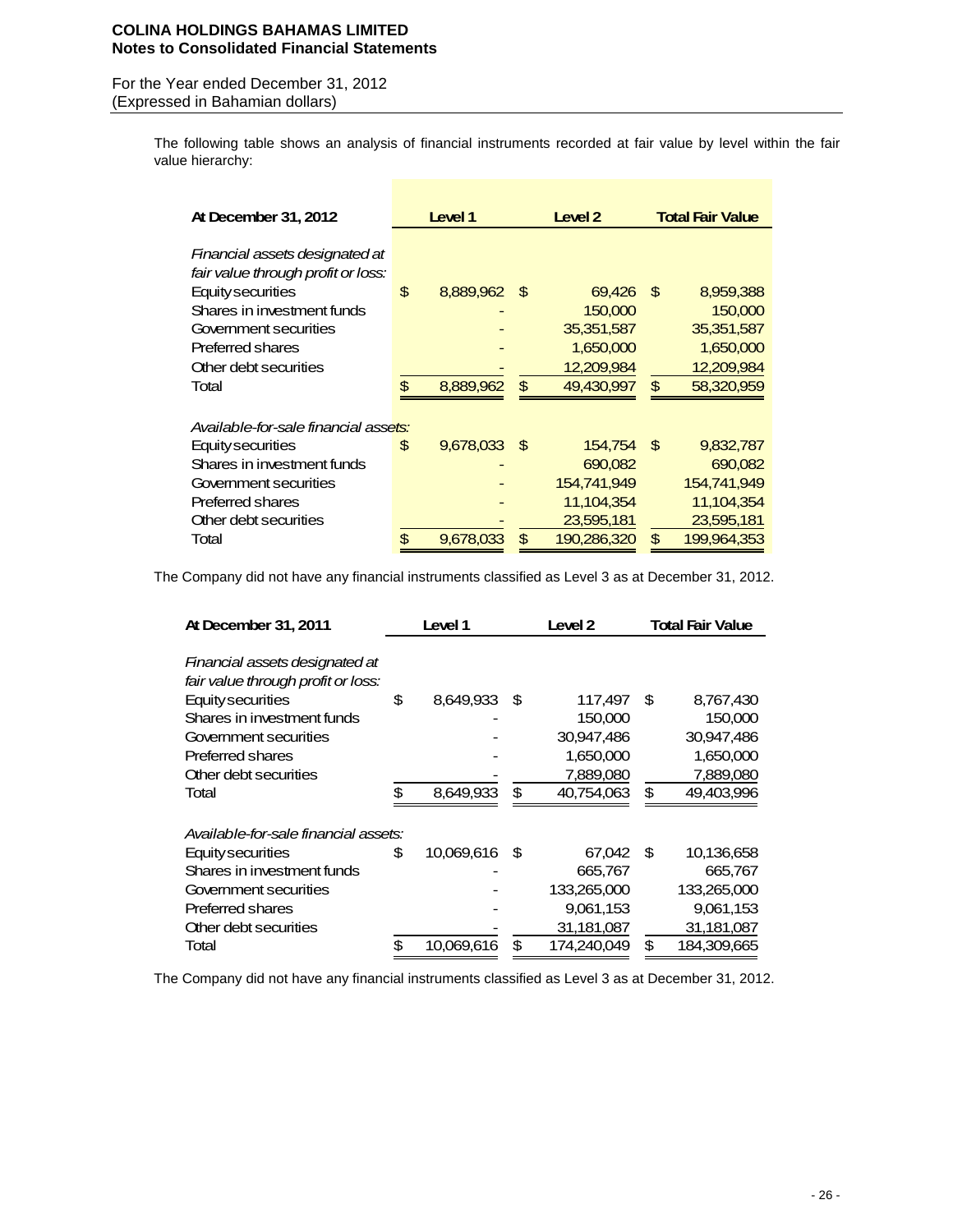For the Year ended December 31, 2012 (Expressed in Bahamian dollars)

## **10. Mortgages and Commercial Loans**

Mortgages and commercial loans are comprised of the following:

|                                     | 2012             | 2011        |
|-------------------------------------|------------------|-------------|
| Mortgages and commercial loans      | \$<br>59,523,695 | 69,681,908  |
| Accrued interest                    | 6,002,324        | 6,778,660   |
| Subtotal                            | 65,526,019       | 76,460,568  |
| Less: Provisions                    | (7,018,272)      | (8,797,875) |
| Mortgages and commercial loans, net | \$<br>58,507,747 | 67,662,693  |

Mortgages and commercial loans are classified into the following categories:

|                       | 2012             | 2011              |
|-----------------------|------------------|-------------------|
| Residential mortgages | \$<br>37,171,989 | 40,950,554<br>\$. |
| Commercial mortgages  | 19,061,367       | 25,393,210        |
| Commercial paper      | 3,290,339        | 3,338,144         |
| Subtotal              | 59,523,695       | 69,681,908        |
| Accrued interest      | 6,002,324        | 6,778,660         |
| Total                 | \$<br>65,526,019 | 76,460,568<br>\$. |

The totals above represent the Company's gross exposure on mortgages and commercial loans. It is the Company's policy not to lend more than 75% of collateralized values pledged reducing the Company's overall net exposure.

Included in residential mortgages at December 31, 2012 are loans to employees and salespersons amounting to \$6,535,393 (2011: \$6,320,903).

Provisions on mortgages and commercial loans are as follows:

|                                                     | 2012            |          | 2011        |
|-----------------------------------------------------|-----------------|----------|-------------|
| Residential mortgages                               | \$<br>1,446,752 | <b>S</b> | 1,653,826   |
| Commercial mortgages                                | 1,520,401       |          | 2,137,446   |
| Commercial paper                                    | 522,274         |          | 620,250     |
| <b>Accrued interest</b>                             | 3,528,845       |          | 4,386,353   |
| Total provisions on mortgages and commercial loans  | \$<br>7,018,272 | \$.      | 8,797,875   |
| The movement in loan loss provisions is as follows: |                 |          |             |
|                                                     | 2012            |          | 2011        |
| Balance, beginning of year                          | \$<br>8,797,875 | <b>S</b> | 9,019,347   |
| Increase in provisions                              | 2,226,070       |          | 987,787     |
| Provisions written back to income                   | (4,005,673)     |          | (1,209,259) |
| Balance, end of year                                | \$<br>7,018,272 |          | 8,797,875   |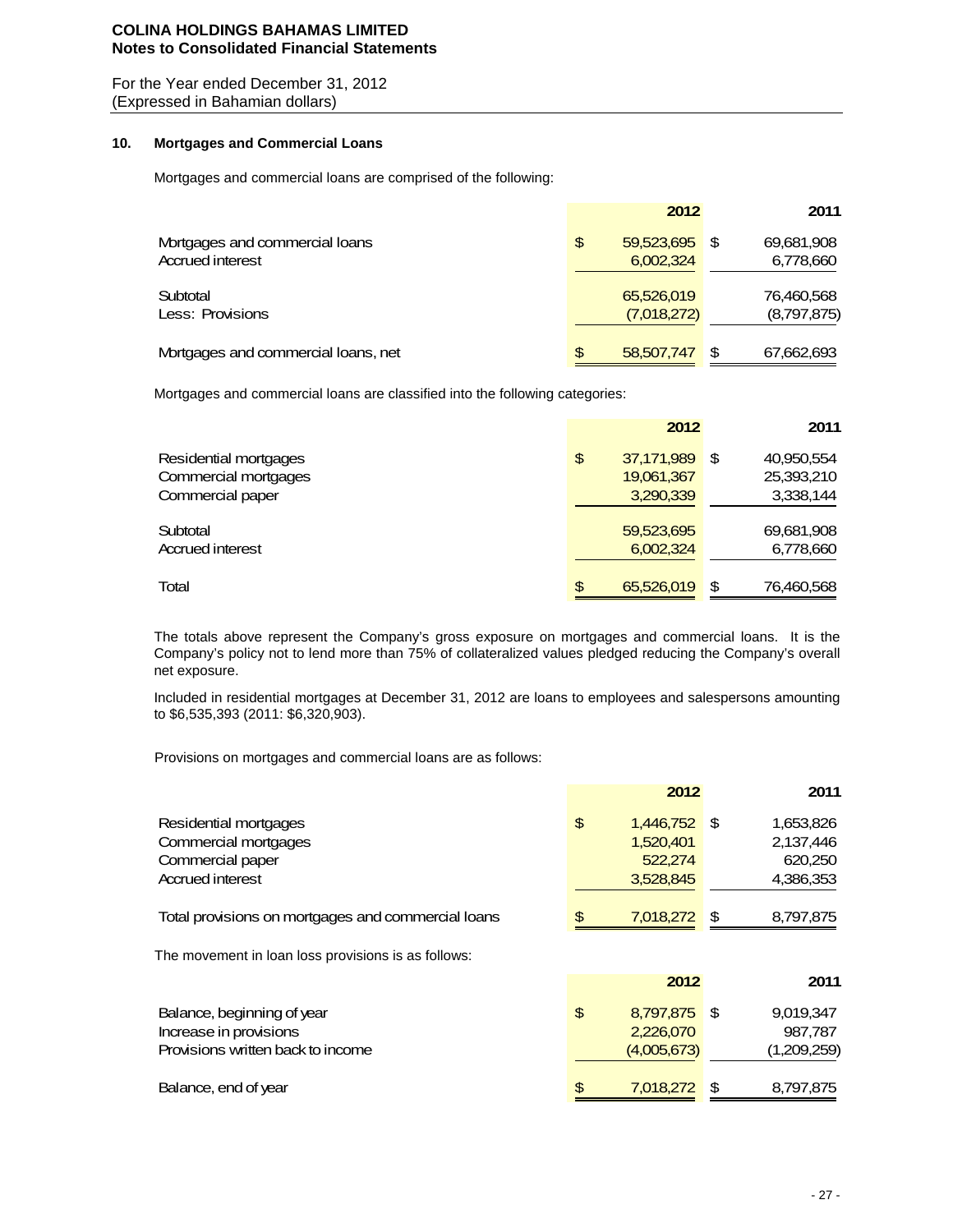### For the Year ended December 31, 2012 (Expressed in Bahamian dollars)

As of the year-end reporting date, the approximate weighted average interest rates on mortgages and commercial loans are as follows:

|                       | 2012  | 2011  |
|-----------------------|-------|-------|
| Residential mortgages | 7.58% | 7.70% |
| Commercial mortgages  | 9.02% | 9.06% |
| Commercial paper      | 8.20% | 8.25% |

### **11. Policy Loans**

Policy loans are comprised of:

|                                  | 2012             |     | 2011       |
|----------------------------------|------------------|-----|------------|
| Policy loans                     | \$<br>62,160,693 | \$. | 60,867,523 |
| Accrued interest on policy loans | 3,601,060        |     | 3,575,654  |
| Subtotal                         | 65,761,753       |     | 64,443,177 |
| Less: Provisions                 | (11,941)         |     | (179,661)  |
| Policy loans, net                | \$<br>65,749,812 |     | 64,263,516 |

Policy loans are secured by the cash surrender values of the policies on which the loans are made with the exception of \$11,941 (2011: \$179,661) in policy overloans. Policy overloans represent policy loans in excess of the cash surrender values of the policies on which the loans are made. These overloans are not secured by cash surrender values; however, the related policies remain in force. The policy overloans have been fully provided for at December 31, 2012. Interest is accrued on a monthly basis and the loans are settled on termination of the policy, if not repaid while the policy remains in force. The approximate effective interest rate on policy loans is 11.6% (2011: 11.5%).

### **12. Investment Properties**

|                                        | 2012             |     | 2011       |
|----------------------------------------|------------------|-----|------------|
| Balance, beginning of year             | \$<br>49,207,360 |     | 49,248,407 |
| Additions                              | 640.899          |     | 471.174    |
| Net losses from fair value adjustments | (371, 725)       |     | (512, 221) |
| Balance, end of year                   | \$<br>49.476.534 | -SS | 49,207,360 |

Land and buildings have been purchased for investment purposes and are carried at fair value. Investment properties, with carrying values totaling approximately \$40.8 million, have been mortgaged in support of loans advanced to subsidiary companies by the Company that have been eliminated on consolidation. Income from investment properties, which amounted to \$4,494,540 (2011: \$4,615,240), is included in rental income in net investment income. Direct expenses related to generating rental income from investment properties, amounting to \$1,599,526 (2011: \$2,042,537), are included in general and administrative expenses.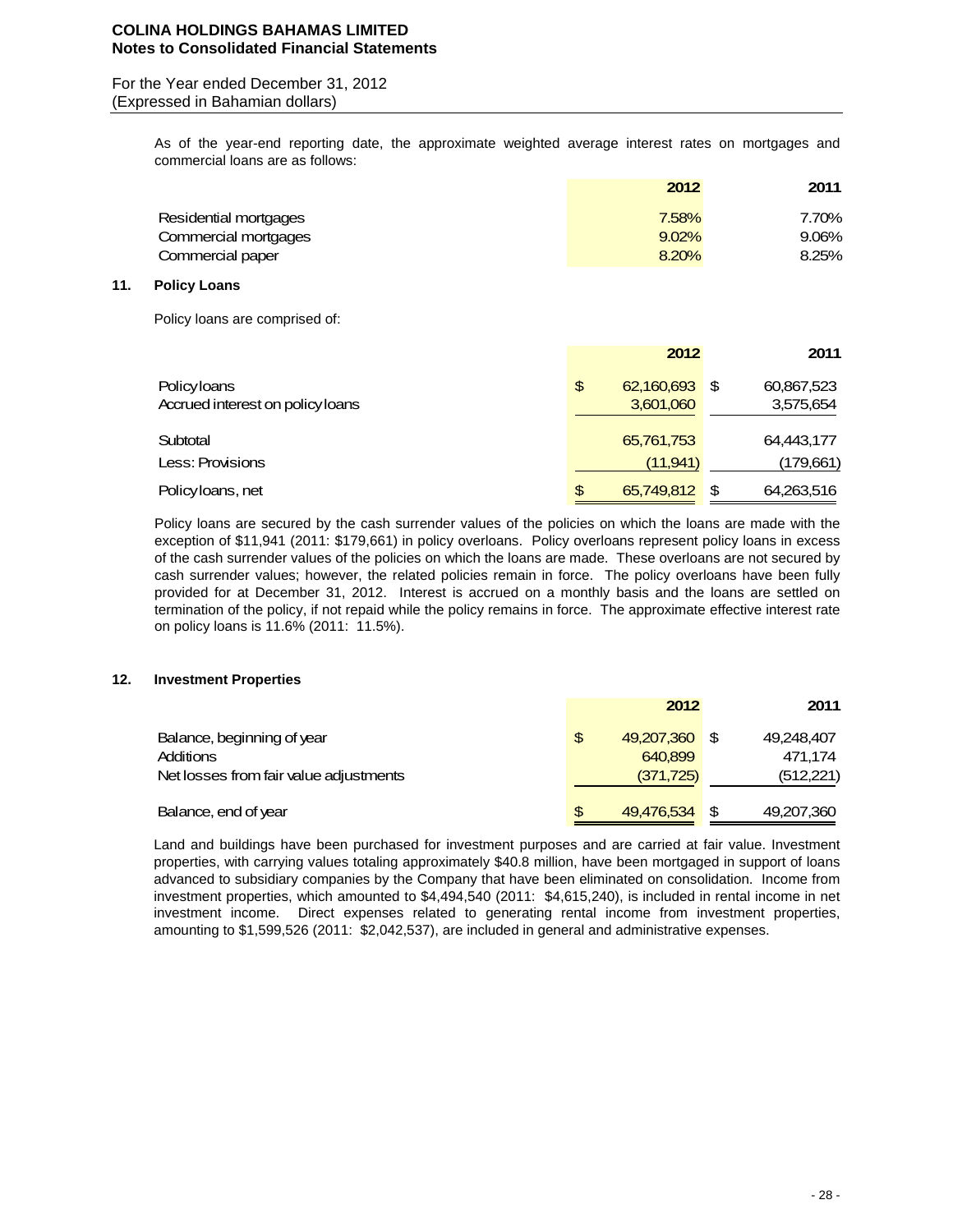For the Year ended December 31, 2012 (Expressed in Bahamian dollars)

### **13. Investment in Associates**

Investment in Associates is comprised of:

|                          | 2012               | 2011       |
|--------------------------|--------------------|------------|
| Walk-In Holdings Limited | \$<br>4,358,010 \$ | 3,880,557  |
| <b>SBL Ltd.</b>          | 6,504,723          | 6,313,163  |
| Total                    | \$<br>10,862,733   | 10,193,720 |

Gains and losses from the Company's investment in associates are comprised of the following:

|                                                   | 2012          | 2011       |
|---------------------------------------------------|---------------|------------|
| Share of profit/(loss) of investment in associate |               |            |
| <b>Walk-In Holdings Limited</b>                   | \$<br>319.467 | 252,262    |
| <b>SBL Ltd.</b>                                   | (146.295)     | (64, 446)  |
| Impairment of goodwill - SBL                      | -             | (787, 622) |
| Share of net gain/(loss) of associates            | \$<br>173.172 | (599,806)  |

### *Walk-In Holdings Limited*

In November 2007, the Company, through its wholly-owned subsidiary, PRO Health Holdings Ltd., acquired a 30% interest in Walk-In Holdings Limited ("WIHL"), a privately-held company incorporated in The Bahamas at a cost of \$3,402,631. WIHL owns and operates three medical clinics.

The investment in WIHL is comprised of the following:

|                                                                                 |          | 2012                                |          | 2011                                |
|---------------------------------------------------------------------------------|----------|-------------------------------------|----------|-------------------------------------|
| Total assets<br><b>Total liabilities</b>                                        | \$       | 8,923,184<br>(2,365,606)            | - \$     | 8,816,404<br>(3,323,552)            |
| Net assets of WHL                                                               | \$       | 6,557,578                           | S        | 5,492,852                           |
| Company's share of WIHL's balance sheet<br>Goodwill<br>Total investment in WIHL | \$<br>\$ | 2,125,309<br>2,232,701<br>4,358,010 | S<br>\$. | 1,647,856<br>2,232,701<br>3,880,557 |

Management estimates that the carrying value of the investment in WIHL approximates its fair value at the consolidated statement of financial position date.

The Company's share of WIHL's profit is as follows:

|                             | <b>12 Months Ended</b><br>Dec. 31, 2012 | <b>12 Months Ended</b><br>Dec. 31, 2011 |
|-----------------------------|-----------------------------------------|-----------------------------------------|
| Total revenue               | 7,364,944<br>\$                         | 7,020,343<br>- \$                       |
| Total profit for the period | \$<br>1,064,722                         | 840,872<br>- \$                         |
| Share of WIHL's profit      | \$<br>319,467                           | 252,262<br>\$                           |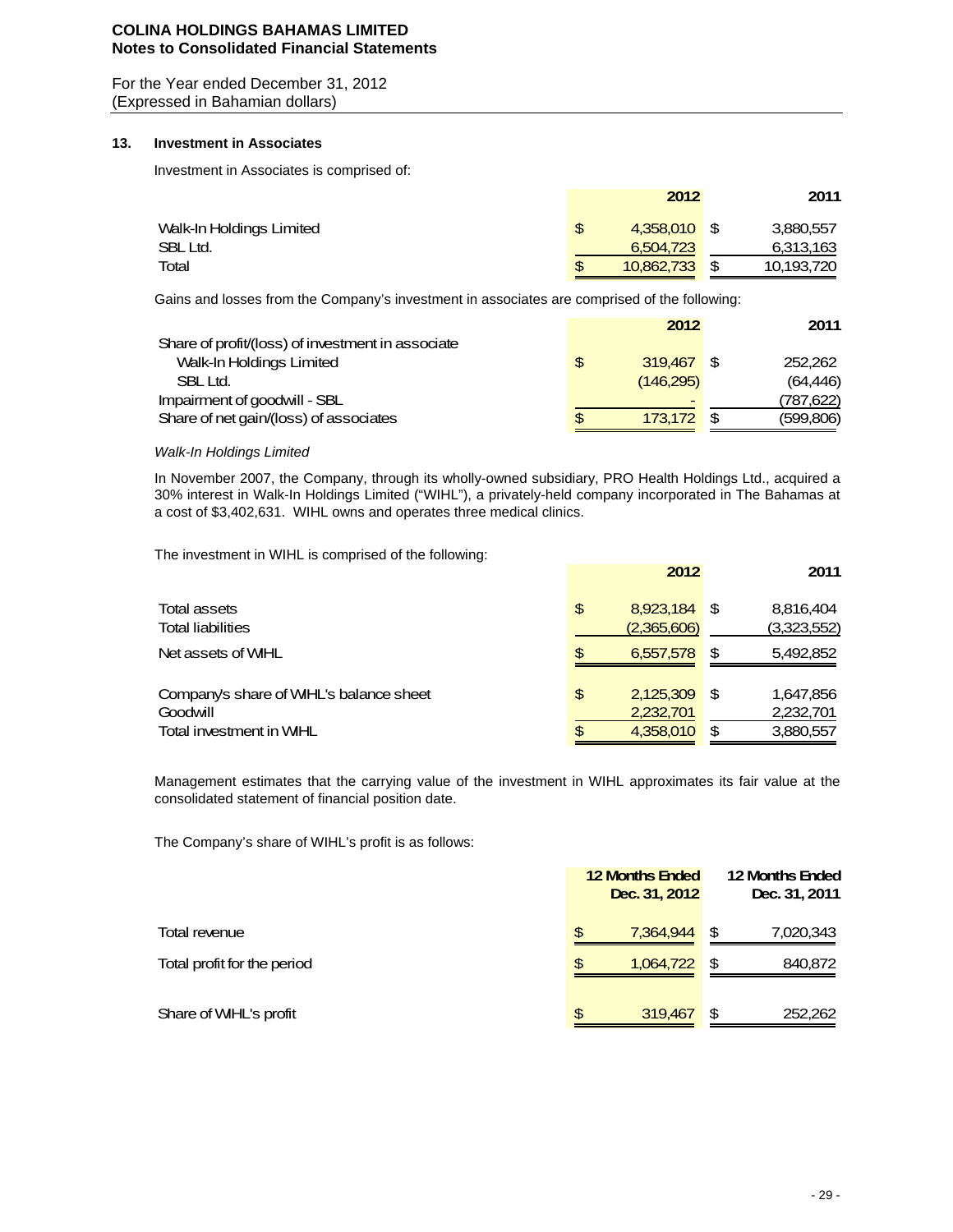### *SBL Ltd.*

In July 2009, the Company and Colina, purchased 7% and 12% of SBL Ltd. ("SBL") at a cost of \$3 million and \$5 million respectively. In considering the classification of its 19% equity holding in SBL, the Company has classified its investment in SBL as an investment in associate as two of the ten Board members of SBL are also Directors of the Company. In May 2009, SBL acquired the issued and outstanding shares of Ansbacher (Bahamas) Limited ("ABL") and in July 2009, merged ABL subsequently with Sentinel Bank & Trust Limited ("SBT") with the surviving entity retaining the name Ansbacher (Bahamas) Limited. ABL's principal activities comprise private and specialist banking, wealth protection and management, and fiduciary services.

During 2012, the Company and Colina made additional capital contributions of \$124,473 and \$213,382 respectively in SBL Ltd. The funds were used by SBL's subsidiary, ABL to partially fund the acquisition of Finter Bank and Trust (Bahamas) Limited. CHBL and Colina's percentage ownership in SBL Ltd. after the capital contribution remained at 7% and 12% respectively.

The investment in SBL is comprised of the following:

|                                                                                                    |          | 2012                                           |            | 2011                                           |
|----------------------------------------------------------------------------------------------------|----------|------------------------------------------------|------------|------------------------------------------------|
| Total assets<br><b>Total liabilities</b><br>Net assets of SBL                                      | \$<br>\$ | 273,727,948<br>(244,954,702)<br>28,773,246     | - \$<br>S  | 135,617,645<br>(107, 852, 609)<br>27,765,036   |
| Company's share of SBL's balance sheet<br>Goodwill<br>Intangible assets<br>Total investment in SBL | \$<br>\$ | 4.938.899<br>1,037,806<br>528,018<br>6,504,723 | \$.<br>\$. | 4,780,040<br>1,037,806<br>495,317<br>6,313,163 |

Management estimates that the carrying value of the investment in SBL approximates its fair value at the consolidated statement of financial position date.

The Company's share of SBL's loss is as follows:

|                           | <b>12 Months Ended</b> |                  |      | <b>12 Months Ended</b> |
|---------------------------|------------------------|------------------|------|------------------------|
|                           |                        | Dec. 31, 2012    |      | Dec. 31, 2011          |
| Total revenue             | \$                     | 7,142,322        | - 35 | 7,057,684              |
| Total loss for the period |                        | $(1,055,317)$ \$ |      | (339, 189)             |
| Share of SBL's loss       | \$                     | $(146, 295)$ \$  |      | (64,446)               |

The following table shows an analysis of goodwill and other intangible assets included in investment in associates for the years ending December 31, 2012 and 2011:

|                                        | <b>Other Intangible</b>   |                          |      |            |       |            |  |
|----------------------------------------|---------------------------|--------------------------|------|------------|-------|------------|--|
|                                        | <b>Assets</b><br>Goodwill |                          |      |            | Total |            |  |
| Balance as of December 31, 2010        | \$                        | 4,058,129                | - \$ | 608,772 \$ |       | 4,666,901  |  |
| Acquired during the year               |                           | $\overline{\phantom{0}}$ |      | 11,287     |       | 11.287     |  |
| Amortization                           |                           |                          |      | (124, 742) |       | (124,742)  |  |
| Impairment losses                      |                           | (787, 622)               |      |            |       | (787,622)  |  |
| <b>Balance as of December 31, 2011</b> |                           | 3,270,507                |      | 495,317    |       | 3,765,824  |  |
| Acquired during the year               |                           |                          |      | 504,403    |       | 504,403    |  |
| Amortization                           |                           |                          |      | (471, 702) |       | (471, 702) |  |
| Balance as of December 31, 2012        | \$.                       | 3,270,507                | \$   | 528,018    | \$.   | 3,798,525  |  |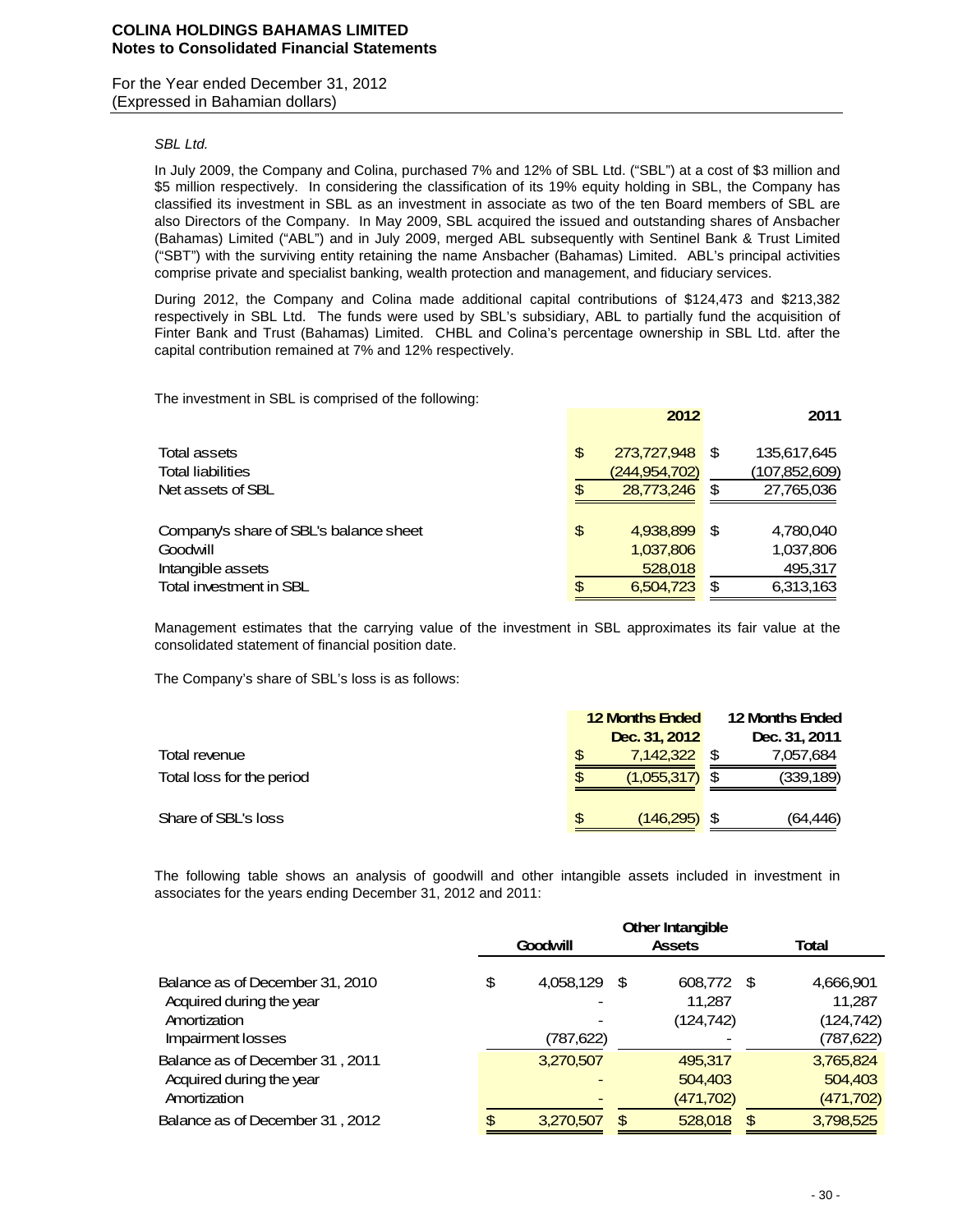For the Year ended December 31, 2012 (Expressed in Bahamian dollars)

> The gross carrying value and accumulated amortization by major category of other intangible assets as of December 31, 2012, is shown below.

|                                      | <b>Other Intangible Assets</b> |                       |                     |                    |  |              |
|--------------------------------------|--------------------------------|-----------------------|---------------------|--------------------|--|--------------|
|                                      |                                | <b>Gross Carrying</b> |                     | <b>Accumulated</b> |  |              |
|                                      | <b>Value</b>                   |                       | <b>Amortization</b> |                    |  | <b>Total</b> |
|                                      |                                |                       |                     |                    |  |              |
| Customer relationships               | \$                             | 522,120 \$            |                     | $(187,093)$ \$     |  | 335,027      |
| Non-competitive agreement            |                                | 86,260                |                     | (86,260)           |  |              |
| Trade name                           |                                | 140,980               |                     | (101,036)          |  | 39,944       |
| Software                             |                                | 597,179               |                     | (444, 132)         |  | 153,047      |
| <b>Total Other Intangible Assets</b> | \$                             | 1,346,539             | \$.                 | $(818,521)$ \$     |  | 528,018      |

The useful life of intangible assets with finite lives ranges from 2 to 10 years, with a weighted average amortization period of 9 years. Expected amortization of the intangible assets is shown below:

|                     | <b>Other intangible</b><br>assets included<br>in Investment in<br><b>Associates</b> |
|---------------------|-------------------------------------------------------------------------------------|
| 2013                | \$<br>144,368                                                                       |
| 2014                | 121,334                                                                             |
| 2015                | 83,696                                                                              |
| 2016                | 52,440                                                                              |
| 2017 and thereafter | 126,180                                                                             |
|                     | 528,018                                                                             |

### **14. Receivables and Other Assets**

Receivables and other assets are comprised of the following:

|                                                | 2012                |     | 2011        |
|------------------------------------------------|---------------------|-----|-------------|
| Financial assets                               |                     |     |             |
| Premiums receivable                            | \$<br>24,373,540 \$ |     | 14,137,044  |
| Less: Provision on premiums receivable         | (2,681,317)         |     | (2,623,193) |
| Reinsurance recoveries receivable              | 4,898,602           |     | 4,342,843   |
| Net balances (payable)/receivable on ASO plans | (5,413,442)         |     | 598,856     |
| Agents' balances                               | 1,231,045           |     | 1,407,370   |
| Less: Provision on agents' balances            | (1,158,403)         |     | (1,298,558) |
| Accrued interest income                        | 3,031,551           |     | 2,833,693   |
| Receivables from related parties (See Note 32) | 207,404             |     | 609,966     |
| Participation in IRM reinsurance facilities    | 3,800,554           |     | 4,739,259   |
| Non-financial assets                           |                     |     |             |
| Properties assumed under mortgage defaults     | 4,436,500           |     | 4,740,739   |
| Land held for development                      | 6,257,006           |     | 6,254,330   |
| Prepayments and other assets                   | 11,433,749          |     | 8,998,414   |
|                                                |                     |     |             |
| Total receivables and other assets             | \$<br>50.416.789    | \$. | 44.740.763  |

The carrying amounts disclosed above reasonably approximate fair value at the consolidated statement of financial position date.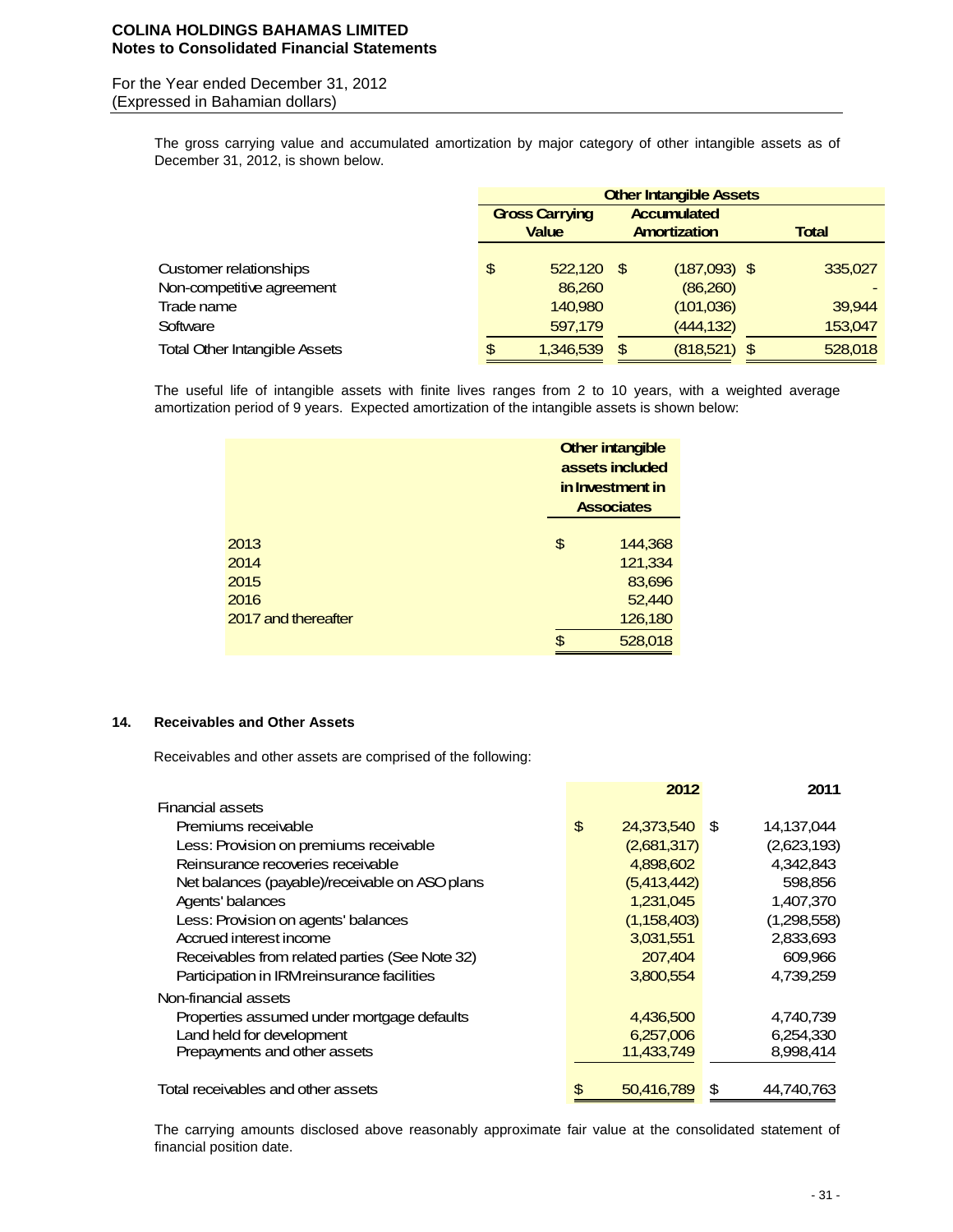For the Year ended December 31, 2012 (Expressed in Bahamian dollars)

> Included in receivables and other assets are amounts (due to)/from groups to whom the Company provides administrative services only ("ASO").

> The Company participates in reinsurance facilities managed by International Reinsurance Managers, LLC ("IRM"), an underwriting management company domiciled in the United States of America which provides group health reinsurance services to small and medium sized insurance companies in the Caribbean and Latin America. The Company's participation in these facilities varies from 8.3% to 80.0% for differing underwriting years and its interest is included above. The underlying assets of the reinsurance facilities are principally comprised of US Treasury money market instruments.

## **15. Property and Equipment**

|                           | Land, land<br><i>improvements</i><br>and buildings |                | Leasehold<br><i>improvements</i> | <b>Furniture,</b><br>fixtures and<br>equipment |     | <b>Motor</b><br><b>vehicles</b> | <b>Total</b>     |
|---------------------------|----------------------------------------------------|----------------|----------------------------------|------------------------------------------------|-----|---------------------------------|------------------|
|                           |                                                    |                |                                  |                                                |     |                                 |                  |
| Cost:                     |                                                    |                |                                  |                                                |     |                                 |                  |
| At December 31, 2011      | \$<br>21,014,870                                   | \$             | 2,214,492                        | \$<br>4,145,348                                | \$. | 97,109                          | \$<br>27,471,819 |
| Revaluation adjustments   | 409,121                                            |                |                                  |                                                |     |                                 | 409,121          |
| Additions                 | 172,900                                            |                | 29,007                           | 797,957                                        |     |                                 | 999,864          |
| <b>Disposals</b>          |                                                    |                |                                  | (1,345)                                        |     |                                 | (1,345)          |
| At December 31, 2012      | \$<br>21,596,891                                   | \$             | 2,243,499                        | \$<br>4,941,960                                | \$  | 97,109                          | \$<br>28,879,459 |
| Accumulated depreciation: |                                                    |                |                                  |                                                |     |                                 |                  |
| At December 31, 2011      | \$<br>3,896,994                                    | \$             | 1,031,468                        | \$<br>2,393,971                                | \$  | 46,756 \$                       | 7,369,189        |
| Depreciation charge       | 609,408                                            |                | 222,205                          | 713,275                                        |     | 14,737                          | 1,559,625        |
| <b>Disposals</b>          |                                                    |                |                                  | (971)                                          |     |                                 | (971)            |
| At December 31, 2012      | 4,506,402                                          | \$             | 1,253,673                        | \$<br>3,106,275                                | \$  | 61,493                          | \$<br>8,927,843  |
| Net book value:           |                                                    |                |                                  |                                                |     |                                 |                  |
| At December 31, 2012      | \$<br>17,090,489                                   | $\mathfrak{F}$ | 989,826                          | \$<br>1,835,685                                | \$  | 35,616                          | \$<br>19,951,616 |
| At December 31, 2011      | \$<br>17,117,876                                   | \$             | 1,183,024                        | \$<br>1,751,377                                | \$  | 50,353                          | \$<br>20,102,630 |

The cost of land, land improvements and buildings is comprised of the following:

|                                                | 2012                          |      | 2011                    |
|------------------------------------------------|-------------------------------|------|-------------------------|
| Land and land improvements<br><b>Buildings</b> | \$<br>4,860,523<br>16,736,368 | - \$ | 4,860,523<br>16,154,347 |
| Total cost                                     | \$<br>21,596,891              | \$   | 21,014,870              |

Properties are stated at their revalued amounts, as assessed by qualified independent property appraisers. The revalued amount is the estimated amount for which a property should exchange on the date of valuation between a willing buyer and a willing seller in an arm's-length transaction, after proper marketing wherein the parties had acted knowledgeably, prudently and without compulsion, assuming that the buyer is granted vacant possession of all parts of the property required by the business and disregarding potential alternative uses.

If land, land improvements and buildings were stated on a historical cost basis, the carrying amount would be \$12.0 million (2011: \$12.3 million).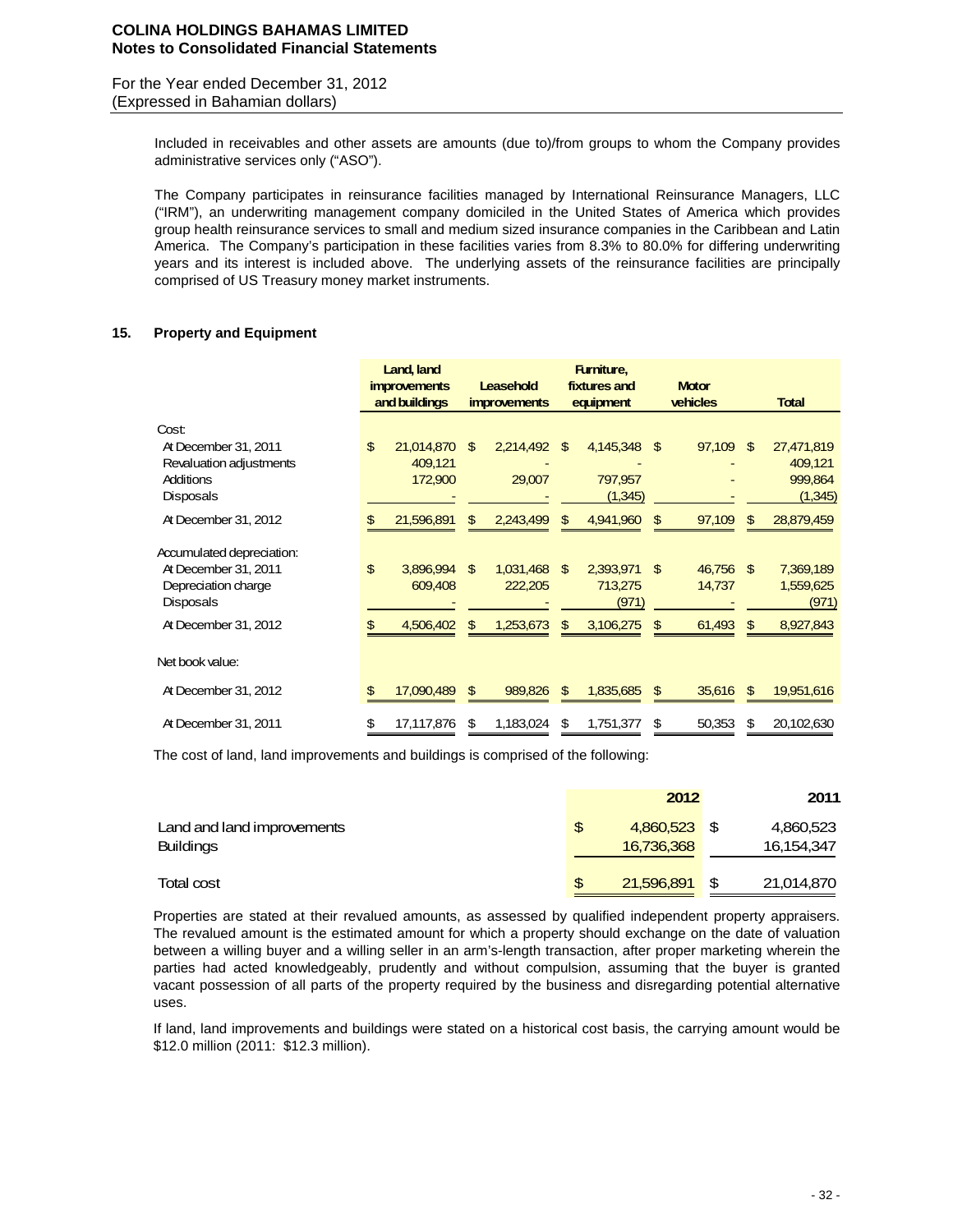For the Year ended December 31, 2012 (Expressed in Bahamian dollars)

### **16. Goodwill**

|                                                                        | 2012                            |      | 2011                      |
|------------------------------------------------------------------------|---------------------------------|------|---------------------------|
| Cost<br>Accumulated impairment charges                                 | \$<br>16,236,865<br>(3,724,116) | - \$ | 16,236,865<br>(3,314,955) |
| Net book amount                                                        | \$<br>12,512,749                | \$   | 12,921,910                |
| Balance, beginning of year<br>Acquisition of CGIA<br>Impairment charge | \$<br>12,921,910<br>(409, 161)  | \$   | 10,931,580<br>1,990,330   |
| Balance, end of year                                                   | \$<br>12,512,749                | S    | 12,921,910                |

The Company acquired 100% of the issued and outstanding shares of CGIA on December 1, 2011 which resulted in goodwill of \$1,990,330 at that date.

### **17. Other Intangible Assets**

|                                                                | 2012                                     | 2011                                     |
|----------------------------------------------------------------|------------------------------------------|------------------------------------------|
| Cost<br>Accumulated amortization                               | \$<br>5,512,019 \$<br>(4,548,146)        | 4,938,919<br>(3,569,908)                 |
| Net book amount                                                | \$<br>963,873                            | \$<br>1,369,011                          |
| Balance, beginning of year<br>Additions<br>Amortization charge | \$<br>1,369,011<br>573,100<br>(978, 238) | \$<br>1,211,359<br>782,971<br>(625, 319) |
| Balance, end of year                                           | \$<br>963.873                            | \$<br>1,369,011                          |

### **18. Provision for Future Policy Benefits**

The provision for future policy benefits is calculated using expected future policy lapse rates, mortality, morbidity, investment yield and policy maintenance expense assumptions and any other relevant contingency.

The provisions for adverse deviation recognize uncertainty in establishing these best estimates and allow for possible deterioration in experience. As the best estimate assumption is realized, the provisions for adverse deviations will be released in future income to the extent that they are no longer required to cover adverse experience.

The assumptions used in determining the provision for future policy benefits are reviewed regularly, compared to emerging experience and updated when appropriate. The assumptions that are most sensitive to change are investment yields, expenses, policy lapse rates, and mortality and morbidity.

### *Margins for Adverse Deviation Assumptions*

The basic assumptions made in establishing provisions for future policy benefits are best estimates for a range of possible outcomes. To recognize the uncertainty in establishing these best estimates, to allow for possible deterioration in experience and to provide greater comfort that the provisions are adequate to pay future benefits, the Appointed Actuary is required to include a margin in each assumption.

The impact of these margins is to increase provisions and decrease the income that would be recognized on inception of the policy. The Canadian Institute of Actuaries prescribes a range of allowable margins. The Company uses assumptions which take into account the risk profiles of the business. The Closed Participating Fund ("Closed Par Fund"), discussed below, has the lowest margins, as the risk is passed back to the policyholders by dividend distributions.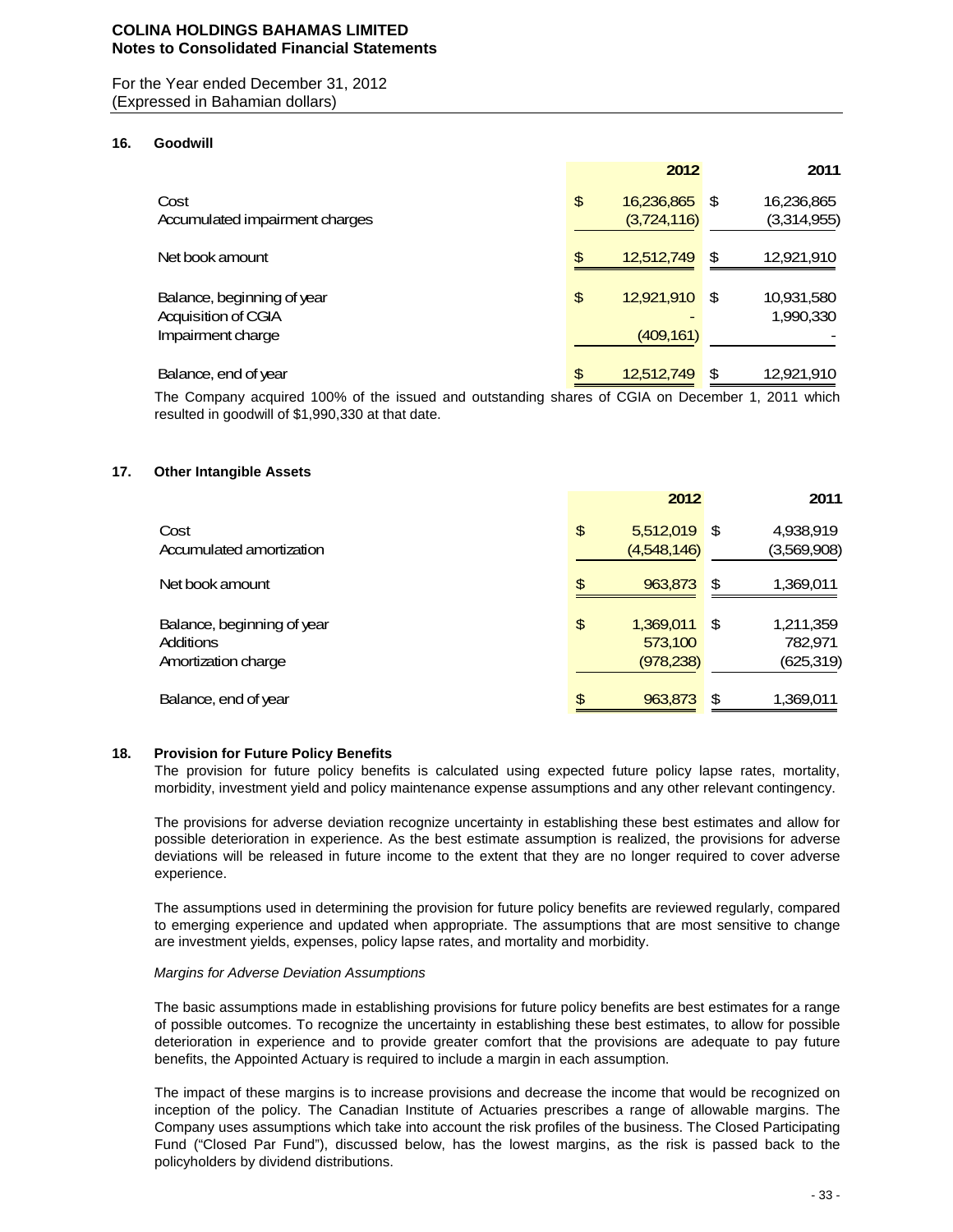For the Year ended December 31, 2012 (Expressed in Bahamian dollars)

#### *Investment yields*

The computation of provisions takes into account projected net investment income on assets supporting policy liabilities and income expected to be earned or forgone on reinvestment or financing of mismatched cash flows. Uncertainties exist with respect to projections of interest rates and the magnitude of losses from asset defaults. The Company accounts for such uncertainties by incorporating provisions for losses into projections of investment income. A margin for adverse deviation is calculated by interest rate scenario testing under the CALM methodology. The margin in the most adverse scenario can be interpreted as deducting 35 basis points from the current (Prime) rates immediately and assuming future interest rates remain at that level in the long term. If future interest rates were to differ by 100 basis points from that assumed in the valuation, without changing the policyholder dividend scale, the liability would increase by \$57.4 million or decrease by \$42.3 million.

#### *Expenses*

The administration expense assumption is based on an expense study conducted by the Company. The expenses are allocated by line of business using allocation factors developed by the Company. Such expense studies are conducted annually, and are subject to changes in the Company's cost structure as well as the rate of inflation. Expenses are assumed to increase with inflation of 2.11% in all years. Expenses are increased by a range of 0% to 6.25%, where the Closed Par Fund has no margin. If future expenses are to differ by 10% from that assumed, the liability would increase by \$6.8 million or decrease by \$6.8 million.

#### *Policy lapse rates*

Policyholders may allow their policies to lapse by choosing not to continue to pay premiums. The Company bases its estimate of future lapse rates on previous experience for a block of policies. A margin for adverse deviation is added by increasing or decreasing lapse rates, whichever is adverse, by a range of 5% to 20%. If future lapse rates are to differ by 10% from that assumed, the liability would increase by \$8.3 million or decrease by \$7.9 million.

#### *Mortality and Morbidity*

Assumptions for life business are based on Company and industry experience. A margin is added for adverse deviation in the range of 4.0 to 11.25 per 1000 divided by the expectation of life for mortality, and between 15% and 20% for morbidity. The Closed Par Fund has the lowest margin added. If future mortality and morbidity are to differ by 10% from that assumed, the liability would increase by \$5.7 million or decrease by \$5.6 million.

#### *Medical claims costs*

The principal assumption underlying the estimate of the medical claims reserve is the Company's past claims development experience. This includes assumptions in respect of average claim costs and claims inflation factors. If the average claim costs were to increase by 10%, gross liabilities would increase by \$1.0 million, with the net liabilities increasing by \$1.0 million. If the average claim costs were to decrease by 10%, gross liabilities would decrease by \$1.0 million, with the net liabilities decreasing by \$1.0 million.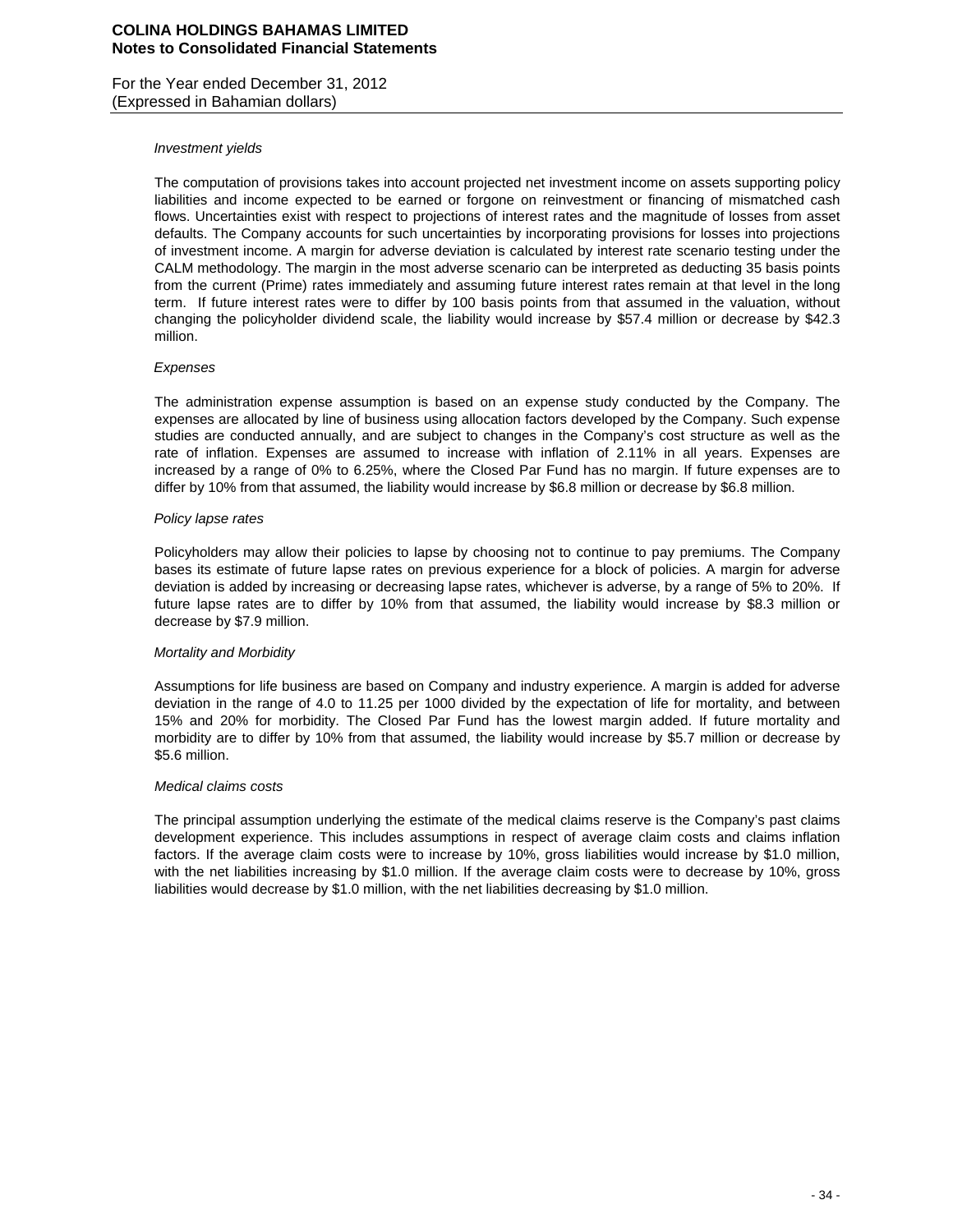For the Year ended December 31, 2012 (Expressed in Bahamian dollars)

### *Analysis of provision for future policy benefits*

The following is a summary of the provision for future policy benefits by product line:

|                                            | 2012              | 2011        |
|--------------------------------------------|-------------------|-------------|
| Life insurance                             | \$<br>295,873,396 | 278,260,526 |
| Annuities                                  | 22,056,102        | 22,410,636  |
| Accident and health/IBNR                   | 16.354.079        | 16.404.856  |
| Colina Investment Plan (See Note 31)       | 8,322,256         | 9,018,040   |
| Total provision for future policy benefits | \$<br>342,605,833 | 326.094.058 |

The following is a summary of the provision for future policy benefits by contract category:

|                                                            | 2012              |      | 2011         |
|------------------------------------------------------------|-------------------|------|--------------|
| Short-term insurance contracts                             | \$<br>16,634,398  | \$   | 16,713,434   |
| Long-term insurance and other contracts                    |                   |      |              |
| -with fixed and guaranteed terms                           | 88,113,895        |      | 76,443,434   |
| -with fixed and guaranteed terms and with DPF              | 193,811,207       |      | 188,068,834  |
| -without fixed and guaranteed terms                        | 21,548,406        |      | 21,832,129   |
| -without fixed and guaranteed terms and with DPF           | 14,175,671        |      | 14,018,187   |
| Long-term investment contracts with DPF                    | 8,322,256         |      | 9,018,040    |
| Total provision for future policy benefits                 | \$<br>342,605,833 | \$.  | 326,094,058  |
| Analysis of change in provision for future policy benefits |                   |      |              |
|                                                            | 2012              |      | 2011         |
| Balance, beginning of year                                 | \$<br>326,094,058 | - \$ | 311,797,811  |
| Changes in discretionary participation features            |                   |      | (10,504,480) |
| Normal changes in policy liabilities                       | 12,475,605        |      | 10,992,201   |
| Changes in assumptions and refinement of estimates         | 4,036,170         |      | 13,808,526   |
| Balance, end of year                                       | \$<br>342,605,833 | \$   | 326,094,058  |

## *Closed Participating Fund*

Included in the provision for future policy benefits as of December 31, 2012 are actuarial reserves totaling \$31.1 million (2011: \$30.8 million) relating to Colina's commitment to maintain and operate a Closed Participating Fund ("Closed Par Fund") covering the individual participating business (both life and annuity) of the Canada Life portfolio of business acquired on January 1, 2004. The objective of this Closed Par Fund is to finance the participating policyholders' reasonable expectations that Colina will: (i) pay the benefits guaranteed by each participating policy according to its terms; (ii) pay dividends according to the current dividend scale provided that current experience continues; and (iii) make an equitable adjustment to the dividend scale in future years to reflect any deviations from the current experience, in accordance with the insurer's dividend policy as well as applicable actuarial standards. Future profits that may emerge within the Closed Par Fund are for the sole benefit of the participating policyholders.

The Appointed Actuary's valuation of the Closed Par Fund as of December 31, 2012 shows that it had the following asset mix: government securities – 48.7 %; policy loans – 23.3%; mortgage loans – 12.5%; corporate bonds  $-1.3\%$ ; equity securities  $-7.9\%$ ; preference shares  $-4.0\%$ ; and cash and cash equivalents  $-2.3\%$ (2011: government securities – 46.1%; policy loans – 22.8%; mortgage loans – 13.4%; corporate bonds – 1.6%; equity securities – 6.7%; preference shares – 4.1%; cash and equivalents – 5.3%; and commercial loans – 0.2%).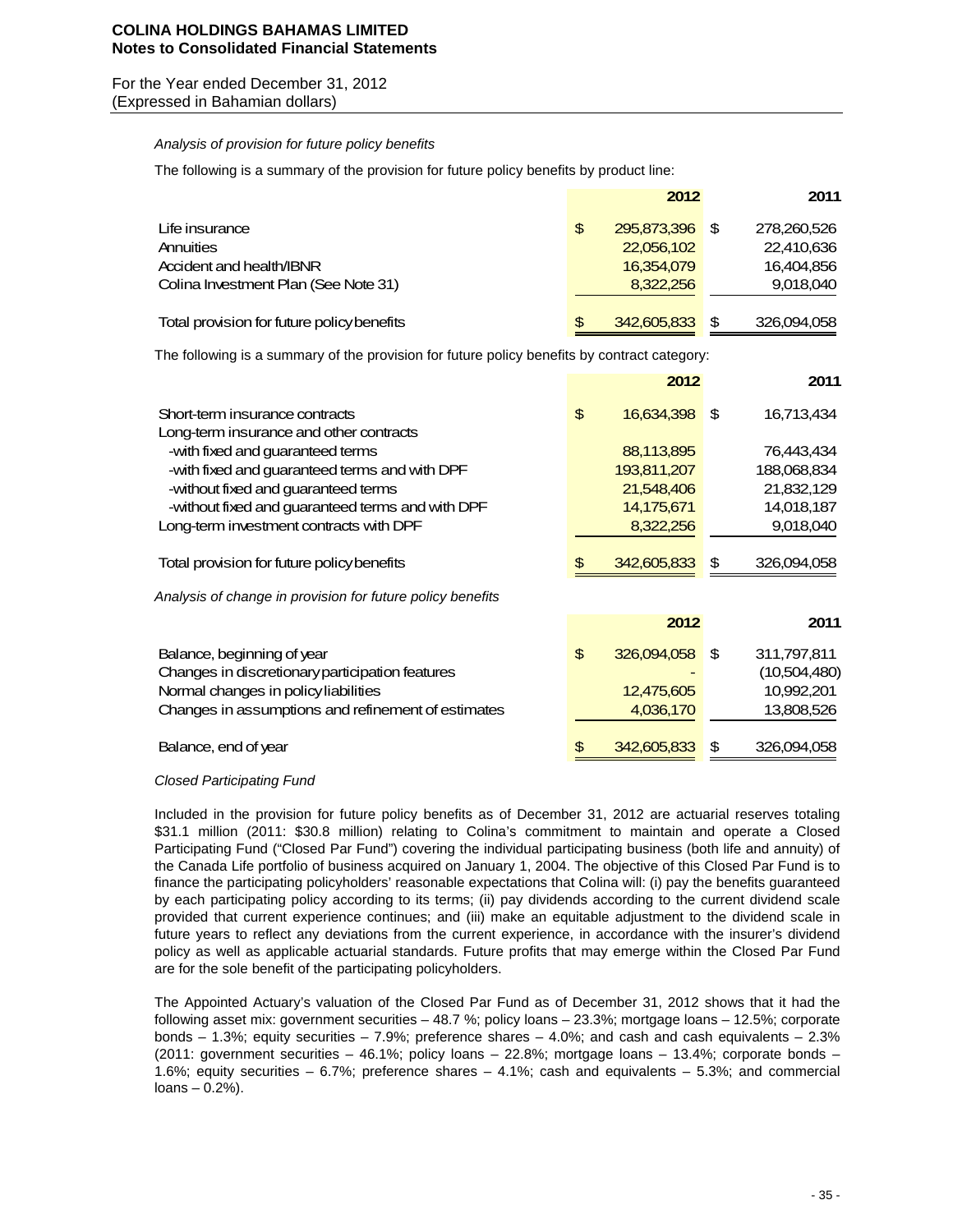For the Year ended December 31, 2012 (Expressed in Bahamian dollars)

## **19. Other Liabilities**

**20.** 

|                                        | 2012             | 2011               |
|----------------------------------------|------------------|--------------------|
| Third party pension liabilities        | \$<br>25,031,314 | 28,074,215<br>- \$ |
| Benefits payable to policyholders      | 13,477,578       | 9,924,679          |
| Accrued expenses and other liabilities | 41,917,161       | 33,571,062         |
| Bank overdraft (See Note 8)            | 1,292,385        | 1,285,107          |
| Reinsurance payables                   | 1,526,723        | 652,085            |
| Total other liabilities                | \$<br>83,245,161 | 73,507,148<br>\$.  |

The carrying amounts disclosed above reasonably approximate fair value at the consolidated statement of financial position date.

| <b>Share Capital</b>                      |                     |      |            |
|-------------------------------------------|---------------------|------|------------|
|                                           | 2012                |      | 2011       |
| Authorized:                               |                     |      |            |
| 45,000,000 Class "A" preference shares of | \$<br>45,000,000 \$ |      | 45,000,000 |
| B\$1 each (2011: 45,000,000)              |                     |      |            |
| 35,000,000 Ordinary shares of B\$1 each   | \$<br>35,000,000 \$ |      | 35,000,000 |
| (2011:35,000,000)                         |                     |      |            |
| <b>Issued and fully paid:</b>             |                     |      |            |
| 30,000,000 Class "A" preference shares of | \$<br>30,000,000    | S    | 30,000,000 |
| B\$1 each (2011: 30,000,000)              |                     |      |            |
| 24,669,631 Ordinary shares of B\$1 each   | \$<br>24,575,082    | - 36 | 24,567,359 |
| (2011: 24.666.545)                        |                     |      |            |

Treasury shares are stated at cost and at December 31, 2012, comprise 59,982 (2011: 63,068) ordinary shares of the Company that are held by Colina.

The Class "A" preference shares were authorized for issue on September 30, 2005, as non-voting and redeemable at the discretion of the Board of Directors at anytime after September 30, 2006, upon 90 days notice. The shares were issued with dividends payable quarterly at the Bahamian \$ Prime rate plus 2.25% per annum on the par value outstanding to shareholders of record on the record date.

The Company gave notice to the Class "A" preference shareholders on October 29, 2008 of its intention to retire all issued and fully paid Class "A" preference shares. Preference Shareholders of record on that date were provided with the first right of refusal to subscribe for an equivalent amount of Par Value of Class "A" preference shares which were issued at a dividend rate payable quarterly at the Bahamian \$ Prime rate plus 1.5% per annum. On January 31, 2009, 20,000,000 of the Class "A" Preference Shares were issued at the new dividend rate. The Class "A" preference shares rank in priority to the ordinary shares in a winding up with respect to repayment of capital and any cumulative dividends in arrears.

On May 28, 2009, the Company's Shareholders approved a resolution to increase the authorized Class "A" preference share capital by 25,000,000 shares. During 2011, the Company issued 3,973,000 additional Class "A" Preference shares.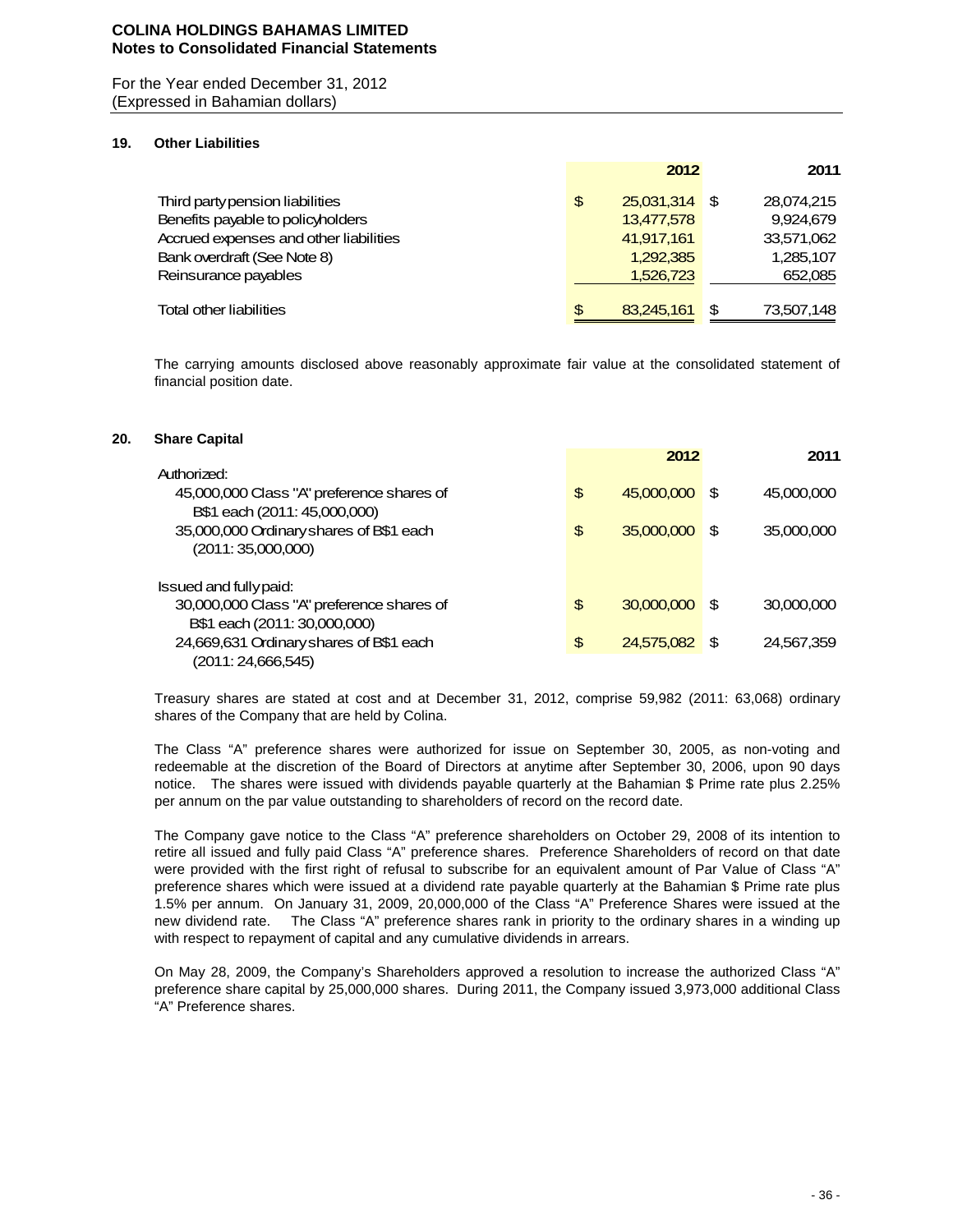For the Year ended December 31, 2012 (Expressed in Bahamian dollars)

# **21. Revaluation Reserve**

The revaluation reserve is comprised of the net gain/(loss) on remeasurement of available-for-sale securities to fair value and revaluation adjustments related to land and buildings. Also included in the revaluation reserve are unrealized gains related to the purchase of additional equity in a subsidiary company subsequent to the date control was first established.

|                                                     | 2012            |     | 2011      |
|-----------------------------------------------------|-----------------|-----|-----------|
| Balance, beginning of year                          | \$<br>7,815,781 | \$. | 6,985,968 |
| Fair value gains (net) during the year              | 488,705         |     | 306,733   |
| Revaluation of land and buildings                   | 409.121         |     |           |
| Unrealized gain on purchase of shares in subsidiary | 23,335          |     | 526.412   |
| Transfers to net income                             |                 |     | (3,332)   |
| Balance, end of year                                | \$<br>8,736,942 |     | 7,815,781 |

# **22. Contingent Liabilities and Commitments**

The Company has the following contingent liabilities and commitments as of the year-end reporting date:

# *Legal proceedings and regulations*

The Company operates in the insurance industry and is subject to legal proceedings in the normal course of business. While it is not practicable to forecast or determine the final results of all pending or threatened legal proceedings, management does not believe that such proceedings (including litigations) will have a material effect on its results and financial position.

The Company is also subject to insurance solvency regulations in all the jurisdictions in which it operates and has complied with all regulations. There are no contingencies associated with the Company's compliance or lack of compliance with such regulations.

# *Contingent liabilities*

The Company may have contingent liabilities in respect of bank and other guarantees and other matters arising in the ordinary course of business. It is not anticipated that any material loss will arise from the contingent liabilities. As at December 31, 2012, the Company did not provide any guarantees to third parties in the ordinary course of business. (2011: \$1,685,681).

The Company, like all other insurers, is from time to time, in connection with its operations, named as a defendant in actions for damages and costs allegedly sustained by the plaintiffs. The Board of Directors is of the opinion, based upon the advice of counsel, that the final outcome of such actions will not have a material adverse effect on the financial position of the Company.

# *Commitments*

*Lending:* Commitments to extend credit for mortgages and commercial loans amounted to \$871,161 (2011: \$568,148).

*Purchase of property and equipment:* Commitments for the purchase of capital equipment or services at December 31, 2012 was \$196,907 (2011: \$499,043).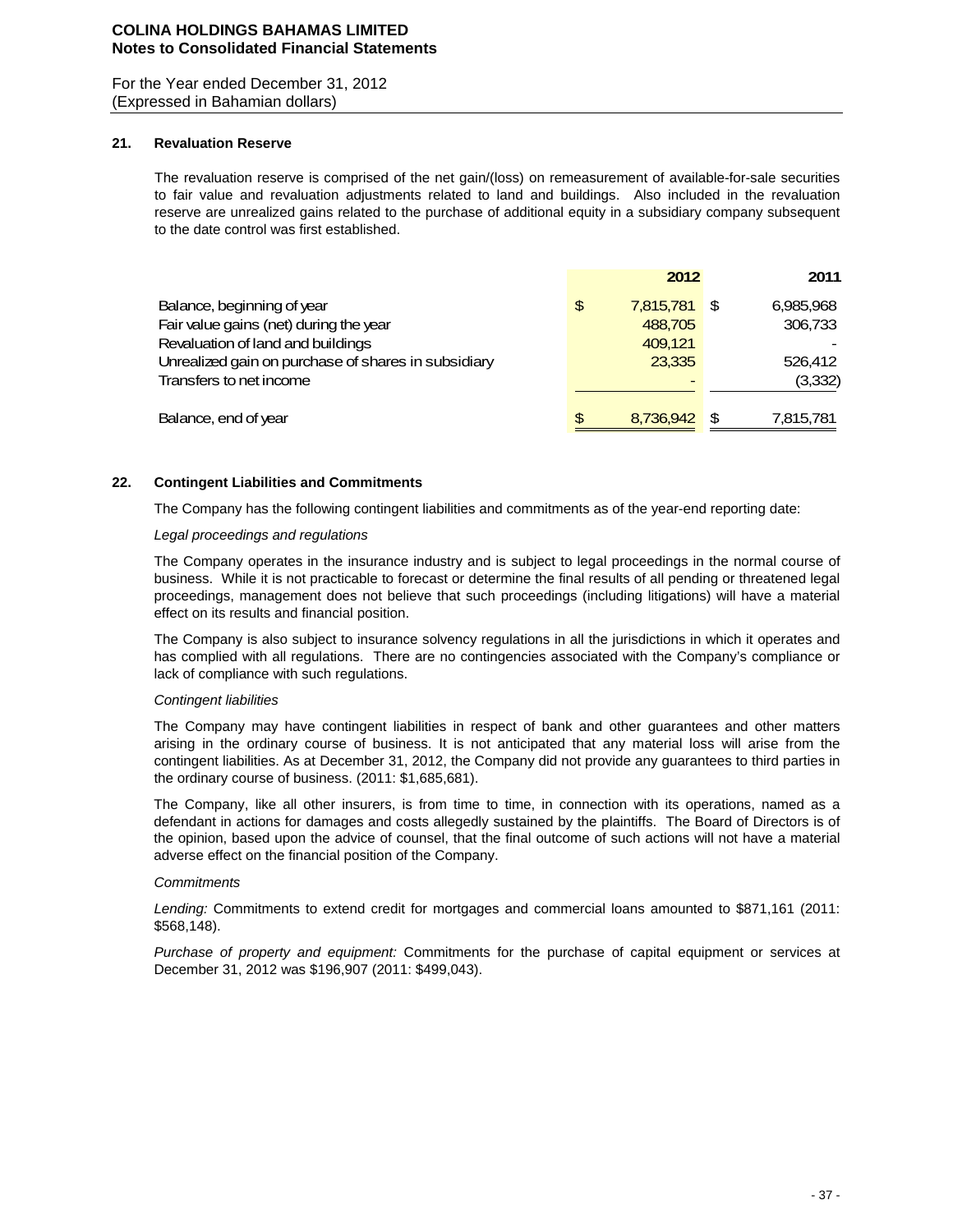For the Year ended December 31, 2012 (Expressed in Bahamian dollars)

> *Leases:* The Company leases office and other space for use in its day-to-day business activities pursuant to the terms of non-cancelable operating leases. The expenditures related to these lease arrangements are not considered to be material. The future aggregate minimum lease payments under operating leases as of December 31, 2012 are as follows:

| No later than 1 year<br>Later than 1 year and no later than 5 years | \$  | 863,618<br>2.513.432   |
|---------------------------------------------------------------------|-----|------------------------|
| Later than 5 years<br>Total                                         | \$. | 1,232,100<br>4,609,150 |

### **23. Future Minimum Lease Payments Receivable**

The Company derives rental income from certain of its investment properties under non-cancellable rental agreements. The future minimum lease payments due to be received under these agreements as of December 31, 2012 are as follows:

| No later than 1 year                        | \$  | 3.704.672  |
|---------------------------------------------|-----|------------|
| Later than 1 year and no later than 5 years |     | 8.002.944  |
| Later than 5 years                          |     | 105,030    |
| Total                                       | \$. | 11.812.646 |

### **24. Net Premium Revenue**

Net premium revenue is comprised of the following:

|                                                                    | 2012                              | 2011                        |
|--------------------------------------------------------------------|-----------------------------------|-----------------------------|
| Life and health insurance premiums<br>Less: Reinsurance premiums   | \$<br>121,859,376<br>(14,805,294) | 118,501,443<br>(14,635,344) |
| Subtotal<br>Premiums from IRM reinsurance facilities (See Note 14) | 107,054,082<br>13,207,135         | 103,866,099<br>13,583,312   |
| Net premium revenue                                                | \$<br>120.261.217                 | 117.449.411                 |

Net premium revenues are classified in the following categories:

|                                                     | 2012              |     | 2011         |
|-----------------------------------------------------|-------------------|-----|--------------|
| Short-term insurance contracts                      | \$<br>73.139.663  | -36 | 70,192,048   |
| Long-term insurance and other contracts             |                   |     |              |
| -with fixed and guaranteed terms                    | 24,125,993        |     | 22,679,293   |
| -with fixed and quaranteed terms and with DPF       | 22,157,332        |     | 22,372,871   |
| -without fixed and guaranteed terms                 | 240.212           |     | 191,105      |
| -without fixed and guaranteed terms and with DPF    | 15,162,756        |     | 16,388,874   |
| Long-term investment contracts with DPF             | 240,555           |     | 260,564      |
| Total premium revenue arising from contracts issued | 135,066,511       |     | 132,084,755  |
| Premiums ceded to reinsurers                        | (14,805,294)      |     | (14,635,344) |
| Net premium revenue                                 | \$<br>120.261.217 |     | 117.449.411  |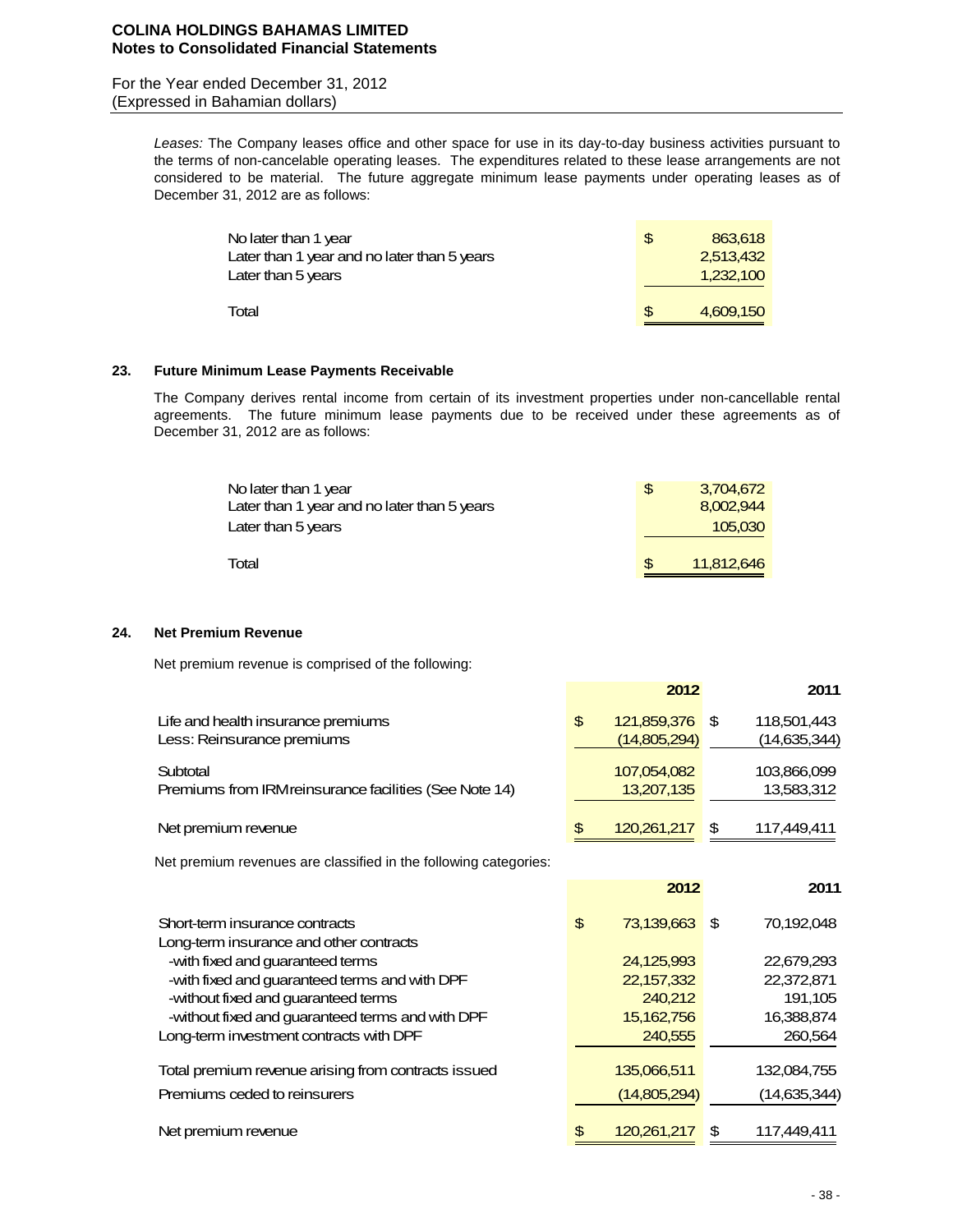For the Year ended December 31, 2012 (Expressed in Bahamian dollars)

### **25. Net Investment Income**

Net investment income is classified as follows:

|                                                                | 2012             | 2011              |
|----------------------------------------------------------------|------------------|-------------------|
| Term deposits                                                  | \$<br>1,070,319  | - \$<br>893,682   |
| Investment securities                                          | 15,752,702       | 12,758,620        |
| Fair value gains (net) included in the revaluation             |                  |                   |
| reserve (See Note 21)                                          | 488,705          | 306,733           |
| Less: Investment management fees (See Note 32)                 | (1,465,184)      | (1,304,833)       |
| Net investment return on managed assets                        | 15,846,542       | 12,654,202        |
| Mortgages and commercial loans                                 | 2,599,916        | 3,839,189         |
| Policy loans                                                   | 7,279,124        | 8,348,067         |
| Rental income                                                  | 4,547,440        | 4,842,034         |
| Fair value losses (net) on investment properties (See Note 12) | (371, 725)       | (512,221)         |
| Other fees and income                                          | 377,442          | 1,210,596         |
| Total return on invested assets                                | 30,278,739       | 30,381,867        |
| Less: Fair value gains in the revaluation reserve              | (488,705)        | (306,733)         |
| Total net investment income recognized in income               | \$<br>29.790.034 | 30.075.134<br>\$. |

There are no impairment charges included in net investment income from investment securities (2011: \$Nil).

## **26. Net Policyholders' Benefits**

Net policyholders' benefits are comprised of the following:

|                                                                       | 2012                             | 2011                                |
|-----------------------------------------------------------------------|----------------------------------|-------------------------------------|
| Life and health policyholder benefits<br>Less: Reinsurance recoveries | \$<br>82,424,404<br>(13,519,323) | 89,431,384<br>- 35<br>(9, 131, 590) |
| Subtotal<br>Benefits paid on IRM reinsurance                          | 68,905,081                       | 80,299,794                          |
| facilities (See Note 14)                                              | 11,250,437                       | 7,094,551                           |
| Total net policyholders' benefits                                     | \$<br>80,155,518                 | 87,394,345                          |

Included in life and health policyholder benefits is \$999,263 related to interest on policy dividends on deposit (2011: \$1,002,769).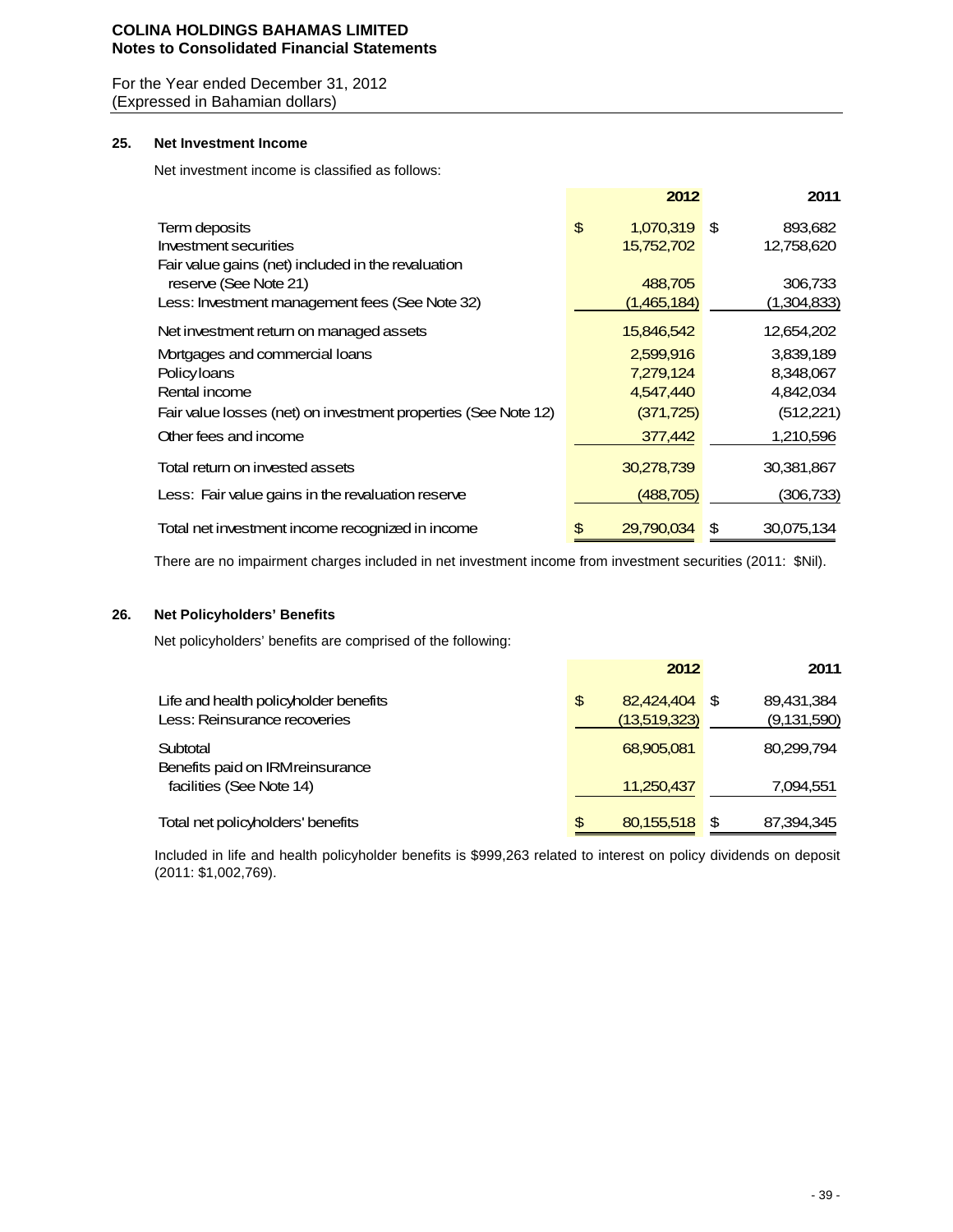For the Year ended December 31, 2012 (Expressed in Bahamian dollars)

Policyholders' benefits for the year by contract classification were as follows:

|                                         | 2012             | 2011             |
|-----------------------------------------|------------------|------------------|
| Short-term insurance contracts          | \$<br>48.475.248 | 49,636,674<br>\$ |
| Long-term insurance and other contracts |                  |                  |
| -with fixed and guaranteed terms        | 11,796,011       | 12,449,466       |
| -with fixed and guaranteed terms        |                  |                  |
| and with DPF                            | 23,889,953       | 24,532,621       |
| -without fixed and guaranteed terms     | 1,747,072        | 1,836,369        |
| -without fixed and guaranteed terms     |                  |                  |
| and with DPF                            | 6,502,663        | 6,740,287        |
| Long-term investment contracts with DPF | 1,263,894        | 1,330,518        |
|                                         |                  |                  |
| Total policyholders' benefits           | 93,674,841       | 96,525,935       |
| Reinsurance recoveries                  | (13,519,323)     | (9, 131, 590)    |
| Net policyholders' benefits             | \$<br>80,155,518 | 87,394,345       |

## **27. General and Administrative Expenses**

General and administrative expenses are comprised of:

| Salaries and employee/salesperson benefits        | \$<br>13,356,224  | 11,770,761<br>S |
|---------------------------------------------------|-------------------|-----------------|
| Fees, insurance and licences                      | 5,120,713         | 6,115,949       |
| IRM reinsurance facilities expenses (See Note 14) | 2,226,071         | 1,800,643       |
| Advertising and communications expense            | 4,612,101         | 2,599,325       |
| Depreciation and amortization                     | 2,537,863         | 2,087,748       |
| Premises and maintenance                          | 3,533,052         | 3,354,475       |
| Underwriting fees                                 | 805,606           | 691,569         |
| Other expenses                                    | 946,247           | 1,356,717       |
|                                                   |                   |                 |
| Total general and administrative expenses         | \$.<br>33,137,877 | 29,777,187      |

### **28. Finance Costs and Interest**

Finance costs and interest are comprised of:

|                                                                                          |     | 2012                 |      | 2011                 |
|------------------------------------------------------------------------------------------|-----|----------------------|------|----------------------|
| Interest on third party pension liabilities<br>Interest on liabilities due to ASO groups | \$. | 1.162,500<br>182,398 | - SS | 1,489,499<br>118,660 |
| Total finance costs and interest                                                         | \$. | 1.344.898            |      | 1,608,159            |

**2012 2011**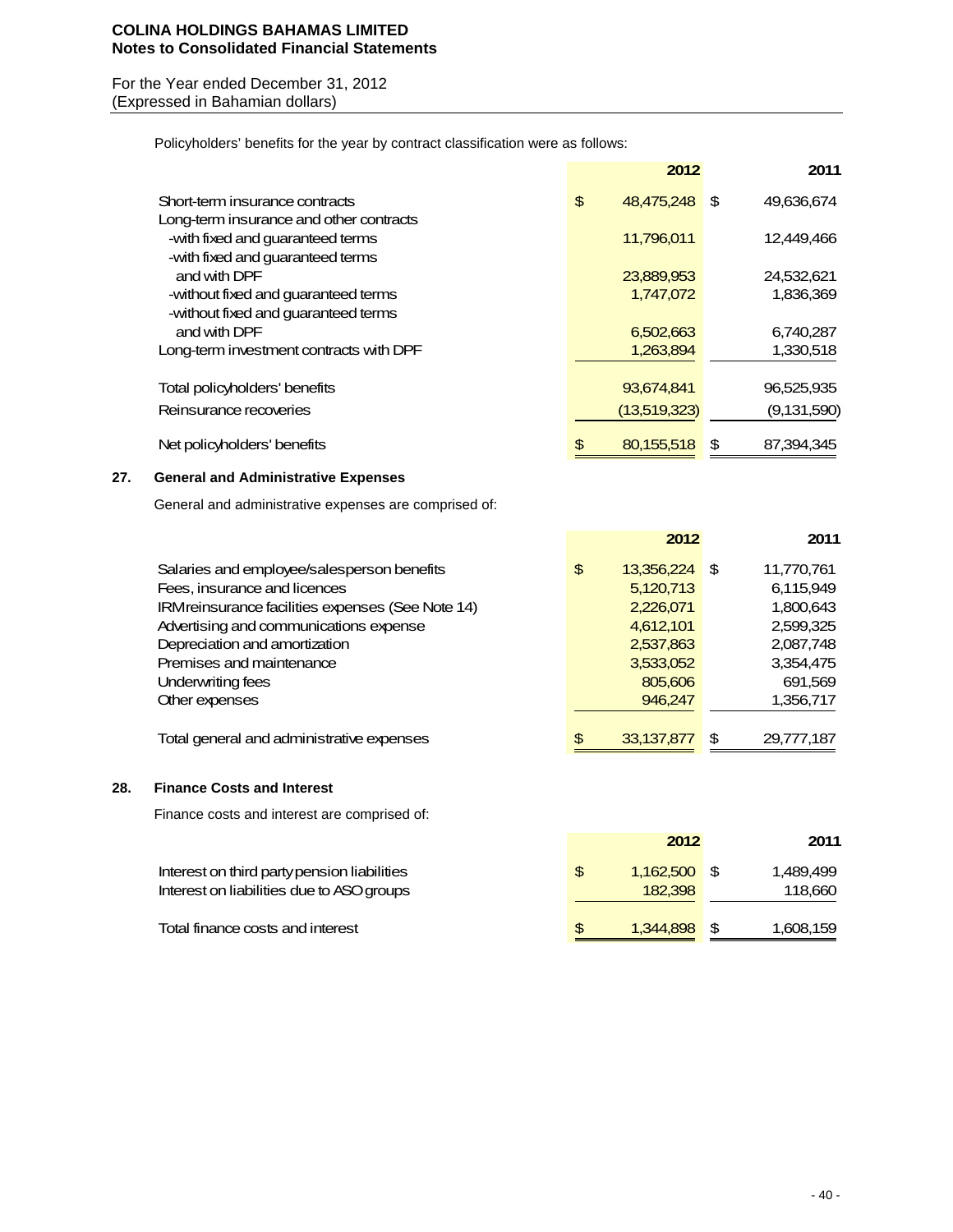For the Year ended December 31, 2012 (Expressed in Bahamian dollars)

# **29. Earnings Per Share and Dividends Per Share**

Basic earnings per ordinary share is calculated by dividing net income attributable to ordinary shareholders of the Company by the weighted average number of ordinary shares issued and outstanding during the year, excluding ordinary shares of the Company acquired by Colina and held as treasury shares.

|                                                        | 2012              | 2011             |
|--------------------------------------------------------|-------------------|------------------|
| Net income attributable to equity shareholders         | 11,279,918<br>\$. | 5,030,207<br>\$. |
| Net income attributable to ordinary shareholders       | \$<br>9,384,364   | 3,322,223<br>\$. |
| Weighted average number of ordinary shares outstanding | 24,668,490        | 24,621,297       |
| Basic earnings per ordinary share                      | S<br>0.38         | 0.13<br>\$.      |

Dividends to the Company's shareholders are recognized as a liability in the period in which they are declared by the Board of Directors. Dividends paid by the Company to ordinary shareholders in 2012 totalled \$3,956,738 (\$0.16 per share) (2011: \$3,956,738 (\$0.16 per share)).

Dividends paid by the Company to the Class "A" preference shareholders during 2012 totalled \$1,895,554 (2011: \$1,707,984).

### **30. Pension Plan**

The Company operates a defined contribution plan for administrative staff and salespersons. The plan is administered by an affiliated company. Under the plan, all eligible staff and salespersons contribute 5% of pensionable earnings and the Company contributes 5%. The Company's matching contributions vest fully with the employee/salesperson after five years. Pension expense for the year was \$563,195 and is included in salaries and employee/salespersons' benefits expense (2011: \$582,720).

### **31. Unit Linked Funds and Investment Plans**

Certain policy contracts allow the policyholder to invest in units in a notional fund called the Bahamas Investment Fund (the "BIF"). The value of the units is linked to the performance of the underlying assets of the BIF. These assets may be varied by the Company from time to time and neither the policyholder nor any other person who may be entitled to benefit has any legal or beneficial interest in the BIF or the units or any underlying assets, which are solely the property of the Company.

 Certain policy contracts, obtained through the acquisition of the former Colina in 2002, allow the policyholder to acquire units in a notional investment fund known as the Colina Investment Plan (the "CIP"). The value of the units is based on the performance of the underlying assets of the CIP. These assets may be varied from time to time.

Depending on the issue date of their policy, the Company may have guaranteed investors in the CIP a minimum rate of return of either 4% or 4.5% per annum, payable at maturity.

Issuance of new CIP policies was discontinued in January 2001.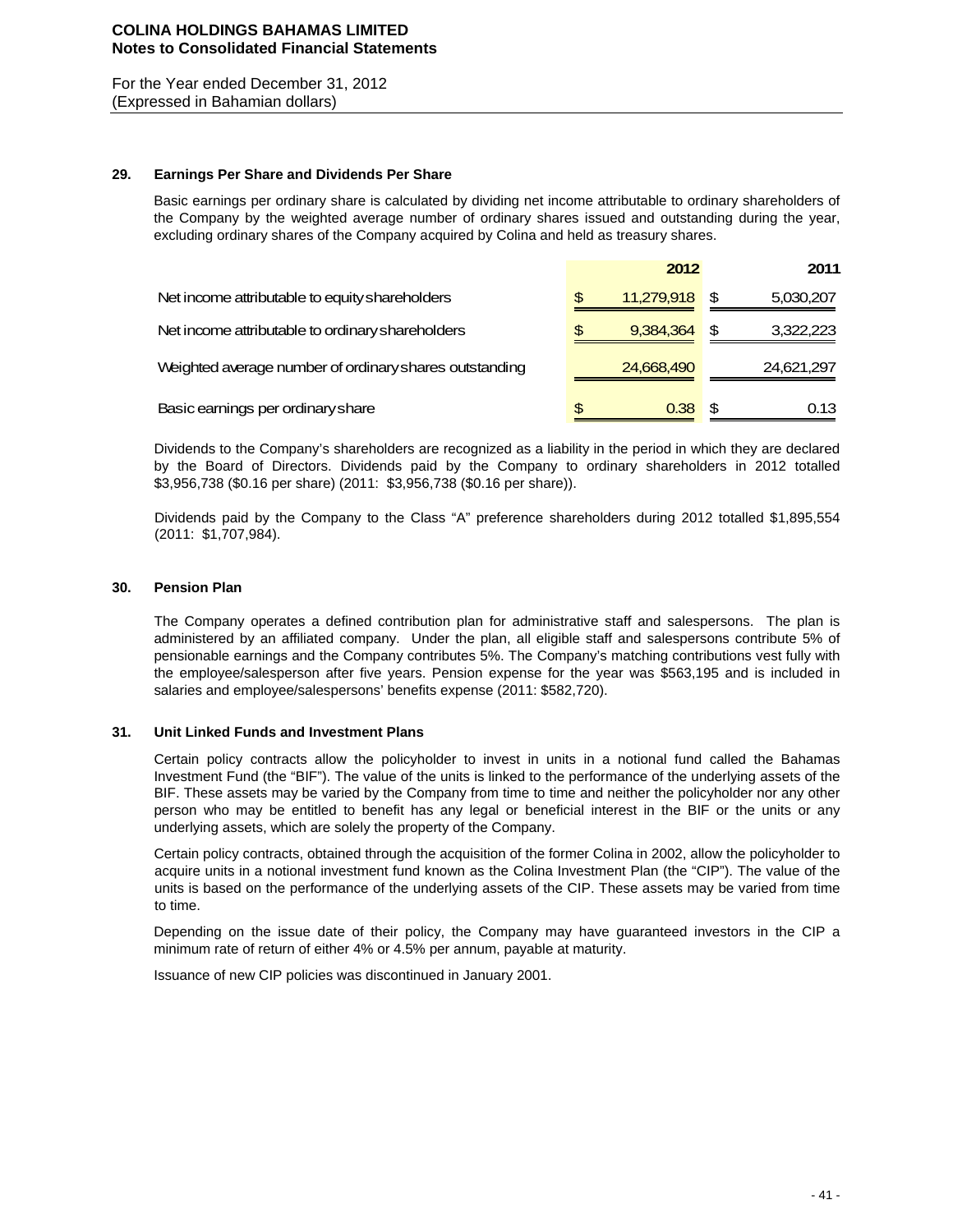For the Year ended December 31, 2012 (Expressed in Bahamian dollars)

> The underlying assets of the BIF and CIP that are included in their respective categories in the consolidated statement of financial position at December 31, 2012 are as follows:

|                             |    | <b>Bahamas Investment</b> |    |             | <b>Colina Investment</b> |             |     |           |  |  |  |  |
|-----------------------------|----|---------------------------|----|-------------|--------------------------|-------------|-----|-----------|--|--|--|--|
|                             |    | <b>Fund</b>               |    |             | Plan                     |             |     |           |  |  |  |  |
|                             |    | 2012                      |    | 2011        | 2012                     |             |     | 2011      |  |  |  |  |
| Equities - listed           | \$ | 6,791,538                 | \$ | 6,332,136   | \$                       | 2,116,846   | \$. | 2,107,892 |  |  |  |  |
| Equities - unquoted         |    | 69.426                    |    | 117.497     |                          | 15,000      |     | 15,000    |  |  |  |  |
| Preferred shares - unquoted |    | 400,000                   |    | 400,000     |                          | 68,000      |     | 68,000    |  |  |  |  |
| Government securities       |    | 5,399,300                 |    | 4,234,007   |                          | 6,071,842   |     | 4,656,851 |  |  |  |  |
| Debt securities - unquoted  |    | 1,050,000                 |    | 1,050,000   |                          | 50,000      |     | 50,000    |  |  |  |  |
| Term deposits               |    | 1,148,360                 |    | 886,589     |                          | 599,500     |     | 436,853   |  |  |  |  |
| Policy loans                |    |                           |    |             |                          | 952.385     |     | 1,030,267 |  |  |  |  |
| Cash                        |    | 80.344                    |    | 119,810     |                          | 70,978      |     | 230,784   |  |  |  |  |
| Due (to)/from general fund  |    | (2,655,018)               |    | (1,717,926) |                          | (1,622,295) |     | 422,393   |  |  |  |  |
| Total assets                | £. | 12,283,950                | \$ | 11,422,113  | \$                       | 8.322.256   | \$  | 9,018,040 |  |  |  |  |

## **32. Related Party Balances and Transactions**

Related parties are entities or individuals where there is effective control or significant influence by the Company, its directors, AFH or its shareholders. All significant balances and transactions with AFH and entities or individuals controlled or significantly influenced by AFH or otherwise related to it, are disclosed in these consolidated financial statements as being with related parties.

### *Transactions with related parties*

The following transactions were carried out with related parties:

|                                  | <b>Other</b> |            |                |                          |    |                |    |              |                 |
|----------------------------------|--------------|------------|----------------|--------------------------|----|----------------|----|--------------|-----------------|
|                                  |              |            |                | <b>Other</b>             |    | related        |    | <b>Total</b> | <b>Total</b>    |
|                                  |              | <b>ARH</b> |                | <i><b>affiliates</b></i> |    | <b>parties</b> |    | 2012         | 2011            |
| <b>Revenues</b>                  |              |            |                |                          |    |                |    |              |                 |
| Group and life insurance         | \$           | 4,525      | $\mathfrak{L}$ | 884,744                  | \$ | 649,103        | \$ | 1,538,372    | \$<br>1,289,620 |
| Rental and other income          |              |            |                |                          |    | 6,000          |    | 6,000        | 6,000           |
| Sub-investment fees              |              |            |                |                          |    | 71,726         |    | 71,726       | 79,469          |
| Total                            | \$           | 4,525      | \$             | 884,744                  | \$ | 726,829        | \$ | 1,616,098    | \$<br>1,375,089 |
| <b>Expenses</b>                  |              |            |                |                          |    |                |    |              |                 |
| Legal fees                       | \$           |            | $\mathfrak{L}$ | 627,450                  | \$ |                | \$ | 627,450      | \$<br>406,002   |
| Investment management            |              |            |                |                          |    |                |    |              |                 |
| fees                             |              |            |                |                          |    | 1,465,184      |    | 1,465,184    | 1,304,833       |
| Administration, Registrar        |              |            |                |                          |    |                |    |              |                 |
| and Transfer Agent fees          |              |            |                | 79,778                   |    | 50,000         |    | 129,778      | 191,386         |
| Property management fees         |              |            |                | 58,320                   |    |                |    | 58,320       | 58,320          |
| <b>Advertising and Marketing</b> |              |            |                | 321,375                  |    |                |    | 321,375      | 118,551         |
| Property rental                  |              | 12,000     |                | 641,790                  |    |                |    | 653,790      | 604,683         |
| Medical lab expenses             |              |            |                |                          |    | 644,971        |    | 644,971      | 538,432         |
| Other                            |              |            |                | 614,902                  |    | 56,133         |    | 671,035      | 802,825         |
| Total                            | S.           | 12,000     | \$             | 2,343,615                |    | \$2,216,288    | \$ | 4,571,903    | \$<br>4,025,032 |

Investment management fees totaling \$1,465,184 (2011: \$1,304,833) were charged by a related party Investment Manager pursuant to the terms of an Investment Management Agreement dated January 1, 2004 and revised on May 25, 2011. Such fees are charged monthly at various basis point rates depending on the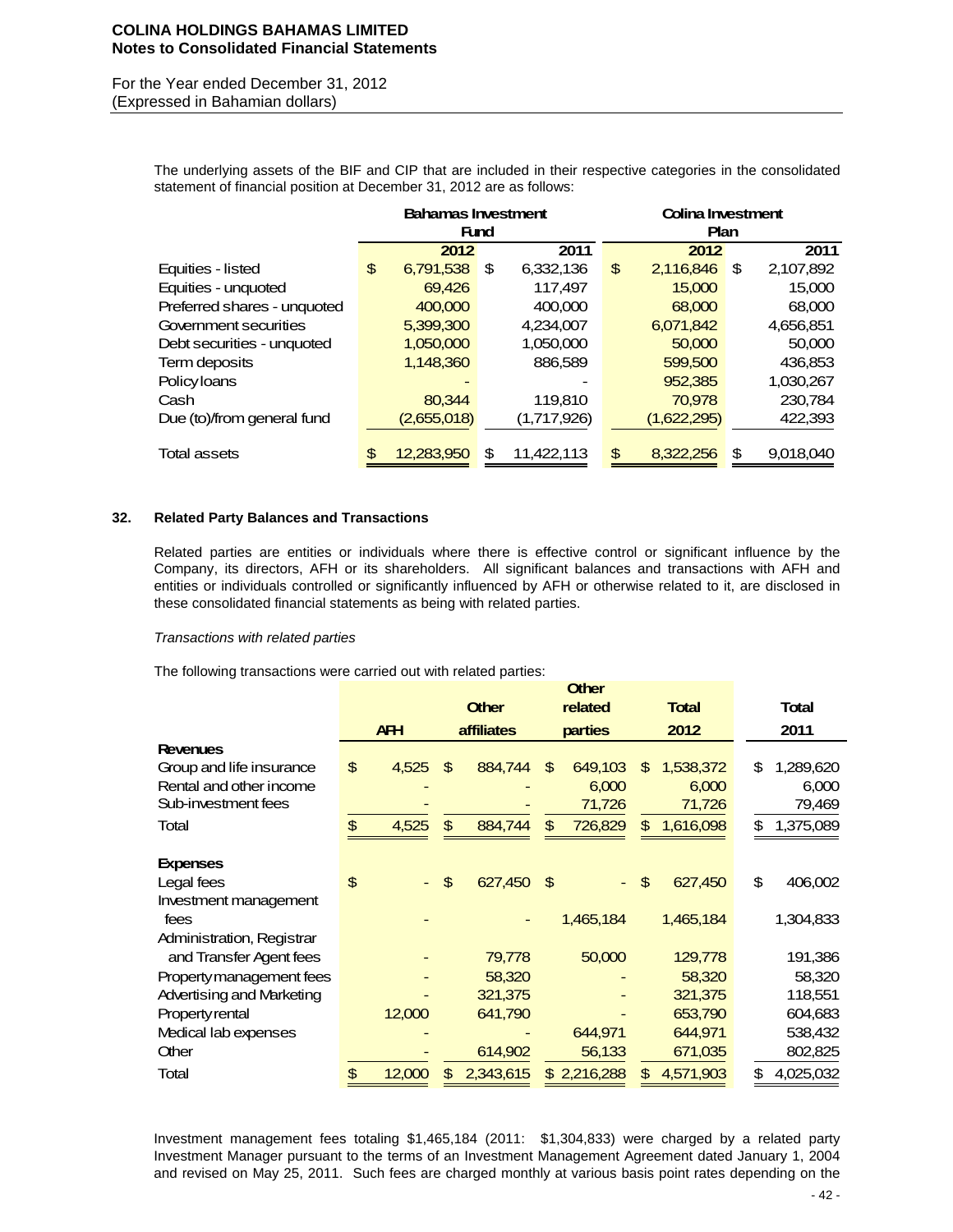For the Year ended December 31, 2012 (Expressed in Bahamian dollars)

> class of assets managed. The Investment Manager is a registered broker-dealer and, as such, has custody of a significant portion of the Company's invested assets.

#### *Key management personnel compensation*

Key management personnel are those persons having authority and responsibility for planning, directing and controlling the activities of the Company, directly or indirectly, including any director (whether executive or otherwise) of the Company. Compensation for key management personnel for the year ended December 31, 2012 was \$1,510,014 (2011: \$1,326,384).

#### *Directors' fees*

Fees paid to Directors for services rendered on Board and Board Committees for the year ended December 31, 2012 totaled \$272,500 (2011: \$263,500).

#### *Year-end balances arising from sales/purchases of products and /or services*

The following related party amounts are included in the consolidated statement of financial position as at December 31:

|                              | <b>AHI</b>                |               | Other<br>affiliates |        | Other<br>related<br>parties | Key<br><b>Management /</b><br><b>Directors</b> | <b>Total</b><br>2012 |     | Total<br>2011 |
|------------------------------|---------------------------|---------------|---------------------|--------|-----------------------------|------------------------------------------------|----------------------|-----|---------------|
| <b>Assets</b>                |                           |               |                     |        |                             |                                                |                      |     |               |
| Investment securities        | \$<br>$\omega_{\rm{eff}}$ | <sup>\$</sup> | 279,500 \$          |        |                             | $-$ \$<br>$\overline{\phantom{0}}$             | \$<br>279,500        | \$  | 551,865       |
| Mortgages and                |                           |               |                     |        |                             |                                                |                      |     |               |
| and commercial loans, net    | \$<br>$\sim$              | \$.           | 301.045 \$          |        |                             | $-$ \$ 2,455,100                               | \$2.756.145          | \$  | 2,846,283     |
| Cash and bank balances       | \$<br>$\sim$ $-$          | $\mathbf{E}$  |                     | $-$ \$ | 9,996,630 \$                | -                                              | \$9,996,630          | \$  | 1,072,165     |
| Receivables and other assets | \$<br>5,067               | \$            | 105,610             | \$     | 96,727 \$                   | ٠                                              | 207,404<br>\$        | \$  | 609,966       |
| Liabilities                  |                           |               |                     |        |                             |                                                |                      |     |               |
| Other liabilities            | \$<br>853                 | \$            | 20.479              | \$.    | 195.136 \$                  | $\overline{\phantom{0}}$                       | 216,468<br>\$        | \$. | 405,711       |

Loans advanced to related parties included in mortgages and commercial loans carry interest rates between 5.50% and 8.00% p.a. (2011: 5.50% and 6.50% p.a.).

### **33. Risk Management**

#### *Governance Framework*

The primary objective of the Company's Corporate Governance framework is to protect the Company's shareholders from events that hinder the sustainable achievement of financial performance objectives, including failing to exploit opportunities. Key management recognizes the critical importance of having efficient and effective risk management systems in place. The Company has a clear organizational structure with documented delegated authorities and responsibilities from the Board of Directors to executive management committees and senior managers.

#### *Regulatory Framework*

Regulators are primarily interested in protecting the rights of the policyholders and have established guidelines and regulations by which the Company is required to comply to ensure that the Company is satisfactorily managing affairs for their benefit. The operations of the Company are subject also to regulatory requirements in the foreign jurisdictions in which it operates. The Company's regulators are interested in ensuring that the Company maintains an appropriate solvency position to meet unforeseen liabilities arising from changes in the economic environment. Such regulations not only prescribe approval and monitoring of activities, but also impose certain restrictive provisions to minimize the risk of default and insolvency on the part of insurance companies to meet unforeseen liabilities as they arise.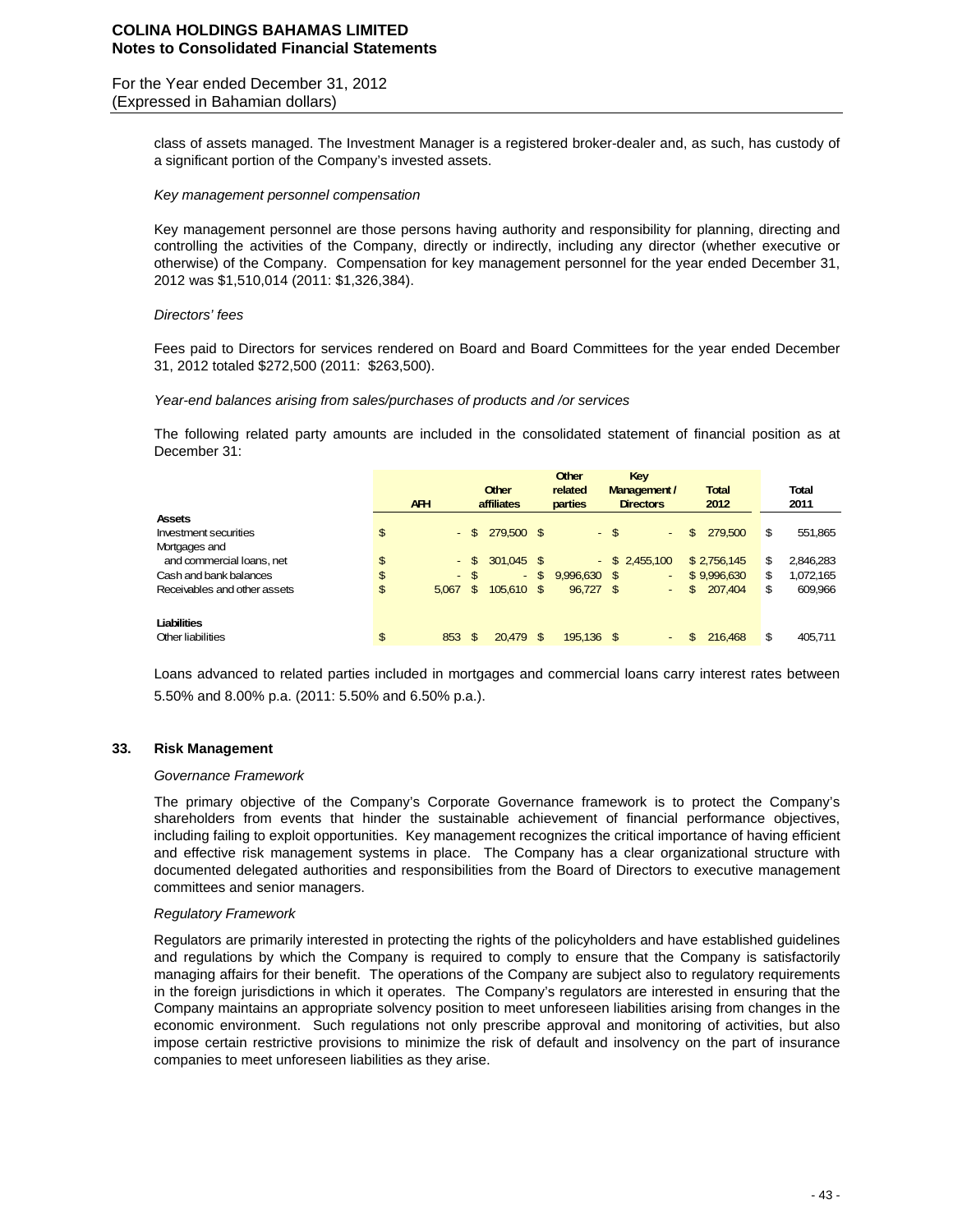#### *Insurance risk*

The risk under any one insurance contract is the possibility that the insured event occurs and the uncertainty of the amount and timing of the resulting claim.

For a portfolio of insurance contracts where the theory of probability is applied to pricing and provisioning, the principal risk that the Company faces under its insurance contracts is that the actual claims and benefit payments exceed the carrying amount of the insurance liabilities. This could occur because the frequency or severity of claims and benefits are greater than estimated. Insurance events are random and the actual number and amount of claims and benefits will vary from year to year from the estimate established using statistical techniques.

Experience shows that the larger the portfolio of similar insurance contracts, the smaller the relative variability about the expected outcome will be. In addition, a more diversified portfolio is less likely to be affected across the board by a change in any subset of the portfolio. The Company has developed its insurance underwriting strategy to diversify the type of insurance risks accepted and within each of these categories to achieve a sufficiently large population of risks to reduce the variability of the expected outcome.

Factors that increase insurance risk include lack of risk diversification in terms of type and amount of risk, geographical location and type of industry covered.

#### *Frequency and severity of claims*

For contracts where death is the insured risk, the most significant factors that could increase the overall frequency of claims are epidemics or wide spread changes in lifestyle such as eating, smoking and exercise habits, resulting in earlier or more claims than expected. For contracts where survival is the insured risk, the most significant factor is continued improvement in medical science and social conditions that would increase longevity.

At present, these risks do not vary significantly in relation to the location of the risk insured by the Company. However, undue concentration by amounts could have an impact on the severity of benefit payments on a portfolio basis.

The table below indicates the concentration of insured benefits across four bands of insured benefits per coverage insured rounded to the nearest thousand.

|                        | 2012<br>(in \$000s) | 2011<br>(in \$000s) |
|------------------------|---------------------|---------------------|
| \$0 to \$49,999        | \$<br>538,347       | \$<br>556,587       |
| \$50,000 to \$99,999   | 1,012,240           | 1,008,457           |
| \$100,000 to \$149,999 | 2,227,576           | 2,223,882           |
| \$150,000 and over     | 3,069,827           | 2,945,777           |
|                        |                     |                     |
| Total                  | \$<br>6,847,990     | \$<br>6,734,703     |

The Company manages risks through its underwriting strategy and reinsurance arrangements. The underwriting strategy is intended to ensure that the risks underwritten are well diversified in terms of type of risk and the level of insured benefits. Medical selection is also included in the Company's underwriting procedures with premiums varied to reflect the health condition and family medical history of the applicants. The Company limits the amount of loss on any one policy by reinsuring certain levels of risk in various areas of exposure with other insurers.

Generally, the Company has retention limits on insurance policies as follows:

|                                               | 2012              | 2011    |
|-----------------------------------------------|-------------------|---------|
| Individual life                               | \$<br>$50,000$ \$ | 50,000  |
| Individual accidental death and dismemberment | \$<br>$50,000$ \$ | 50,000  |
| Individual personal accident                  | \$<br>$50,000$ \$ | 50,000  |
| Group accidental death and dismemberment      | \$<br>50,000      | 50,000  |
| Individual and Group Medical                  | \$<br>250,000     | 250,000 |

Reinsurance ceded does not discharge the Company's liability as the primary insurer and failure of reinsurers to honour their obligations could result in losses to the Company.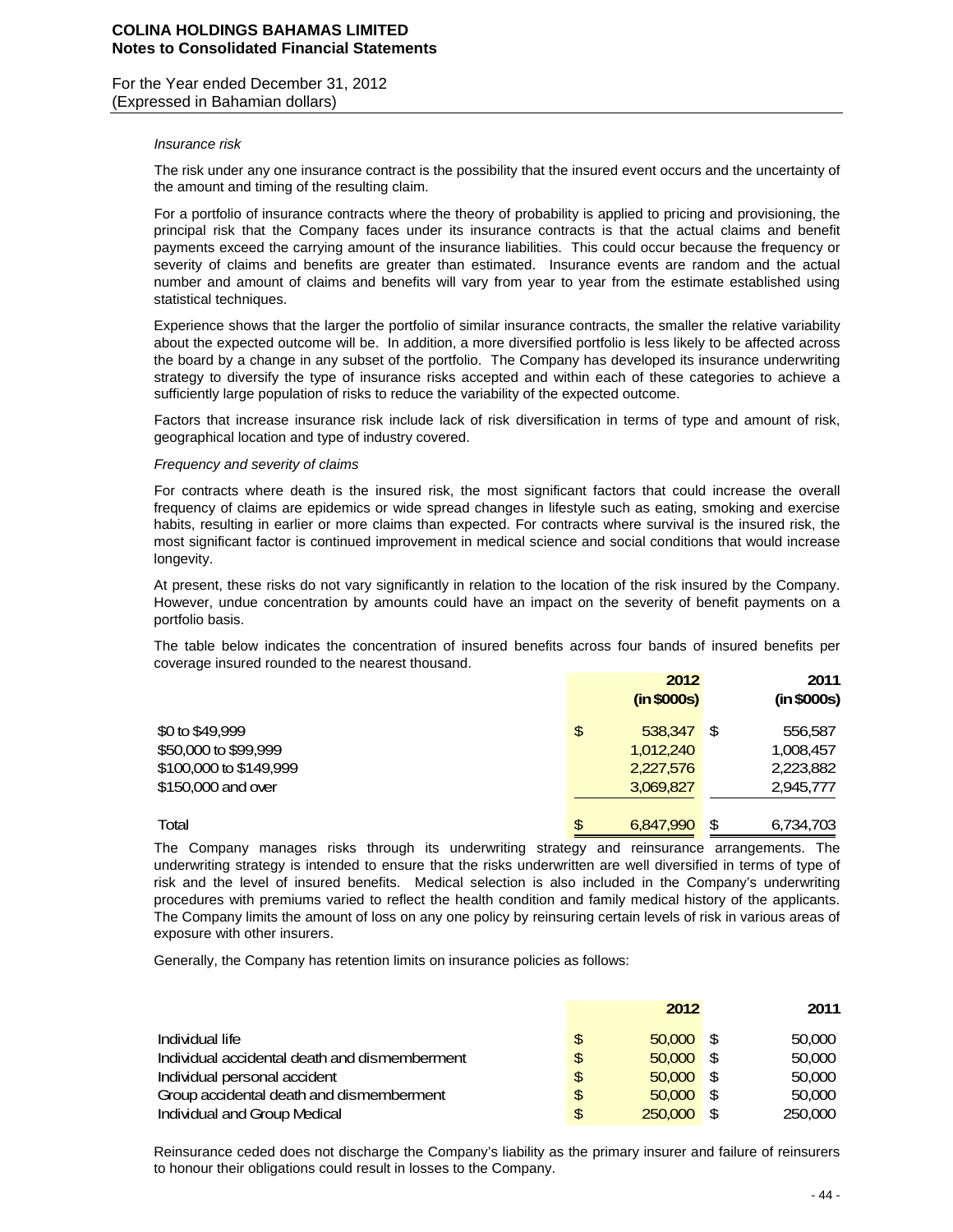#### *Financial risk*

The Company is exposed to financial risk through its financial assets, financial liabilities (investment contracts and borrowings), reinsurance assets and insurance liabilities. In particular, the key financial risk is that the proceeds from its financial assets are not sufficient to fund the obligations arising from its insurance and investment contracts. The most important components of this financial risk are interest rate risk, credit risk and liquidity risk.

These risks arise from open positions in interest rate and equity products, all of which are exposed to general and specific market movements. The risk that the Company primarily faces due to the nature of its investments and liabilities is interest rate risk.

The Company manages these positions within an asset liability management ("ALM") framework that has been developed to maximize long-term investment returns in excess of its obligations under insurance and investment contracts. The principal technique of the Company's ALM is to match cash flows from assets to the liability cash flows arising from insurance and investment contracts by reference to the type of benefits payable to contract holders. For each distinct category of liabilities, a separate portfolio of assets is maintained.

The Company's ALM is integrated with the management of the financial risks associated with the Company's other financial assets and liabilities not directly associated with insurance and investment liabilities.

#### *Interest rate risk*

Colina is vulnerable to periods of declining interest rates given that most of its investments in government bonds have floating interest rates tied to the Bahamian \$ Prime rate. The Company manages this risk by attempting to retain a level of assets to liabilities with similar principal values, effective interest rates and maturity dates.

The Company monitors interest rate risk by calculating the duration of the investment portfolio and the liabilities issued. The duration is an indicator of the sensitivity of the assets and liabilities to changes in current interest rates. The duration of the liabilities is determined by projecting expected cash flows from the contracts using best estimates of mortality, morbidity and terminations. No future discretionary supplemental benefits are assumed to accrue. The duration of the assets is calculated in a consistent manner. Any gap between the duration of the assets and the duration of the liabilities is minimized by means of buying and selling securities of different durations. The Company's sensitivity to interest rate risk is included in Note 18.

### *Credit risk*

Credit risk arises from the failure of a counterparty to perform according to the terms of the contract. From this perspective, the Company's credit risk exposure is primarily concentrated in its deposits placed with other financial institutions, loans to policyholders and other clients, and amounts due from reinsurers and insurance contract holders.

The Company's deposits are primarily placed with well-known high quality financial institutions. Loans to policyholders are generally collateralized by cash surrender values of the respective policies. Mortgage loans are adequately secured by properly registered legal charges on real property. With respect to the Company's unsecured commercial paper loans and other material unsecured receivables, management is satisfied that the debtors concerned are both financially able and willing to meet their obligations to the Company except in those instances where impairment provisions have been made.

Reinsurance is used to manage insurance risk. This does not, however, discharge the Company's liability as primary insurer. If a reinsurer fails to pay a claim for any reason, the Company remains liable for the payment to the policyholder. The creditworthiness of reinsurers is considered on an annual basis by reviewing their financial strength prior to finalization of any contract. The Appointed Actuary advises management with respect to the Company's reinsurance placement policy and assists with assessing the creditworthiness of all reinsurers by reviewing credit grades provided by rating agencies and other publicly available financial information. The Company's main reinsurer is Munich Reinsurance Company Canada Branch (Life).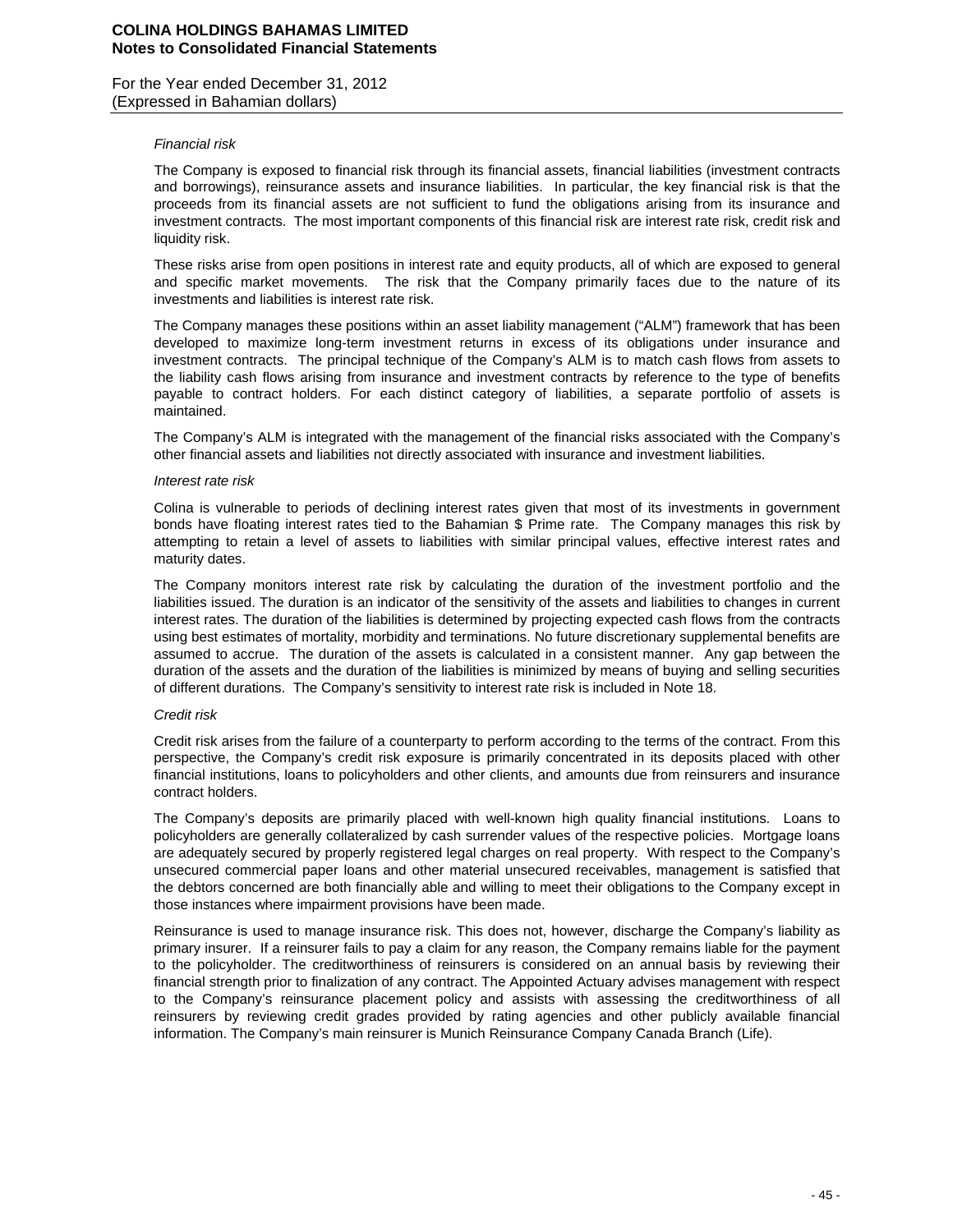For the Year ended December 31, 2012 (Expressed in Bahamian dollars)

> The table below provides information regarding the credit risk exposure of the Company by classifying assets according to the Company's internal assessments of the credit ratings of counterparties. The table also includes an aging analysis of financial assets, providing information regarding the Company's exposures on amounts current, and past due:

|                                | <b>Balances with</b> |                |                |                | <b>Current</b>           |        |             |                | Past due but not impaired |                |          |                | Past due |        |              |
|--------------------------------|----------------------|----------------|----------------|----------------|--------------------------|--------|-------------|----------------|---------------------------|----------------|----------|----------------|----------|--------|--------------|
| December 31, 2012              | no scheduled         |                | Investment     |                | Non-                     |        | <b>Unit</b> |                | $30 - 90$                 |                | >90 days |                | and/or   |        |              |
| (in \$000s)                    | repayment dates      |                | Grade          |                | Graded                   |        | Linked      |                | days                      |                |          |                | impaired |        | <b>Total</b> |
| Financial assets               |                      |                |                |                |                          |        |             |                |                           |                |          |                |          |        |              |
| Term deposits                  | \$<br>30,759 \$      |                | $\blacksquare$ | $\mathfrak{S}$ |                          | $-$ \$ | 1,748       | $\mathfrak{S}$ |                           | $\mathfrak{s}$ |          | $\mathfrak{S}$ |          | $-$ \$ | 32,507       |
| <b>FVPL</b> securities         |                      |                | 2,099          |                | 42,512                   |        | 13,710      |                |                           |                |          |                |          |        | 58,321       |
| AFS securities                 |                      |                | 7.560          |                | 184,082                  |        | 8,322       |                |                           |                |          |                |          |        | 199,964      |
| Mortgages and commercial loans |                      |                |                |                | 23,460                   |        |             |                | 6,667                     |                | 21,363   |                | 7,018    |        | 58,508       |
| <b>Policy loans</b>            | 64,786               |                |                |                |                          |        | 952         |                |                           |                |          |                | 12       |        | 65,750       |
| Cash and demand balances       | 23,749               |                |                |                | $\overline{\phantom{a}}$ |        | 151         |                |                           |                |          |                |          |        | 23,900       |
| Premiums receivable            |                      |                |                |                | 8,217                    |        |             |                | 7.670                     |                | 5.805    |                |          |        | 21,692       |
| Reinsurance receivables        |                      |                |                |                | 2,091                    |        |             |                | 996                       |                | 1,812    |                |          |        | 4,899        |
| Other financial assets         | 4,081                |                | 3,032          |                | (5, 413)                 |        |             |                |                           |                |          |                |          |        | 1,700        |
|                                |                      |                |                |                |                          |        |             |                |                           |                |          |                |          |        |              |
| <b>Total financial assets</b>  | 123,375              | $\mathfrak{s}$ | 12,691         | \$             | 254,949                  | \$     | 24,883      |                | 15,333                    | \$             | 28,980   | \$             | 7,030    | \$     | 467,241      |
|                                |                      |                |                |                |                          |        |             |                |                           |                |          |                |          |        |              |
|                                |                      |                |                |                |                          |        |             |                |                           |                |          |                |          |        |              |
|                                | <b>Balances with</b> |                |                |                | Current                  |        |             |                | Past due but not impaired |                |          |                | Past due |        |              |
| December 31, 2011              | no scheduled         |                | Investment     |                | Non-                     |        | <b>Unit</b> |                | $30 - 90$                 |                | >90 days |                | and/or   |        |              |
| (in \$000s)                    | repayment dates      |                | Grade          |                | Graded                   |        | Linked      |                | days                      |                |          |                | impaired |        | Total        |
| <b>Financial assets</b>        |                      |                |                |                |                          |        |             |                |                           |                |          |                |          |        |              |
| Term deposits                  | \$                   | \$<br>$\sim$   |                | \$             | 31,318 \$                |        | 1,323       | \$             |                           | \$             |          | \$             |          | $-$ \$ | 32,641       |
| <b>FVPL</b> securities         |                      |                | 2,318          |                | 34,952                   |        | 12,134      |                |                           |                |          |                |          |        | 49,404       |
| AFS securities                 |                      |                | 7,962          |                | 169,450                  |        | 6,898       |                |                           |                |          |                |          |        | 184,310      |
| Mortgages and commercial loans |                      |                |                |                | 31,651                   |        |             |                | 8,046                     |                | 19,168   |                | 8,798    |        | 67,663       |
| Policy loans                   | 63.053               |                |                |                |                          |        | 1,030       |                |                           |                |          |                | 180      |        | 64,263       |
| Cash and demand balances       | 12,793               |                |                |                |                          |        | 351         |                |                           |                |          |                |          |        | 13,144       |
| Premiums receivable            |                      |                |                |                | 2,978                    |        |             |                | 6,871                     |                | 1,665    |                |          |        | 11,514       |
| Reinsurance receivables        |                      |                |                |                | 1,033                    |        |             |                | 607                       |                | 2,703    |                |          |        | 4,343        |
| Other financial assets         | 5,458                |                | 2.834          |                | 599                      |        |             |                |                           |                |          |                |          |        | 8,891        |

Management's internal credit rating assessment allows for Government Securities and listed equity securities to be included in the 'Investment Grade' classification.

## *Liquidity risk*

The Company is exposed to daily calls on its available cash resources, mainly from claims arising from insurance contracts. Liquidity risk is the risk that cash may not be available to pay obligations when due at a reasonable cost. Management sets limits on the minimum proportion of maturing funds available to meet such calls and on the minimum level of borrowing facilities that should be in place to cover maturities, claims and surrenders at unexpected levels of demand.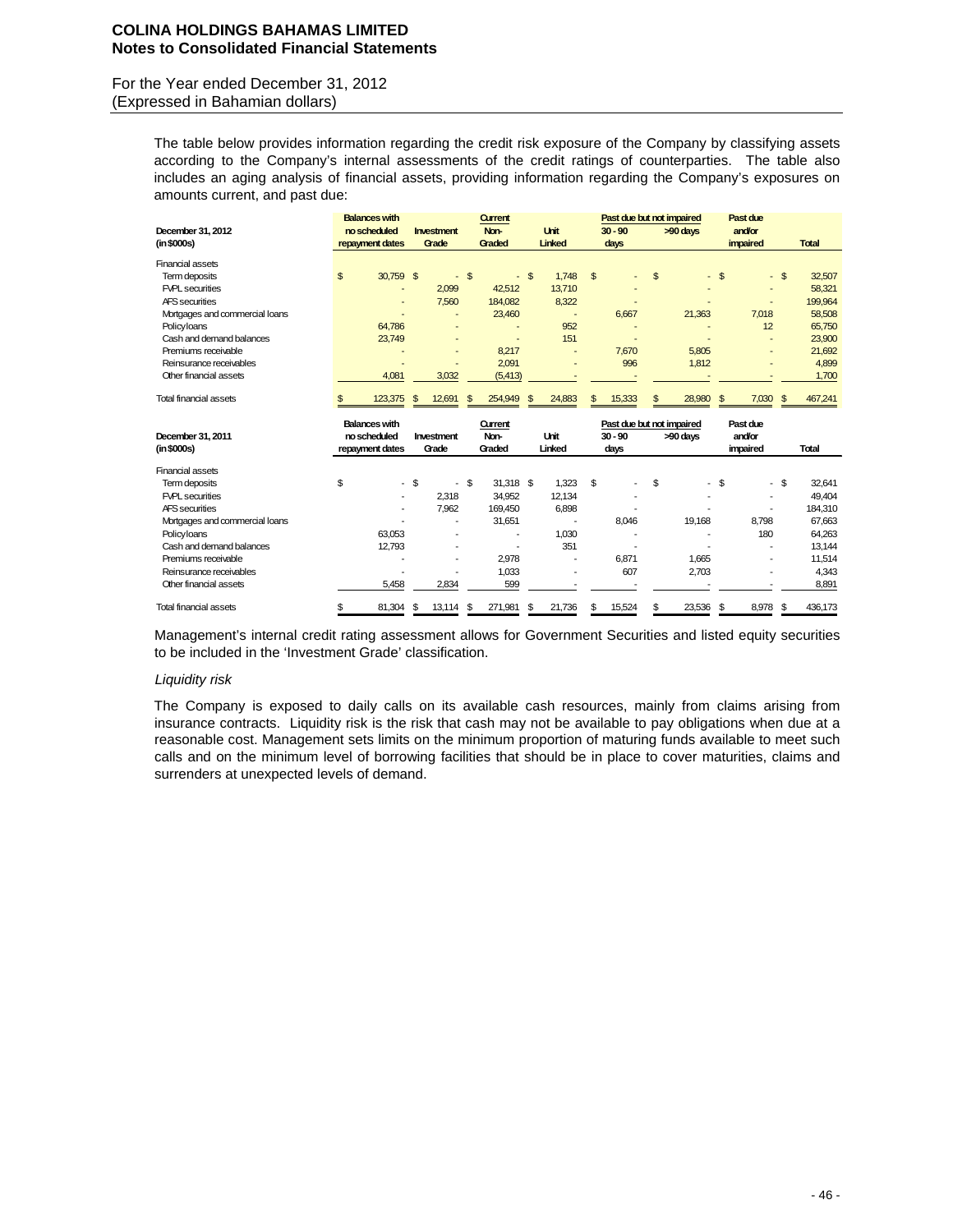For the Year ended December 31, 2012 (Expressed in Bahamian dollars)

> The table below summarizes the maturity profile of the financial liabilities of the Company based on remaining contractual obligations (undiscounted cash flow basis):

| December 31, 2012                                                           |              |                |                | Over 5          | <b>No</b>     | <b>Not</b>        |                 |
|-----------------------------------------------------------------------------|--------------|----------------|----------------|-----------------|---------------|-------------------|-----------------|
| (in \$000s)                                                                 | Up to a year |                | 1-5 years      | years           | <b>Term</b>   | <b>Classified</b> | <b>Total</b>    |
| <b>Insurance and Investment Contracts</b>                                   |              |                |                |                 |               |                   |                 |
| Short-term insurance contracts                                              | \$<br>7,313  | $\mathfrak{F}$ | $(100)$ \$     | $(20)$ \$       |               | \$<br>9,244       | \$<br>16,437    |
| Long-term insurance and other contracts                                     |              |                |                |                 |               |                   |                 |
| -with fixed and quaranteed terms                                            | (11,490)     |                | (23,716)       | 508,986         |               | 4,423             | 478,203         |
| -with fixed and quaranteed terms, with DPF                                  | 5,726        |                | 34,341         | 657,044         |               | 6,404             | 703,515         |
| -without fixed and quaranteed terms                                         | 1,717        |                | 6,772          | 23,263          |               | 613               | 32,365          |
| -without fixed and guaranteed terms, with DPF                               | 1,723        |                | 5,334          | 15,343          |               | (338)             | 22,062          |
| Long-term investment contracts with DPF                                     |              |                |                |                 |               | 8,322             | 8,322           |
| <b>Financial Liabilities</b>                                                |              |                |                |                 |               |                   |                 |
| Policy dividends on deposit                                                 |              |                |                |                 | 29,367        |                   | 29,367          |
| Other financial liabilities                                                 |              |                |                |                 | 83,245        |                   | 83,245          |
| <b>Total</b>                                                                | \$<br>4,989  | \$             | 22,631         | \$<br>1,204,616 | \$<br>112,612 | \$<br>28,668      | \$<br>1,373,516 |
|                                                                             |              |                |                |                 |               |                   |                 |
| December 31, 2011                                                           |              |                |                | Over 5          | No            | Not               |                 |
| (in \$000s)                                                                 | Up to a year |                | 1-5 years      | years           | <b>Term</b>   | Classified        | <b>Total</b>    |
|                                                                             |              |                |                |                 |               |                   |                 |
| <b>Insurance and Investment Contracts</b><br>Short-term insurance contracts | \$           |                |                |                 | \$            | \$                | \$              |
| Long-term insurance and other contracts                                     | 7,448 \$     |                | 2 <sub>5</sub> | 30              |               | 9,065             | 16,545          |
| -with fixed and guaranteed terms                                            | (10, 841)    |                | (22, 705)      | 494.815         |               | 3,405             | 464,674         |
| -with fixed and quaranteed terms, with DPF                                  | 4,189        |                | 29,383         | 733,187         |               | 1,578             | 768,337         |
| -without fixed and quaranteed terms                                         | 1,674        |                | 6,827          | 24,848          |               | 508               | 33,857          |
| -without fixed and guaranteed terms, with DPF                               | 1,260        |                | 4,443          | 17,067          |               | 327               | 23,097          |
| Long-term investment contracts with DPF                                     |              |                |                |                 |               | 9,018             | 9,018           |
| <b>Financial Liabilities</b>                                                |              |                |                |                 |               |                   |                 |
| Policy dividends on deposit                                                 |              |                |                |                 | 30,695        |                   | 30,695          |
| Other financial liabilities                                                 |              |                |                |                 | 73,507        |                   | 73,507          |

Due to system limitations, certain balances were not able to be classified and have been included in the caption 'not classified'.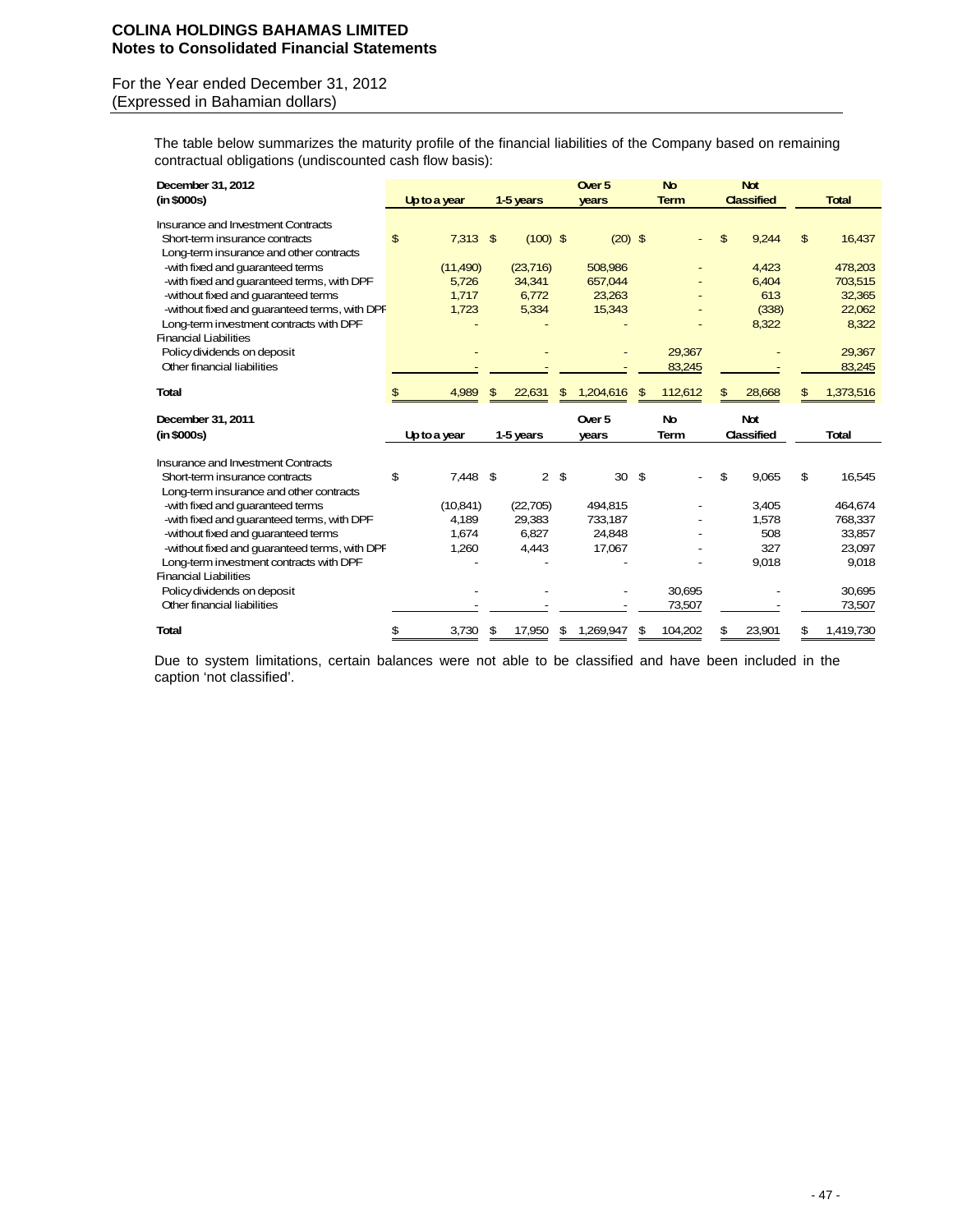For the Year ended December 31, 2012 (Expressed in Bahamian dollars)

The table below summarizes the expected recovery or settlement of assets:

| December 31, 2012              |                 |                     |                              |               |
|--------------------------------|-----------------|---------------------|------------------------------|---------------|
| (in \$000s)                    | Current         | <b>Non-Current</b>  | <b>Unit Linked</b>           | <b>Total</b>  |
| Term deposits                  | \$<br>30,759 \$ | $\omega_{\rm{eff}}$ | $\mathfrak{F}$<br>$1,748$ \$ | 32,507        |
| Investment securities          |                 |                     |                              |               |
| <b>FVPL</b> securities         |                 | 44.611              | 13,710                       | 58,321        |
| AFS securities                 |                 | 191,642             | 8,322                        | 199,964       |
| Mortgages and commercial loans | 849             | 57,659              |                              | 58,508        |
| Policy loans                   |                 | 64,798              | 952                          | 65,750        |
| Investment properties          |                 | 49,476              |                              | 49,476        |
| Investment in associates       | 10,863          |                     |                              | 10,863        |
| Cash and demand balances       | 23,749          |                     | 151                          | 23,900        |
| Receivables and other assets   | 50,417          |                     |                              | 50,417        |
| Property and equipment         |                 | 19,952              |                              | 19,952        |
| Goodwill                       |                 | 12,513              |                              | 12,513        |
| Other intangible assets        |                 | 964                 |                              | 964           |
| <b>Total Assets</b>            | \$<br>116.637   | \$<br>441,615       | 24.883<br>\$                 | 583,135<br>\$ |

| (in \$000s)                    |     | Current   | <b>Non-Current</b> | <b>Unit Linked</b> |            |    | Total   |
|--------------------------------|-----|-----------|--------------------|--------------------|------------|----|---------|
| Term deposits                  | \$  | 31,318 \$ |                    | $-$ \$             | $1,323$ \$ |    | 32,641  |
| Investment securities          |     |           |                    |                    |            |    |         |
| <b>FVPL</b> securities         |     |           | 37,270             |                    | 12,134     |    | 49,404  |
| AFS securities                 |     |           | 177,412            |                    | 6,898      |    | 184,310 |
| Mortgages and commercial loans |     | 2         | 67,661             |                    |            |    | 67,663  |
| Policy loans                   |     |           | 63,233             |                    | 1,030      |    | 64,263  |
| Investment properties          |     |           | 49,207             |                    |            |    | 49,207  |
| Investment in associates       |     |           | 10,194             |                    |            |    | 10,194  |
| Cash and demand balances       |     | 12,793    |                    |                    | 351        |    | 13,144  |
| Receivables and other assets   |     | 44,741    |                    |                    |            |    | 44,741  |
| Property and equipment         |     |           | 20,103             |                    |            |    | 20,103  |
| Goodwill                       |     |           | 12,922             |                    |            |    | 12,922  |
| Other intangible assets        |     |           | 1,369              |                    |            |    | 1,369   |
| <b>Total Assets</b>            | \$. | 88,854    | \$<br>439,371      |                    | 21,736     | \$ | 549,961 |
|                                |     |           |                    |                    |            |    |         |

#### *Operational risk*

**December 31, 2011**

Operational risk is the risk of loss resulting from inadequate or failed internal processes or systems. Internal processes include activities relating to accounting, reporting, operations, compliance and personnel management. Such risk manifests itself in various breakdowns, errors and business interruptions and can potentially result in financial losses and other damage to the Company.

The Company regularly assesses new systems which will better enable the Company to monitor and control its exposure to operational risk in order to keep operational risk at appropriate levels.

### *Capital Management*

Externally imposed capital requirements for Colina are set and regulated by the Insurance Commission of The Bahamas. These requirements are put in place to ensure sufficient solvency margins. At December 31, 2012, Colina exceeded both the statutory margin requirement and the minimum ratio requirement of qualifying to admissible assets. Further objectives are set by the Company to maintain a strong credit rating and healthy capital ratios in order to support its business objectives and maximize shareholders' value. For the purposes of assessing its capital position, Colina uses the capital on its consolidated statement of financial position excluding goodwill and with limitations placed on all but the strongest forms of capital.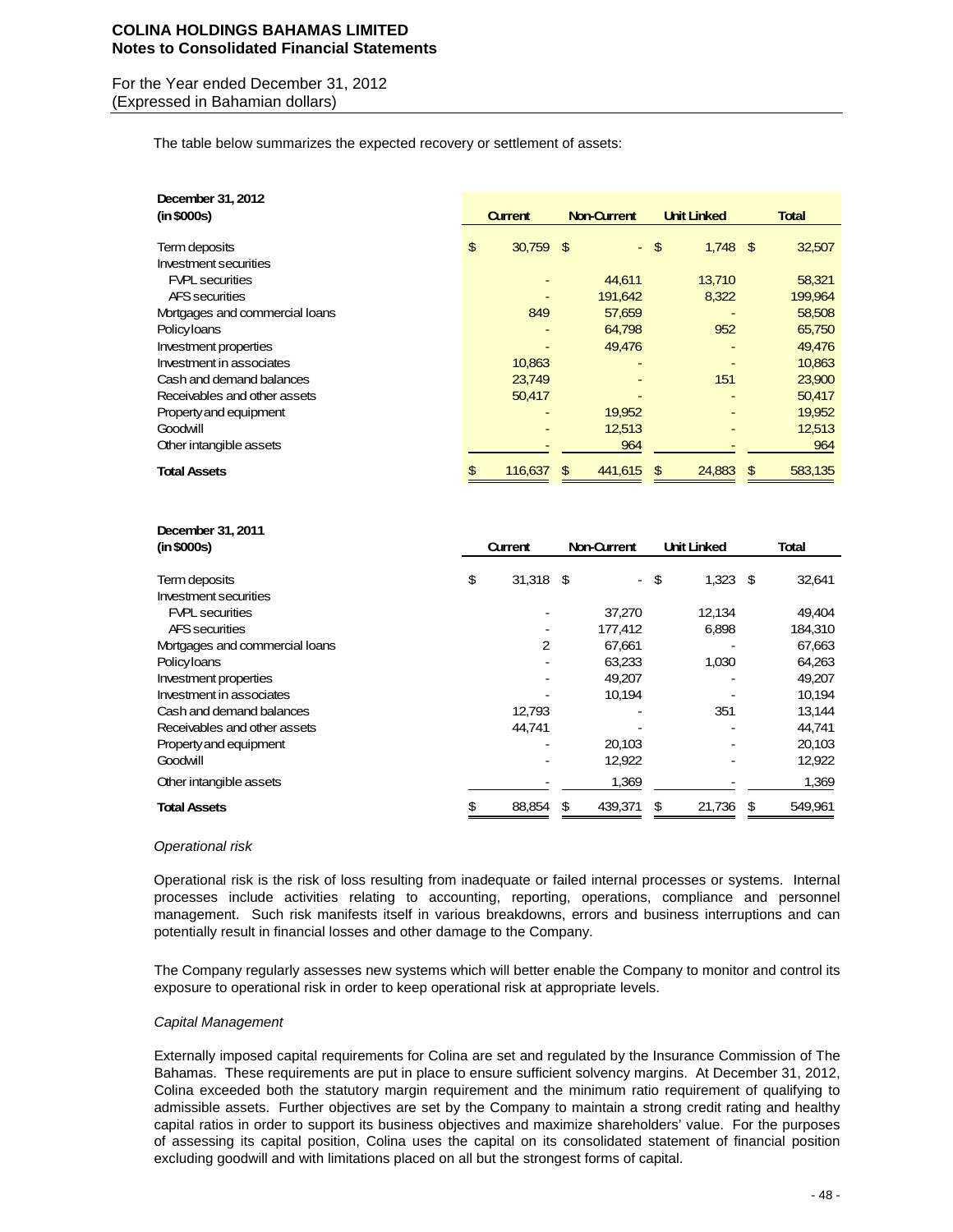> In addition to the solvency margins as required by statute, Colina measures its solvency ratio using Canadian reserving methodologies and solvency standards as measured by the Minimum Continuing Capital and Surplus Requirement ("MCCSR"). The Canadian Insurance regulator has set a MCCSR supervisory target of 150%. At December 31, 2012, Colina's MCCSR exceeded the target.

> The Company manages its capital requirements by assessing shortfalls between reported and required capital levels on a regular basis. Adjustments to current capital levels are made in light of changes in economic conditions and risk characteristics of the Company's activities. In order to maintain or adjust the capital structure, the Company may adjust the amount of dividends paid or return of capital to the shareholders.

> Colina fully complied with all externally imposed capital requirements during the reported financial period and no changes were made to the Company's capital base, objectives, policies and processes from the prior year.

### **34. Other Subsequent Events**

#### *Dividends declared for Ordinary and Preference Shareholders*

The Board of Directors, by resolution dated February 21, 2013, authorized the payment of preference share dividends for the Class "A" Preference Shareholders of the Company for the quarters ending March 31, 2013 and June 30, 2013 as they come due, subject to any regulatory requirements.

The Board further approved a dividend to ordinary shareholders of \$0.14 per share on all issued and outstanding ordinary shares of record on April 30, 2013, subject to any regulatory requirements.